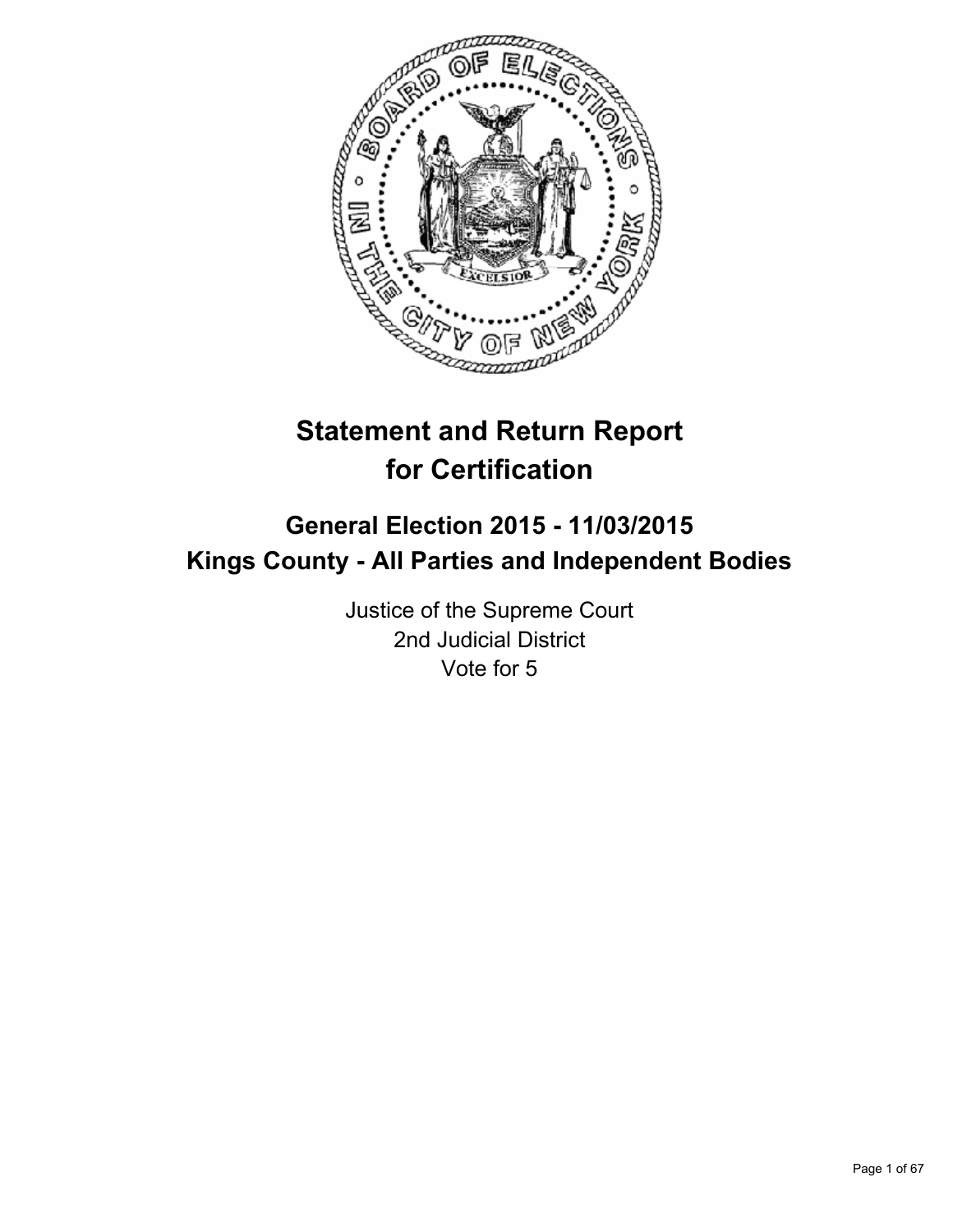

| <b>PUBLIC COUNTER</b>                                    | 2,280       |
|----------------------------------------------------------|-------------|
| <b>EMERGENCY</b>                                         | 2           |
| ABSENTEE/MILITARY                                        | 199         |
| <b>AFFIDAVIT</b>                                         | 32          |
| <b>Total Ballots</b>                                     | 2,513       |
| Less - Inapplicable Federal/Special Presidential Ballots | 0           |
| <b>Total Applicable Ballots</b>                          | 2,513       |
| THOMAS P. ALIOTTA (DEMOCRATIC)                           | 1,548       |
| THOMAS P. ALIOTTA (REPUBLICAN)                           | 381         |
| THOMAS P. ALIOTTA (CONSERVATIVE)                         | 194         |
| <b>GENINE D. EDWARDS (DEMOCRATIC)</b>                    | 1,514       |
| <b>GENINE D. EDWARDS (REPUBLICAN)</b>                    | 368         |
| GENINE D. EDWARDS (CONSERVATIVE)                         | 184         |
| PAMELA L. FISHER (DEMOCRATIC)                            | 1,554       |
| PAMELA L. FISHER (REPUBLICAN)                            | 371         |
| PAMELA L. FISHER (CONSERVATIVE)                          | 202         |
| NOACH DEAR (DEMOCRATIC)                                  | 1,419       |
| NOACH DEAR (REPUBLICAN)                                  | 381         |
| NOACH DEAR (CONSERVATIVE)                                | 179         |
| DEBRA SILBER (DEMOCRATIC)                                | 1,472       |
| DEBRA SILBER (REPUBLICAN)                                | 361         |
| DEBRA SILBER (CONSERVATIVE)                              | 188         |
| AARON BLINDER (WRITE-IN)                                 | 1           |
| AARON MASLOW (WRITE-IN)                                  | 1           |
| ADELE COHEN (WRITE-IN)                                   | 1           |
| ALEX BROOK KANZY (WRITE-IN)                              | 1           |
| ALLEN S. POPPER (WRITE-IN)                               | 2           |
| ANTHONY LAMBERT (WRITE-IN)                               | 1           |
| ANTONIN SCALIA (WRITE-IN)                                | 1           |
| ARNIE WOLSKY (WRITE-IN)                                  | 2           |
| BETTY ROSE NELSON (WRITE-IN)                             | 1           |
| BEVINE D. EDWARDS (WRITE-IN)                             | 1           |
| BILL MAHER (WRITE-IN)                                    | 1           |
| CAROLYN WALKER DIALLO (WRITE-IN)                         | 2           |
| CHANI ZUCKER (WRITE-IN)                                  | $\mathbf 1$ |
| CHARLES FINKELSTEIN (WRITE-IN)                           | 1           |
| CHUCK SCHUMER (WRITE-IN)                                 | 2           |
| DAVID DINKINS (WRITE-IN)                                 | 1           |
| DAVID HERNANDEZ (WRITE-IN)                               | 1           |
| DONALD MARCUS (WRITE-IN)                                 | 1           |
| DONALD TRUMP (WRITE-IN)                                  | 1           |
| ELLIOT WEINSTEIN (WRITE-IN)                              | 1           |
| ESTEE ZUCKER (WRITE-IN)                                  | 1           |
| FERN FLAKEL (WRITE-IN)                                   | 1           |
| JACK ZUCKER (WRITE-IN)                                   | 1           |
| JACOB DAGMY (WRITE-IN)                                   | 1           |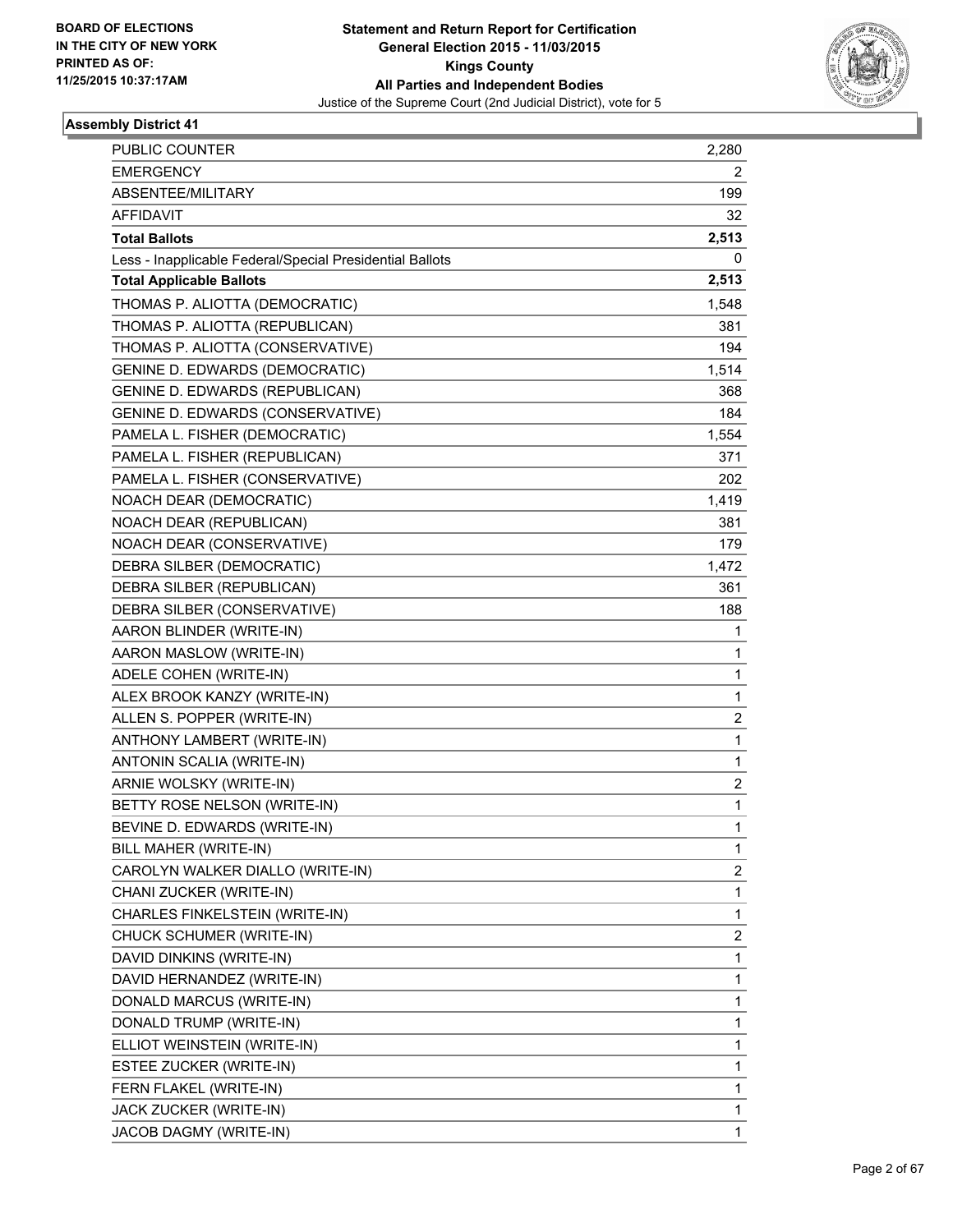

| JOHN BRADMAN (WRITE-IN)<br>JOHN MURPHY (WRITE-IN) | 1                       |
|---------------------------------------------------|-------------------------|
|                                                   |                         |
|                                                   | 1                       |
| JOHN OLIVER (WRITE-IN)                            | 1                       |
| JON STEWART (WRITE-IN)                            | $\mathbf 1$             |
| JORDANA WOLF (WRITE-IN)                           | $\mathbf 1$             |
| KATHERINE LEVINE (WRITE-IN)                       | 2                       |
| <b>KEN TAUB (WRITE-IN)</b>                        | 1                       |
| LARRY WILMORE (WRITE-IN)                          | $\mathbf 1$             |
| LEA ZUCKER (WRITE-IN)                             | 1                       |
| LEW FIDLER (WRITE-IN)                             | 3                       |
| LUCY PARSONS (WRITE-IN)                           | 1                       |
| MARGARITA LOPEZ TORRES (WRITE-IN)                 | 1                       |
| MARIA C. MARITNEZ (WRITE-IN)                      | 1                       |
| MARIA C. MARTINEZ (WRITE-IN)                      | 1                       |
| MARIO CUOMO (WRITE-IN)                            | 1                       |
| MATT HARVEY (WRITE-IN)                            | $\mathbf 1$             |
| <b>MAYER DWORKIN (WRITE-IN)</b>                   | 1                       |
| MICHAEL GERSTEIN (WRITE-IN)                       | $\overline{\mathbf{c}}$ |
| MITCHELL COOPERSMITH (WRITE-IN)                   | 1                       |
| MOSH MOSKOWITZ (WRITE-IN)                         | 1                       |
| NEIL FREILICH (WRITE-IN)                          | 1                       |
| NICK DAKA (WRITE-IN)                              | 1                       |
| RUTH SELBY (WRITE-IN)                             | 1                       |
| SAMUEL RUBINSTEIN (WRITE-IN)                      | 2                       |
| SAUMEL RUBENSTEIN (WRITE-IN)                      | 1                       |
| SHERYL ORWELL (WRITE-IN)                          | 2                       |
| STEPHEN COLBERT (WRITE-IN)                        | 1                       |
| STEVEN MOSTOTSKY (WRITE-IN)                       | 1                       |
| SY GREENWALD (WRITE-IN)                           | 1                       |
| TED KRISCHER (WRITE-IN)                           | 1                       |
| UNATTRIBUTABLE WRITE-IN (WRITE-IN)                | 59                      |
| <b>Total Votes</b>                                | 10,440                  |
| Unrecorded                                        | 2,125                   |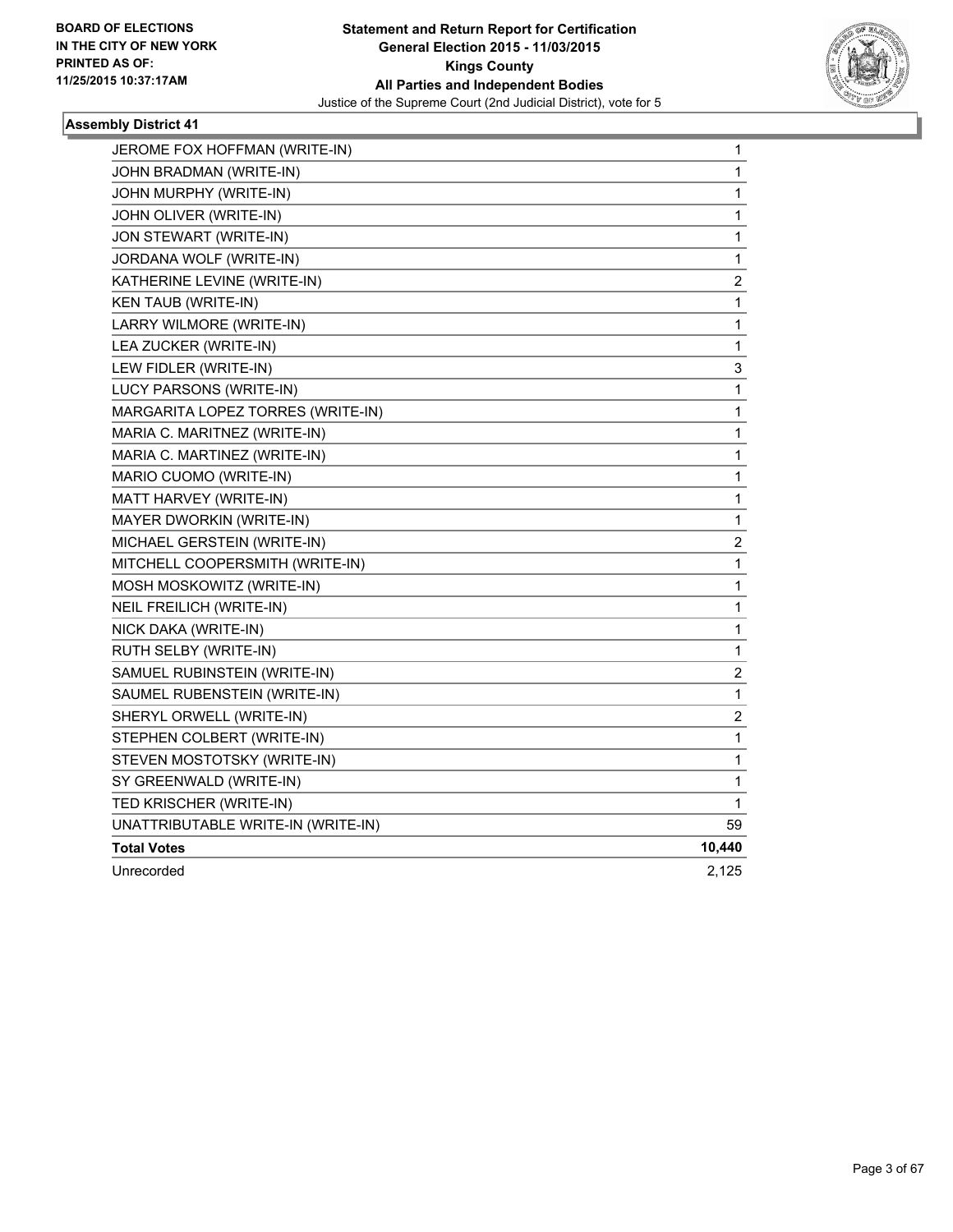

| PUBLIC COUNTER                                           | 2,635 |
|----------------------------------------------------------|-------|
| <b>EMERGENCY</b>                                         | 0     |
| ABSENTEE/MILITARY                                        | 126   |
| <b>AFFIDAVIT</b>                                         | 37    |
| <b>Total Ballots</b>                                     | 2,798 |
| Less - Inapplicable Federal/Special Presidential Ballots | 0     |
| <b>Total Applicable Ballots</b>                          | 2,798 |
| THOMAS P. ALIOTTA (DEMOCRATIC)                           | 2,145 |
| THOMAS P. ALIOTTA (REPUBLICAN)                           | 142   |
| THOMAS P. ALIOTTA (CONSERVATIVE)                         | 65    |
| <b>GENINE D. EDWARDS (DEMOCRATIC)</b>                    | 2,080 |
| GENINE D. EDWARDS (REPUBLICAN)                           | 143   |
| GENINE D. EDWARDS (CONSERVATIVE)                         | 64    |
| PAMELA L. FISHER (DEMOCRATIC)                            | 2,197 |
| PAMELA L. FISHER (REPUBLICAN)                            | 141   |
| PAMELA L. FISHER (CONSERVATIVE)                          | 68    |
| NOACH DEAR (DEMOCRATIC)                                  | 1,978 |
| NOACH DEAR (REPUBLICAN)                                  | 152   |
| NOACH DEAR (CONSERVATIVE)                                | 65    |
| DEBRA SILBER (DEMOCRATIC)                                | 2,024 |
| DEBRA SILBER (REPUBLICAN)                                | 133   |
| DEBRA SILBER (CONSERVATIVE)                              | 70    |
| AARROM LUTZ-KINDY (WRITE-IN)                             | 1     |
| AB HASSEN (WRITE-IN)                                     | 1     |
| AMY GOODMAN (WRITE-IN)                                   | 1     |
| BARACK OBAMA (WRITE-IN)                                  | 1     |
| <b>BEN SHAPIRO (WRITE-IN)</b>                            | 1     |
| BETH BAHIMORE (WRITE-IN)                                 | 1     |
| DONNA MCKUZIE (WRITE-IN)                                 | 1     |
| DYMSHAL GROSS (WRITE-IN)                                 | 1     |
| FELIX BILANOW (WRITE-IN)                                 | 1     |
| <b>GRAINNE O'NEILL (WRITE-IN)</b>                        | 1     |
| HOWARD STERN (WRITE-IN)                                  | 1     |
| INGA O'NEAL (WRITE-IN)                                   | 1     |
| JASMINE SKEETE (WRITE-IN)                                | 1     |
| JAVIER GOMEZ LAVIR (WRITE-IN)                            | 1     |
| JOSEPH SCWARTZ (WRITE-IN)                                | 1     |
| JUAN GONZALEZ (WRITE-IN)                                 | 1     |
| KENDALL JENNER (WRITE-IN)                                | 1     |
| LARRY KNIPEL (WRITE-IN)                                  | 1     |
| LEONARDO DICAPRIO (WRITE-IN)                             | 1     |
| MOIRA MELTZER COHEN (WRITE-IN)                           | 1     |
| OLIVIA SOHMER (WRITE-IN)                                 | 2     |
| ROBIN QUIRARS (WRITE-IN)                                 | 1     |
| SAM ALCOFF (WRITE-IN)                                    | 1     |
| SAM LEWIS (WRITE-IN)                                     | 1     |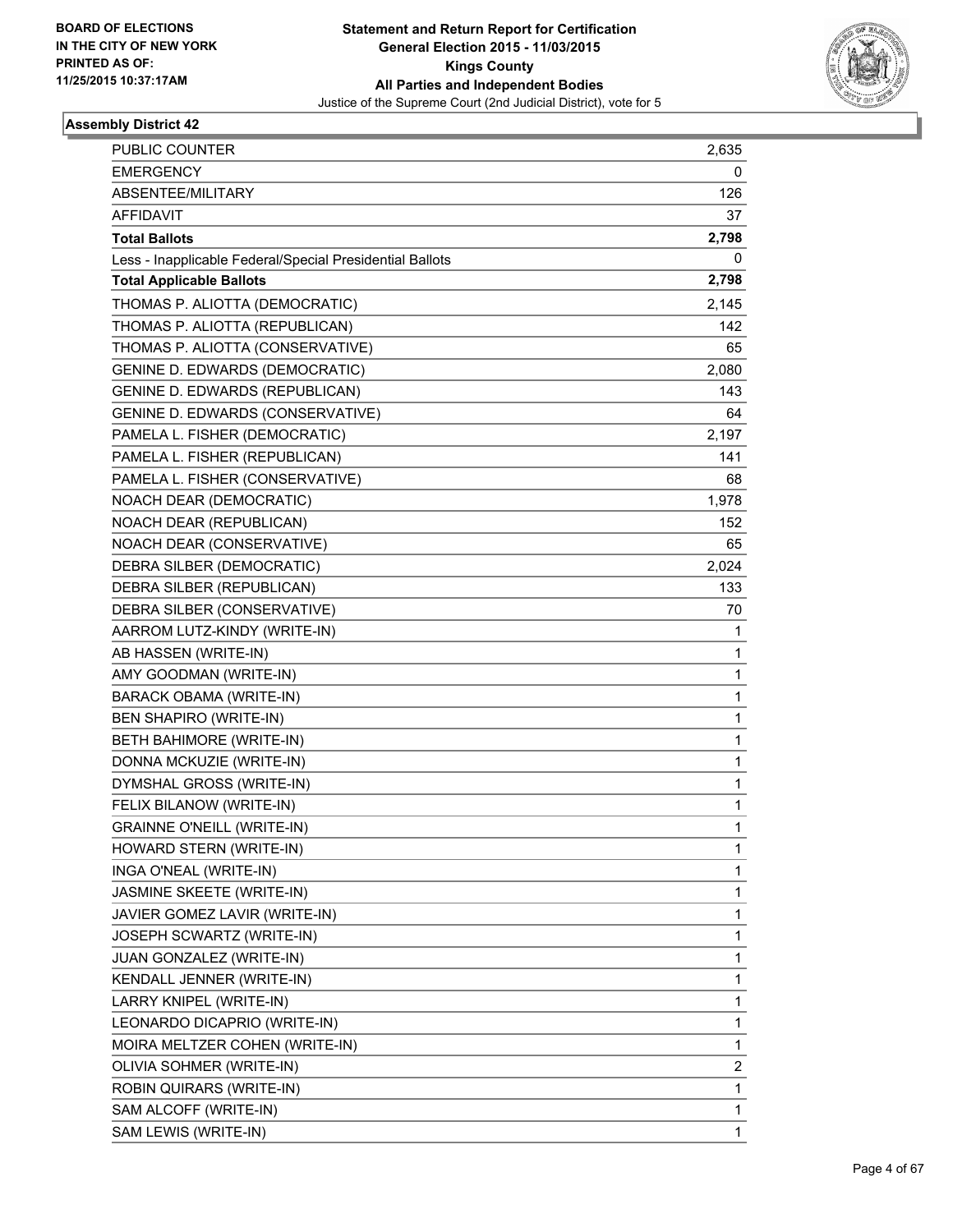

| SAMUEL A BERNSTEIN (WRITE-IN)      |        |
|------------------------------------|--------|
| THOMAS ALLOTTA EDWARDS (WRITE-IN)  |        |
| UNATTRIBUTABLE WRITE-IN (WRITE-IN) | 38     |
| WILLIAM E. SANTAGATA (WRITE-IN)    |        |
| ZALMY SILVER (WRITE-IN)            |        |
| <b>Total Votes</b>                 | 11.534 |
| Unrecorded                         | 2.456  |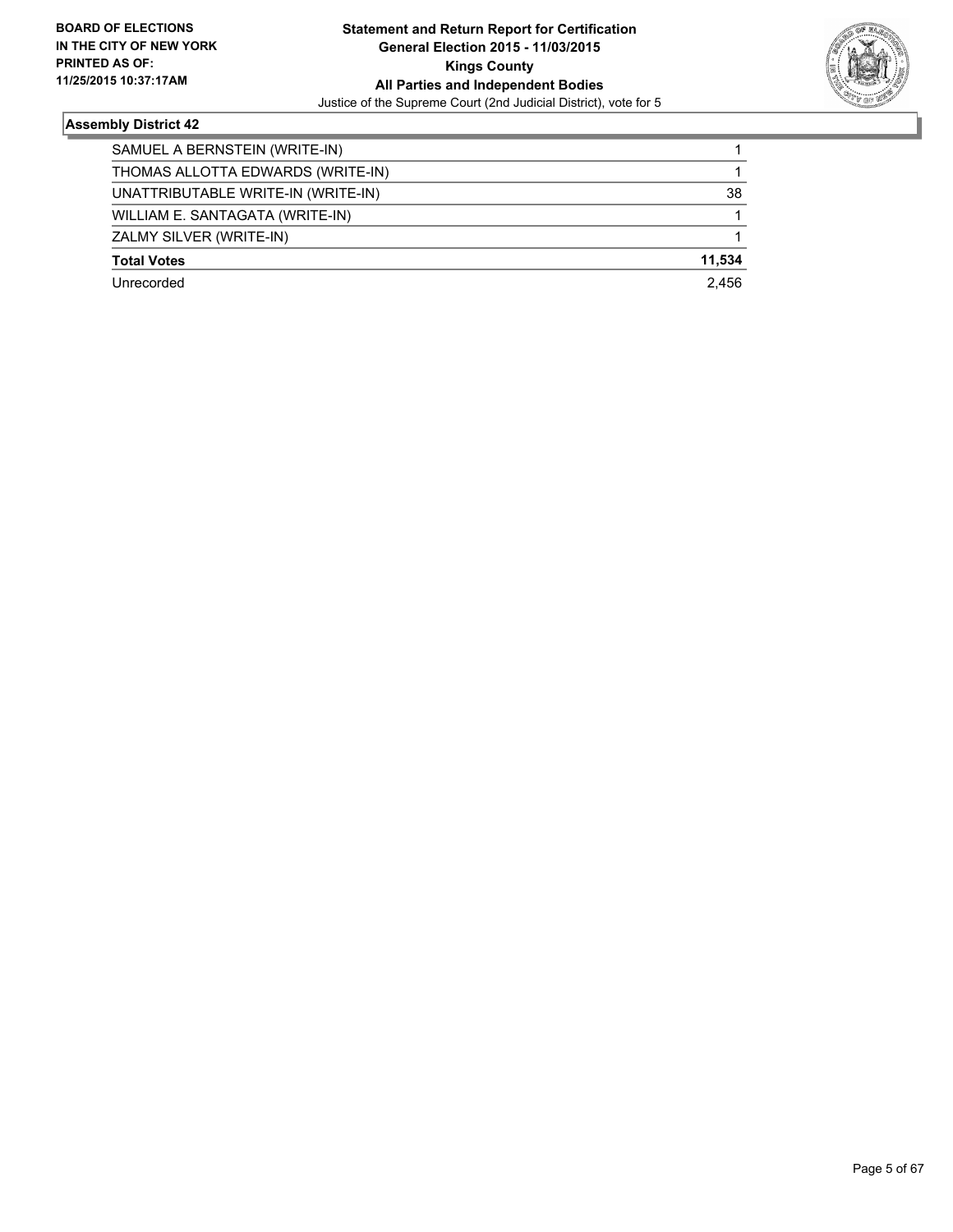

| PUBLIC COUNTER                                           | 3,110 |
|----------------------------------------------------------|-------|
| <b>EMERGENCY</b>                                         | 18    |
| ABSENTEE/MILITARY                                        | 180   |
| <b>AFFIDAVIT</b>                                         | 37    |
| <b>Total Ballots</b>                                     | 3,345 |
| Less - Inapplicable Federal/Special Presidential Ballots | 0     |
| <b>Total Applicable Ballots</b>                          | 3,345 |
| THOMAS P. ALIOTTA (DEMOCRATIC)                           | 2,643 |
| THOMAS P. ALIOTTA (REPUBLICAN)                           | 89    |
| THOMAS P. ALIOTTA (CONSERVATIVE)                         | 46    |
| GENINE D. EDWARDS (DEMOCRATIC)                           | 2,638 |
| GENINE D. EDWARDS (REPUBLICAN)                           | 92    |
| GENINE D. EDWARDS (CONSERVATIVE)                         | 47    |
| PAMELA L. FISHER (DEMOCRATIC)                            | 2,680 |
| PAMELA L. FISHER (REPUBLICAN)                            | 84    |
| PAMELA L. FISHER (CONSERVATIVE)                          | 55    |
| NOACH DEAR (DEMOCRATIC)                                  | 2,374 |
| NOACH DEAR (REPUBLICAN)                                  | 86    |
| NOACH DEAR (CONSERVATIVE)                                | 53    |
| DEBRA SILBER (DEMOCRATIC)                                | 2,495 |
| DEBRA SILBER (REPUBLICAN)                                | 85    |
| DEBRA SILBER (CONSERVATIVE)                              | 48    |
| ANDREW NAPOLITANO (WRITE-IN)                             | 1     |
| BRIAN C. SMITH (WRITE-IN)                                | 1     |
| CARRINGTON BIBULD (WRITE-IN)                             | 1     |
| CARRINGTON BIBULD JR (WRITE-IN)                          | 1     |
| DANIEL S. SHERMAN (WRITE-IN)                             | 1     |
| DYLAN JANNITELLI (WRITE-IN)                              | 1     |
| ERROL LOUIS (WRITE-IN)                                   | 1     |
| EUGENE MATHEIM (WRITE-IN)                                | 1     |
| FRED VEBELO (WRITE-IN)                                   | 1     |
| IGENIE F HARRIS-BLENMAN (WRITE-IN)                       | 1     |
| ISIRIS ISELA ISAAC (WRITE-IN)                            | 1     |
| JABARI STERLING (WRITE-IN)                               | 1     |
| JAY CASSONO (WRITE-IN)                                   | 1     |
| JEFFREY DAVID (WRITE-IN)                                 | 1     |
| JERRY GOLDFEDER (WRITE-IN)                               | 1     |
| JESSE MYERSON (WRITE-IN)                                 | 1     |
| JOEL SHUGERMAN (WRITE-IN)                                | 1     |
| JOHNNY L. BAINES (WRITE-IN)                              | 1     |
| JUSTINE KELLY-FIERRO (WRITE-IN)                          | 1     |
| LAURIE CUMBO (WRITE-IN)                                  | 1     |
| LINCOLN RESTHER (WRITE-IN)                               | 1     |
| LINDA ALCOFF (WRITE-IN)                                  | 1     |
| MAST BIDULD (WRITE-IN)                                   | 1     |
| MICHAEL HOOPER (WRITE-IN)                                | 1     |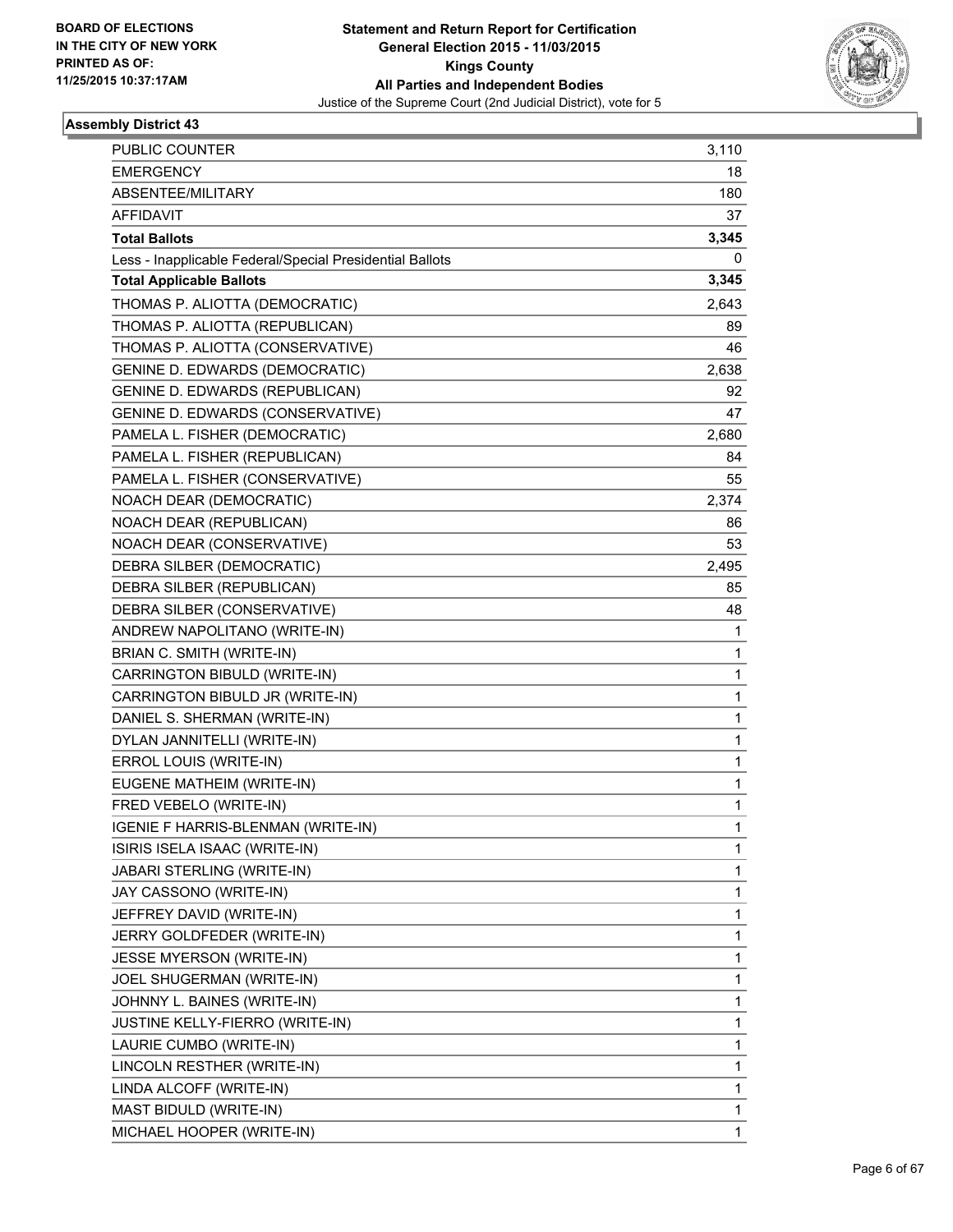

| NICOLE CAPOBIANC (WRITE-IN)         |        |
|-------------------------------------|--------|
| NORMAN BURTRAM (WRITE-IN)           |        |
| OMAR GONZALEZ PAGAN (WRITE-IN)      |        |
| <b>QUENTIN TARANTINO (WRITE-IN)</b> |        |
| RAY LOTTA (WRITE-IN)                |        |
| RON PAUL (WRITE-IN)                 |        |
| SANTO FERRANDI (WRITE-IN)           |        |
| STACEY SMALL (WRITE-IN)             |        |
| THOMAS BALDWIN (WRITE-IN)           |        |
| UNATTRIBUTABLE WRITE-IN (WRITE-IN)  | 31     |
| ZEPHYR TEACHOUT (WRITE-IN)          |        |
| <b>Total Votes</b>                  | 13,580 |
| Unrecorded                          | 3.145  |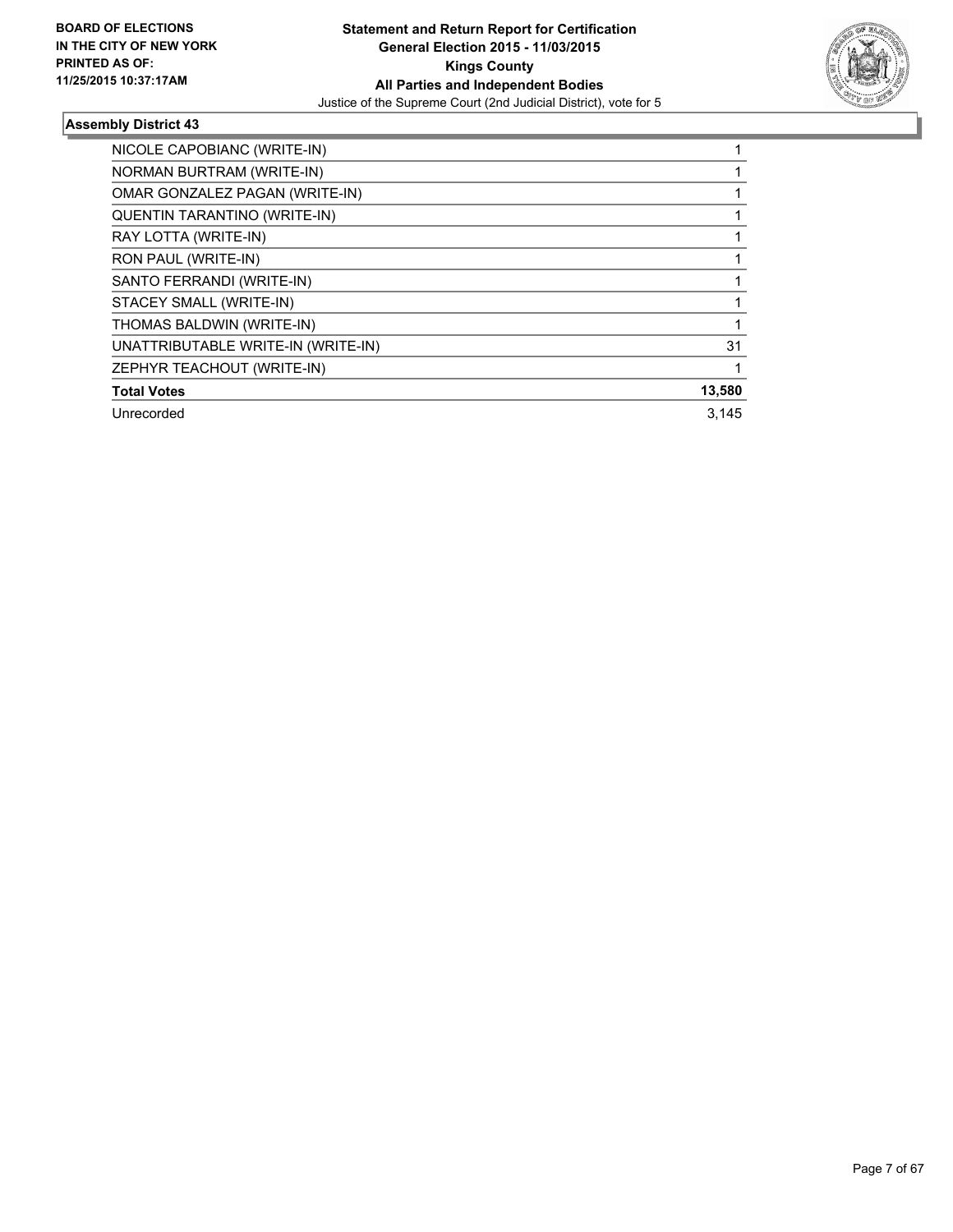

| PUBLIC COUNTER                                           | 3,118 |
|----------------------------------------------------------|-------|
| <b>EMERGENCY</b>                                         | 1     |
| ABSENTEE/MILITARY                                        | 137   |
| <b>AFFIDAVIT</b>                                         | 53    |
| <b>Total Ballots</b>                                     | 3,309 |
| Less - Inapplicable Federal/Special Presidential Ballots | 0     |
| <b>Total Applicable Ballots</b>                          | 3,309 |
| THOMAS P. ALIOTTA (DEMOCRATIC)                           | 2,336 |
| THOMAS P. ALIOTTA (REPUBLICAN)                           | 282   |
| THOMAS P. ALIOTTA (CONSERVATIVE)                         | 163   |
| <b>GENINE D. EDWARDS (DEMOCRATIC)</b>                    | 2,285 |
| GENINE D. EDWARDS (REPUBLICAN)                           | 298   |
| GENINE D. EDWARDS (CONSERVATIVE)                         | 146   |
| PAMELA L. FISHER (DEMOCRATIC)                            | 2,299 |
| PAMELA L. FISHER (REPUBLICAN)                            | 307   |
| PAMELA L. FISHER (CONSERVATIVE)                          | 156   |
| NOACH DEAR (DEMOCRATIC)                                  | 2,104 |
| NOACH DEAR (REPUBLICAN)                                  | 306   |
| NOACH DEAR (CONSERVATIVE)                                | 147   |
| DEBRA SILBER (DEMOCRATIC)                                | 2,311 |
| DEBRA SILBER (REPUBLICAN)                                | 284   |
| DEBRA SILBER (CONSERVATIVE)                              | 147   |
| AARON HERMAN (WRITE-IN)                                  | 1     |
| ALFRED BESTER (WRITE-IN)                                 | 1     |
| AMI SHANA (WRITE-IN)                                     | 1     |
| ANDERS STERNER (WRITE-IN)                                | 1     |
| ANNA STERN ESQ. (WRITE-IN)                               | 1     |
| ASHLEY PAVES (WRITE-IN)                                  | 1     |
| ASHMA PATEL (WRITE-IN)                                   | 1     |
| AVIRA BIBERFELD (WRITE-IN)                               | 1     |
| AVRAHEM HERSHAFT (WRITE-IN)                              | 1     |
| BAYARD RUSTIN (WRITE-IN)                                 | 1     |
| BEN CARSON (WRITE-IN)                                    | 1     |
| BENJAMIN KABAK (WRITE-IN)                                | 1     |
| BERNIE SANDERS (WRITE-IN)                                | 1     |
| CALEB Y. WINSHIP (WRITE-IN)                              | 1     |
| CAMERON ARNOLD (WRITE-IN)                                | 1     |
| CANDACE CARPENTER (WRITE-IN)                             | 1     |
| CARL SAGAN (WRITE-IN)                                    | 1     |
| CARRIE SOGG (WRITE-IN)                                   | 1     |
| CHALM BIBERFELD (WRITE-IN)                               | 1     |
| CHRIS HARRIS (WRITE-IN)                                  | 1     |
| CHRIS MEYER (WRITE-IN)                                   | 1     |
| CHRISTOPHER G. REID (WRITE-IN)                           | 1     |
| DALE FREDERICK (WRITE-IN)                                | 1     |
| DANIEL SOYER (WRITE-IN)                                  | 1     |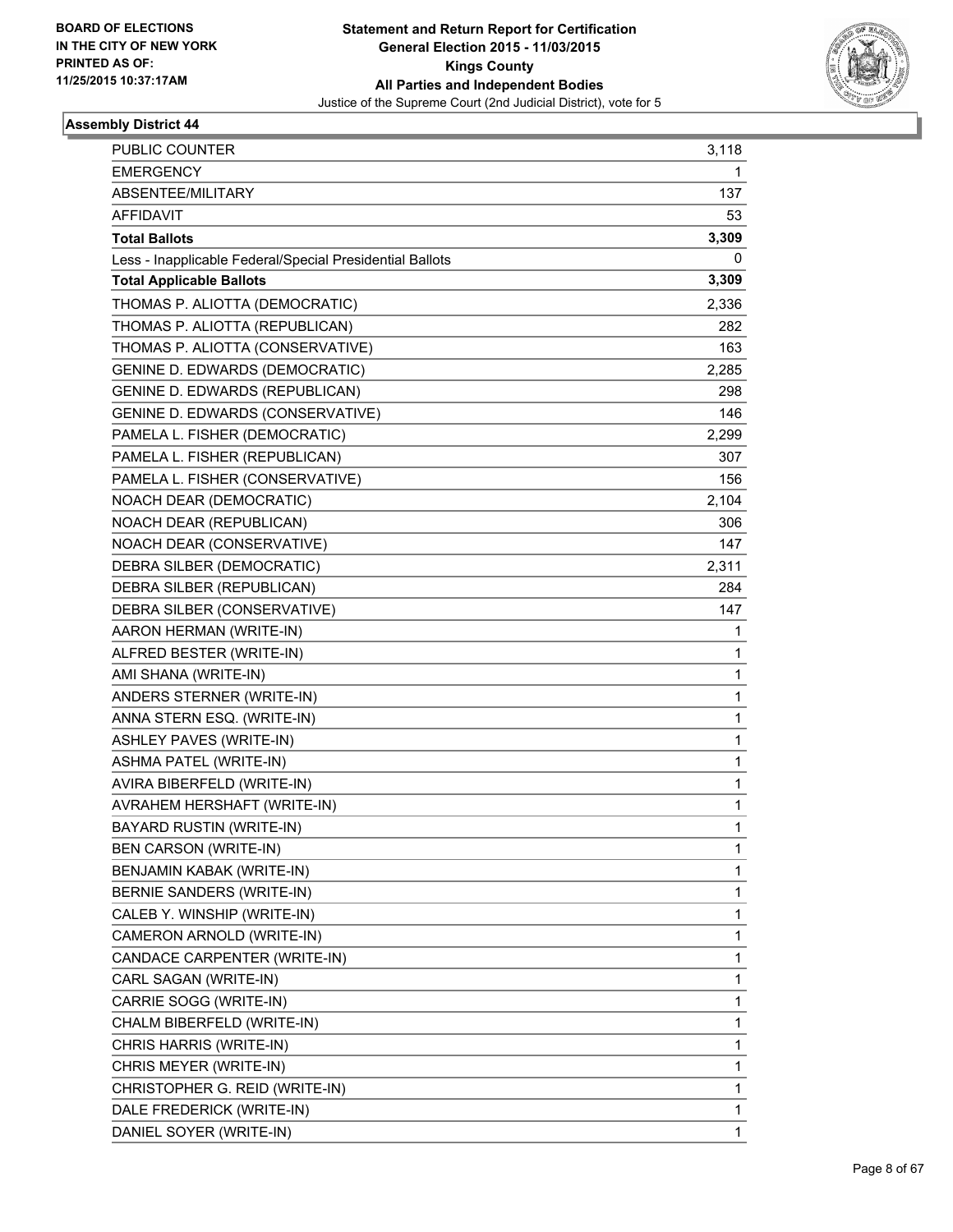

| DANIELLE GRANT (WRITE-IN)             | $\mathbf{1}$   |
|---------------------------------------|----------------|
| DANILLE COSTAKLI MICCIN (WRITE-IN)    | 1              |
| DAVID GREENFIELD (WRITE-IN)           | 1              |
| DAVID TOPTE (WRITE-IN)                | 1              |
| DAVID WRIGHT (WRITE-IN)               | 1              |
| DENISE WATON (WRITE-IN)               | 1              |
| DIANA GLIEMAN (WRITE-IN)              | 1              |
| DONALD TRUMP (WRITE-IN)               | 1              |
| DOROTHY KADAR (WRITE-IN)              | 1              |
| EFRAIM LIPSCHUTZ (WRITE-IN)           | 1              |
| ELISE COLEMAN (WRITE-IN)              | 1              |
| ELIZABETH MORROW (WRITE-IN)           | 2              |
| ELLEN LIPMANN (WRITE-IN)              | 1              |
| ELLIOT PISEM (WRITE-IN)               | 1              |
| ELVIS JOY (WRITE-IN)                  | 1              |
| EMELINE MASLOW (WRITE-IN)             | 1              |
| EMILY BRADERD (WRITE-IN)              | 1              |
| ERIC MCCLURE (WRITE-IN)               | 2              |
| ERIC MUEHLHAUSEN (WRITE-IN)           | 1              |
| ERIK DROMS (WRITE-IN)                 | 1              |
| ESTHER YOCHEUED KALCHSTEIN (WRITE-IN) | 1              |
| EVERETT HUGHES (WRITE-IN)             | 1              |
| F. RICHARD HURLEY (WRITE-IN)          | 1              |
| FAYE LEWIS (WRITE-IN)                 | 1              |
| FRANCIS SAPIENZA (WRITE-IN)           | 1              |
| GENE RUSSIANOFF (WRITE-IN)            | 1              |
| <b>GLENN NOCERA (WRITE-IN)</b>        | $\overline{2}$ |
| <b>GORDAN RICHARDSON (WRITE-IN)</b>   | 1              |
| GREY D. JOY (WRITE-IN)                | 1              |
| HANNAH DABROWSKI (WRITE-IN)           | 1              |
| HAROLD J. RUBIN (WRITE-IN)            | 1              |
| HOMSA BALT (WRITE-IN)                 | 1              |
| HUSAM ANWAR (WRITE-IN)                | 1              |
| IRVING MOVE (WRITE-IN)                | 1              |
| ISAAC ASSIMOV (WRITE-IN)              | 1              |
| JAMES P. MCCALL (WRITE-IN)            | $\overline{2}$ |
| JEREMY ROSENBERG (WRITE-IN)           | 1              |
| JESSICA GODDEYNE (WRITE-IN)           | 1              |
| JOE FABEETS (WRITE-IN)                | 1              |
| JOHN FERGUS (WRITE-IN)                | 1              |
| JOHN JAY (WRITE-IN)                   | 1              |
| JOHN MARSHALL (WRITE-IN)              | 1              |
| JOHN W. CARROL (WRITE-IN)             | 2              |
| JON GARRES (WRITE-IN)                 | 1              |
| JOSEPH P. BASSO (WRITE-IN)            | $\mathbf{1}$   |
| JOSEPH SODOVE (WRITE-IN)              | 1              |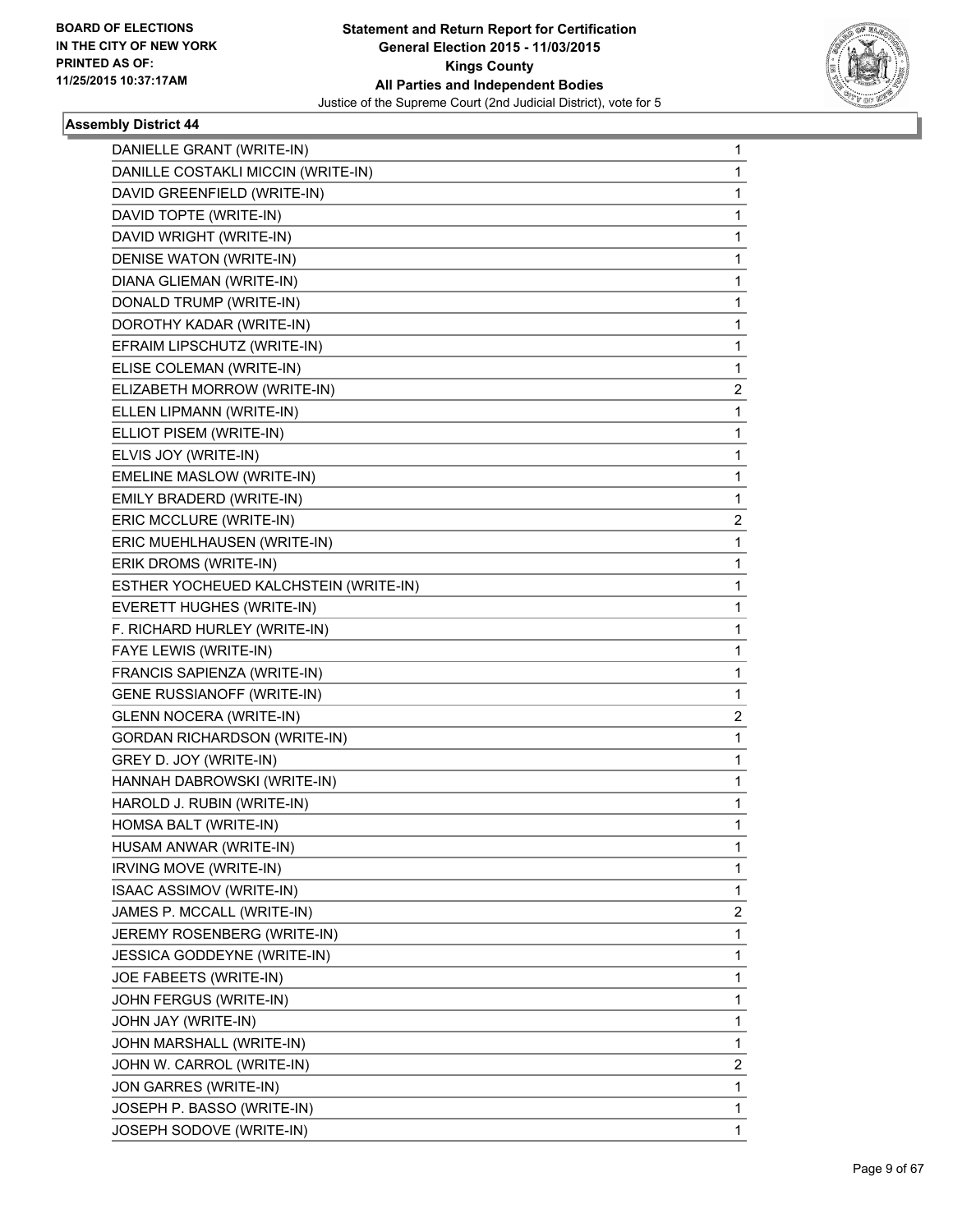

| <b>JOSH GILCHRIST (WRITE-IN)</b>     | 1            |
|--------------------------------------|--------------|
| JUDGE KATHERINE A. LEVINE (WRITE-IN) | 1            |
| JUDITH SHEINGLIN (WRITE-IN)          | 1            |
| JULIA DIETZ (WRITE-IN)               | 1            |
| JUSTIN M. COLLINS (WRITE-IN)         | 1            |
| KATHERINE A. LEVINE (WRITE-IN)       | 3            |
| KATHERINE LEVINE (WRITE-IN)          | 2            |
| KELLY KRAVET (WRITE-IN)              | 1            |
| LEBRON JAMES (WRITE-IN)              | 2            |
| LEIF DROMS (WRITE-IN)                | 1            |
| LEO KREISMAN (WRITE-IN)              | 1            |
| LILA GOLD (WRITE-IN)                 | 1            |
| LINDA SAGRON (WRITE-IN)              | 1            |
| LUMI MICHELLE ROLLEY (WRITE-IN)      | 1            |
| MARCO RUBIO (WRITE-IN)               | 1            |
| MARION CONNERDA SILVEIRA (WRITE-IN)  | 1            |
| MAURICE KAHN (WRITE-IN)              | 1            |
| MAX SCHACHTMAN (WRITE-IN)            | 1            |
| MEAT JOY (WRITE-IN)                  | 1            |
| MELLOW JOY (WRITE-IN)                | 1            |
| MICHAEL HILLER (WRITE-IN)            | 1            |
| MORDECHAI KENISSBERG (WRITE-IN)      | 1            |
| MYRIAM KALCHSTEIN (WRITE-IN)         | 1            |
| NANCY ROCVER (WRITE-IN)              | 1            |
| PATRICIA VEDA (WRITE-IN)             | 1            |
| PATRICK FERGUS (WRITE-IN)            | 1            |
| PATRICK SEAMAN (WRITE-IN)            | 1            |
| PEIRS DROMS (WRITE-IN)               | 1            |
| PENN KEMBLE (WRITE-IN)               | 1            |
| PETER AUSTERN (WRITE-IN)             | 1            |
| PETER D BANK (WRITE-IN)              | 1            |
| PETER WEISS (WRITE-IN)               | 1            |
| RALPH BONHEIM (WRITE-IN)             | 1            |
| RAND PAUL (WRITE-IN)                 | 2            |
| RICHARD MASLOW (WRITE-IN)            | 1            |
| RICHARD W. VORNDRAN (WRITE-IN)       | 1            |
| ROBERT ASPRIN (WRITE-IN)             | 1            |
| ROBERT BYRON FORD (WRITE-IN)         | 1            |
| ROBERT CURRY SMITHSON (WRITE-IN)     | 1            |
| ROBERT DABROWSKI (WRITE-IN)          | 1            |
| ROBERT HEINLIEN (WRITE-IN)           | 1            |
| ROLAND LEWIS (WRITE-IN)              | 1            |
| ROY BEAN (WRITE-IN)                  | 1            |
| RUDY GIULIANI (WRITE-IN)             | 1            |
| RUSSEL WESTBROOK (WRITE-IN)          | $\mathbf{1}$ |
| RUSSELL WESTBROOK (WRITE-IN)         | 1            |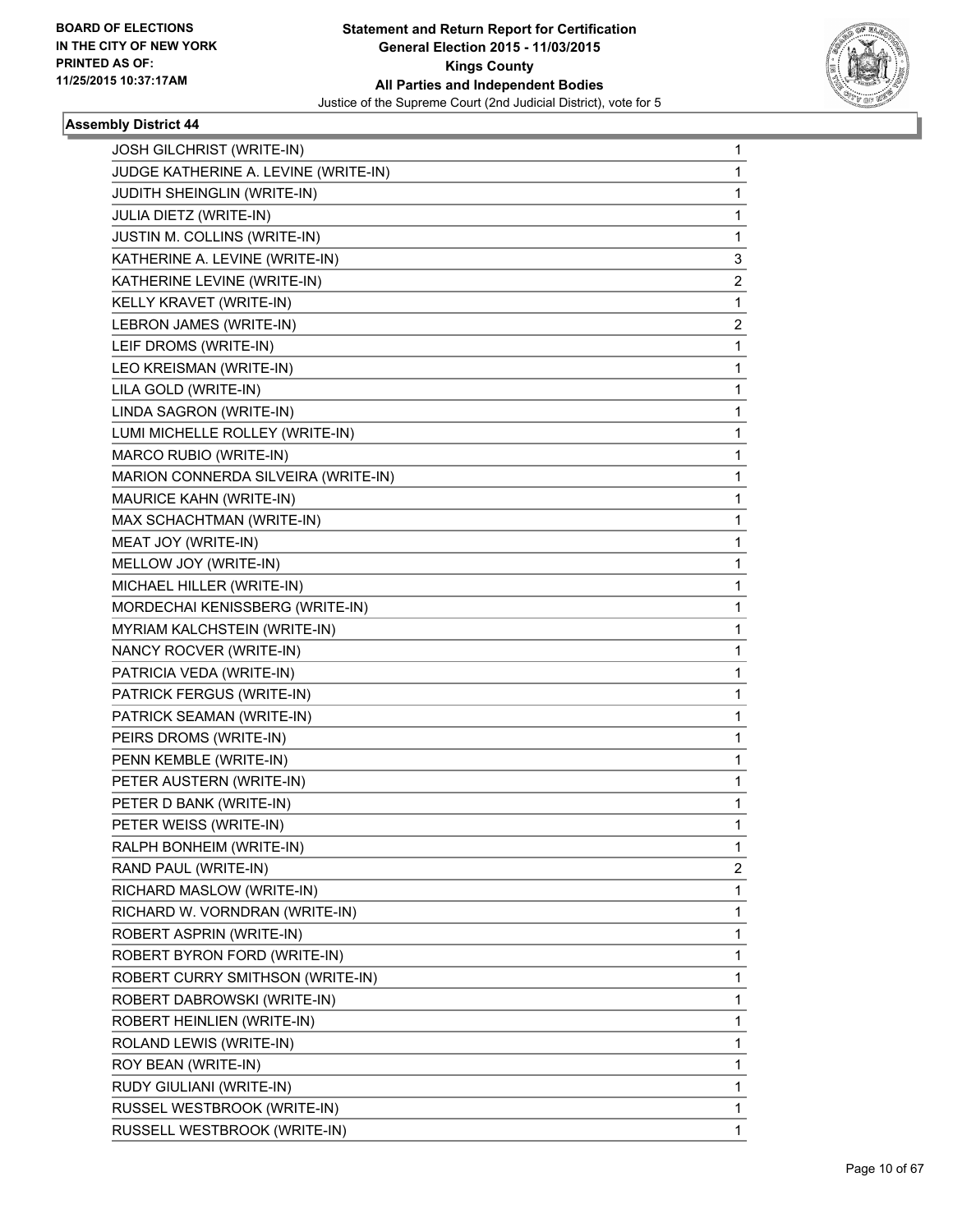

| SABINE ROSENSTEIN (WRITE-IN)        | 1              |
|-------------------------------------|----------------|
| SAKIF CHOWDHURY (WRITE-IN)          | 1              |
| SALLY DELUCA (WRITE-IN)             | $\overline{2}$ |
| SANDRA FELDMAN (WRITE-IN)           | 1              |
| SARAH NEWMAN (WRITE-IN)             | 1              |
| SCOTT KOCHMAN (WRITE-IN)            | 1              |
| <b>SCOTT KRAVET (WRITE-IN)</b>      | 1              |
| SOSERA BASSO (WRITE-IN)             | 1              |
| STACIE JOY (WRITE-IN)               | 1              |
| STACY HORN (WRITE-IN)               | 1              |
| STACY HURN (WRITE-IN)               | 1              |
| STELLA TECK (WRITE-IN)              | 1              |
| STEPHEN CAIAZZO (WRITE-IN)          | 1              |
| SUSAN HARKAVY (WRITE-IN)            | 1              |
| TED CRUZ (WRITE-IN)                 | 1              |
| TERESA CALABRESE (WRITE-IN)         | 1              |
| TERRANUS MCCAY (WRITE-IN)           | 1              |
| TOM FERGUS (WRITE-IN)               | 1              |
| TRACY MOYNIHAN (WRITE-IN)           | 1              |
| UNATTRIBUTABLE WRITE-IN (WRITE-IN)  | 119            |
| <b>VALERIE BEYOATSCH (WRITE-IN)</b> | 1              |
| WILLIAM LOEB (WRITE-IN)             | 1              |
| <b>WILLIAM STRAUS (WRITE-IN)</b>    | 1              |
| YERVEITH SLIBER (WRITE-IN)          | 1              |
| <b>Total Votes</b>                  | 13,840         |
| Unrecorded                          | 2,705          |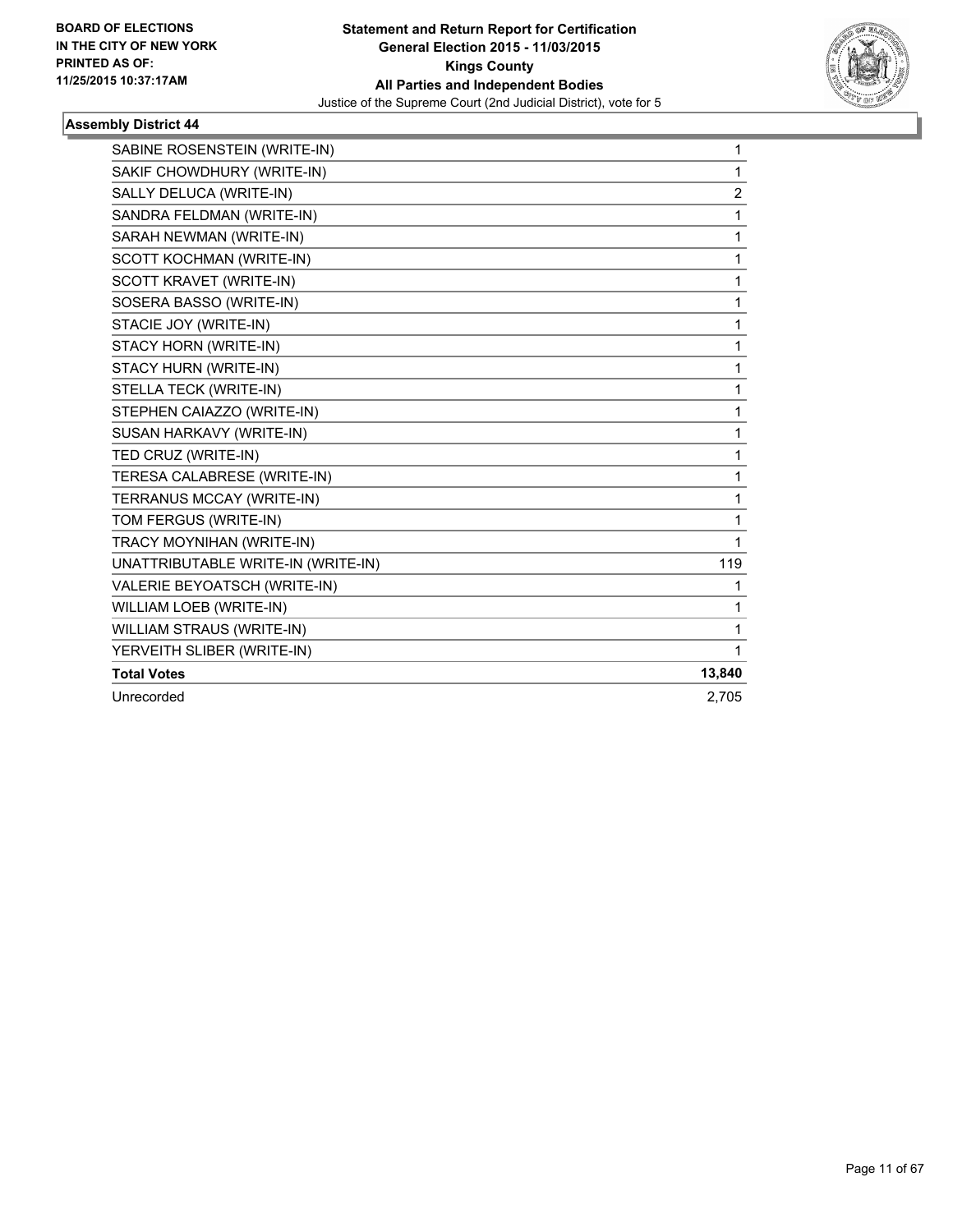

| PUBLIC COUNTER                                           | 1,813 |
|----------------------------------------------------------|-------|
| <b>EMERGENCY</b>                                         | 0     |
| ABSENTEE/MILITARY                                        | 146   |
| <b>AFFIDAVIT</b>                                         | 20    |
| <b>Total Ballots</b>                                     | 1,979 |
| Less - Inapplicable Federal/Special Presidential Ballots | 0     |
| <b>Total Applicable Ballots</b>                          | 1,979 |
| THOMAS P. ALIOTTA (DEMOCRATIC)                           | 1,015 |
| THOMAS P. ALIOTTA (REPUBLICAN)                           | 459   |
| THOMAS P. ALIOTTA (CONSERVATIVE)                         | 155   |
| <b>GENINE D. EDWARDS (DEMOCRATIC)</b>                    | 945   |
| GENINE D. EDWARDS (REPUBLICAN)                           | 438   |
| GENINE D. EDWARDS (CONSERVATIVE)                         | 139   |
| PAMELA L. FISHER (DEMOCRATIC)                            | 1,007 |
| PAMELA L. FISHER (REPUBLICAN)                            | 461   |
| PAMELA L. FISHER (CONSERVATIVE)                          | 151   |
| NOACH DEAR (DEMOCRATIC)                                  | 941   |
| NOACH DEAR (REPUBLICAN)                                  | 443   |
| NOACH DEAR (CONSERVATIVE)                                | 150   |
| DEBRA SILBER (DEMOCRATIC)                                | 982   |
| DEBRA SILBER (REPUBLICAN)                                | 431   |
| DEBRA SILBER (CONSERVATIVE)                              | 149   |
| ABRAHAM ROSENBERG (WRITE-IN)                             | 1     |
| ABRAHAM STRASSFELD (WRITE-IN)                            | 1     |
| BRIAN BURSTYN (WRITE-IN)                                 | 1     |
| CARA B. ALPERIN (WRITE-IN)                               | 1     |
| CELESTE LEIBOWITZ (WRITE-IN)                             | 1     |
| CHRISTOPHER M. DONLAN (WRITE-IN)                         | 1     |
| DANIEL DONOVAN (WRITE-IN)                                | 2     |
| DAVID ROSENBERG (WRITE-IN)                               | 1     |
| DIANA M SEPULVEDA (WRITE-IN)                             | 1     |
| DOMINIC RECHIA (WRITE-IN)                                | 1     |
| DONALD TRUMP (WRITE-IN)                                  | 1     |
| FRANK SCACALOSSI (WRITE-IN)                              | 1     |
| FREDA BERGER (WRITE-IN)                                  | 1     |
| GENE BERRADELLI (WRITE-IN)                               | 1     |
| HELENE WEINSTEIN (WRITE-IN)                              | 1     |
| IAN RANDAL STROCK (WRITE-IN)                             | 1     |
| INGA O'NEAL (WRITE-IN)                                   | 1     |
| JON STEWART (WRITE-IN)                                   | 1     |
| LEO GERBER (WRITE-IN)                                    | 1     |
| LESTER HERZOG (WRITE-IN)                                 | 1     |
| MARVIN H. MALATER (WRITE-IN)                             | 1     |
| MATTHEW FAIRLEY (WRITE-IN)                               | 1     |
| MICHAEL GRIMM (WRITE-IN)                                 | 1     |
| MINDY SABEL (WRITE-IN)                                   | 1     |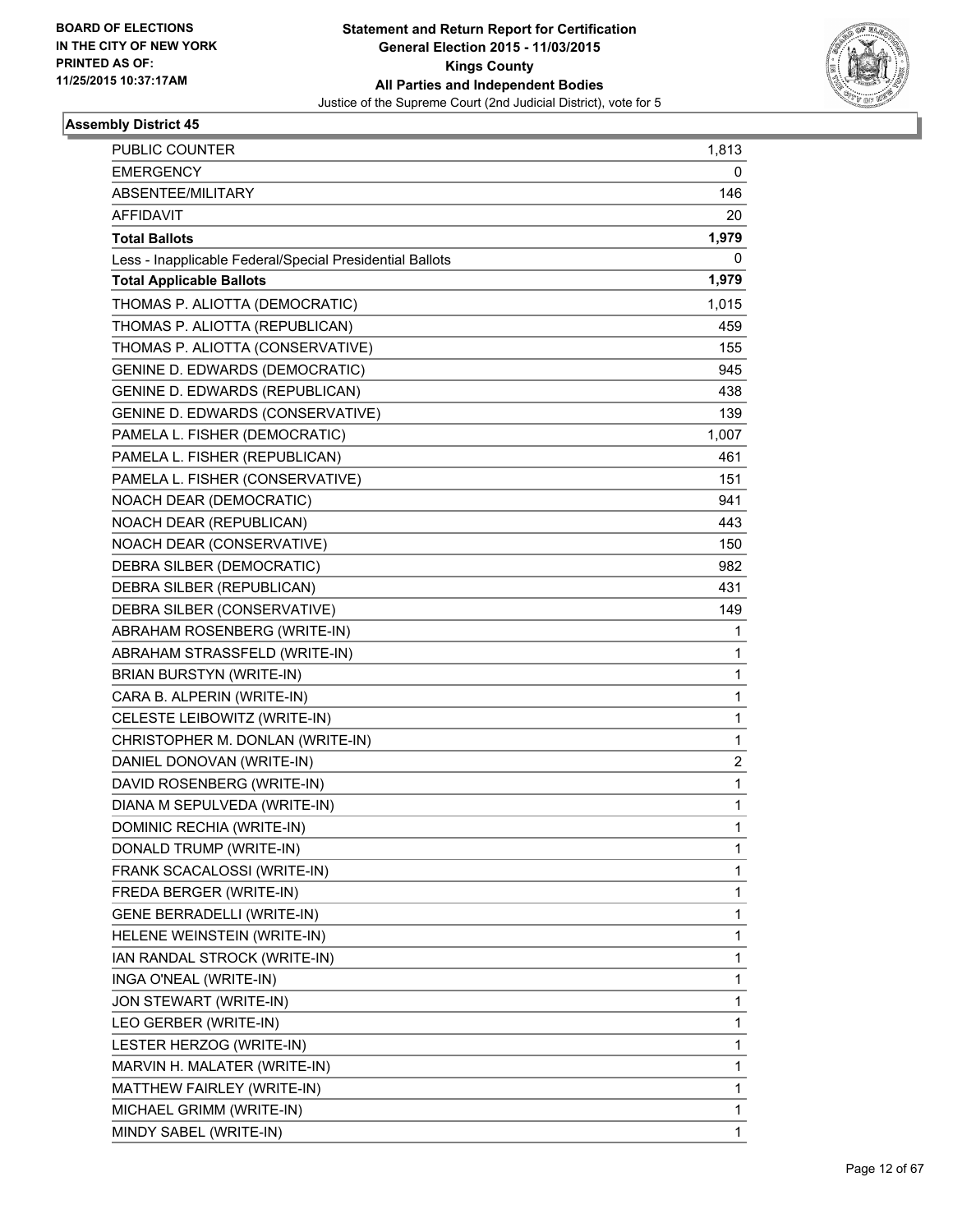

| ROBERT ROSENZWEG (WRITE-IN)        |       |
|------------------------------------|-------|
| RUSSELL C. GALLO (WRITE-IN)        |       |
| SHELDON L. YIVRAKES (WRITE-IN)     |       |
| STEPHEN COLBERT (WRITE-IN)         |       |
| STEVE HARRISON (WRITE-IN)          |       |
| UNATTRIBUTABLE WRITE-IN (WRITE-IN) | 34    |
| WARREN COHN (WRITE-IN)             |       |
| YISROEL REISMAN (WRITE-IN)         |       |
| <b>Total Votes</b>                 | 7,932 |
| Unrecorded                         | 1.963 |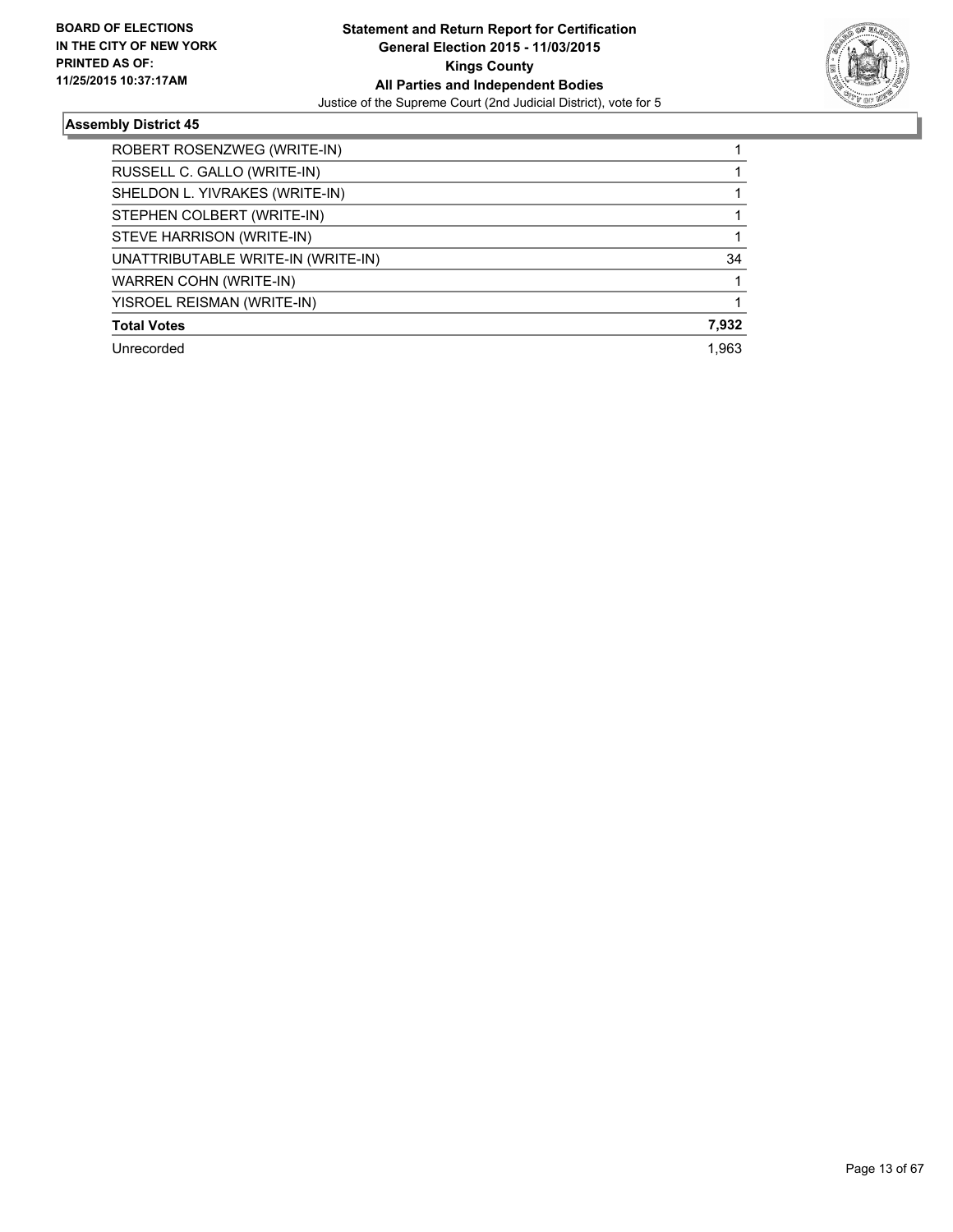

| PUBLIC COUNTER                                           | 7,118 |
|----------------------------------------------------------|-------|
| <b>EMERGENCY</b>                                         | 22    |
| ABSENTEE/MILITARY                                        | 290   |
| <b>AFFIDAVIT</b>                                         | 67    |
| <b>Total Ballots</b>                                     | 7,497 |
| Less - Inapplicable Federal/Special Presidential Ballots | 0     |
| <b>Total Applicable Ballots</b>                          | 7,497 |
| THOMAS P. ALIOTTA (DEMOCRATIC)                           | 3,067 |
| THOMAS P. ALIOTTA (REPUBLICAN)                           | 1,605 |
| THOMAS P. ALIOTTA (CONSERVATIVE)                         | 523   |
| GENINE D. EDWARDS (DEMOCRATIC)                           | 2,832 |
| GENINE D. EDWARDS (REPUBLICAN)                           | 1,412 |
| GENINE D. EDWARDS (CONSERVATIVE)                         | 507   |
| PAMELA L. FISHER (DEMOCRATIC)                            | 3,224 |
| PAMELA L. FISHER (REPUBLICAN)                            | 1,496 |
| PAMELA L. FISHER (CONSERVATIVE)                          | 532   |
| NOACH DEAR (DEMOCRATIC)                                  | 2,787 |
| NOACH DEAR (REPUBLICAN)                                  | 1,358 |
| NOACH DEAR (CONSERVATIVE)                                | 492   |
| DEBRA SILBER (DEMOCRATIC)                                | 2,829 |
| DEBRA SILBER (REPUBLICAN)                                | 1,384 |
| DEBRA SILBER (CONSERVATIVE)                              | 504   |
| ADRIANA BURGOS (WRITE-IN)                                | 1     |
| ALAN A. AJA (WRITE-IN)                                   | 1     |
| ANTHONY ZAPPIN (WRITE-IN)                                | 1     |
| BILL GARDNER (WRITE-IN)                                  | 1     |
| <b>BO JACKSON (WRITE-IN)</b>                             | 1     |
| <b>BRIAN MCMAHON (WRITE-IN)</b>                          | 1     |
| BRIAN UNGARO (WRITE-IN)                                  | 1     |
| BRIAN ZIMMERMAN (WRITE-IN)                               | 1     |
| CHERYL GONZALEZ (WRITE-IN)                               | 1     |
| CHRISTINE BARRANDA (WRITE-IN)                            | 1     |
| DAN HAEVIK (WRITE-IN)                                    | 1     |
| DANIEL GIACINO (WRITE-IN)                                | 1     |
| DAVID DRAKE (WRITE-IN)                                   | 1     |
| DESPINA HARTOFILIS (WRITE-IN)                            | 1     |
| DIANE M. GATTO (WRITE-IN)                                | 2     |
| DOROTHY FYTE (WRITE-IN)                                  | 1     |
| DOV HIKIND (WRITE-IN)                                    | 1     |
| ED DAI (WRITE-IN)                                        | 1     |
| EILEAN MCKENNA (WRITE-IN)                                | 1     |
| FRED BENSON (WRITE-IN)                                   | 1     |
| GAVIN LABUT (WRITE-IN)                                   | 1     |
| <b>GERALD DOLAN (WRITE-IN)</b>                           | 1     |
| <b>GREG BLATTO (WRITE-IN)</b>                            | 1     |
| JILL EPSTEIN (WRITE-IN)                                  | 1     |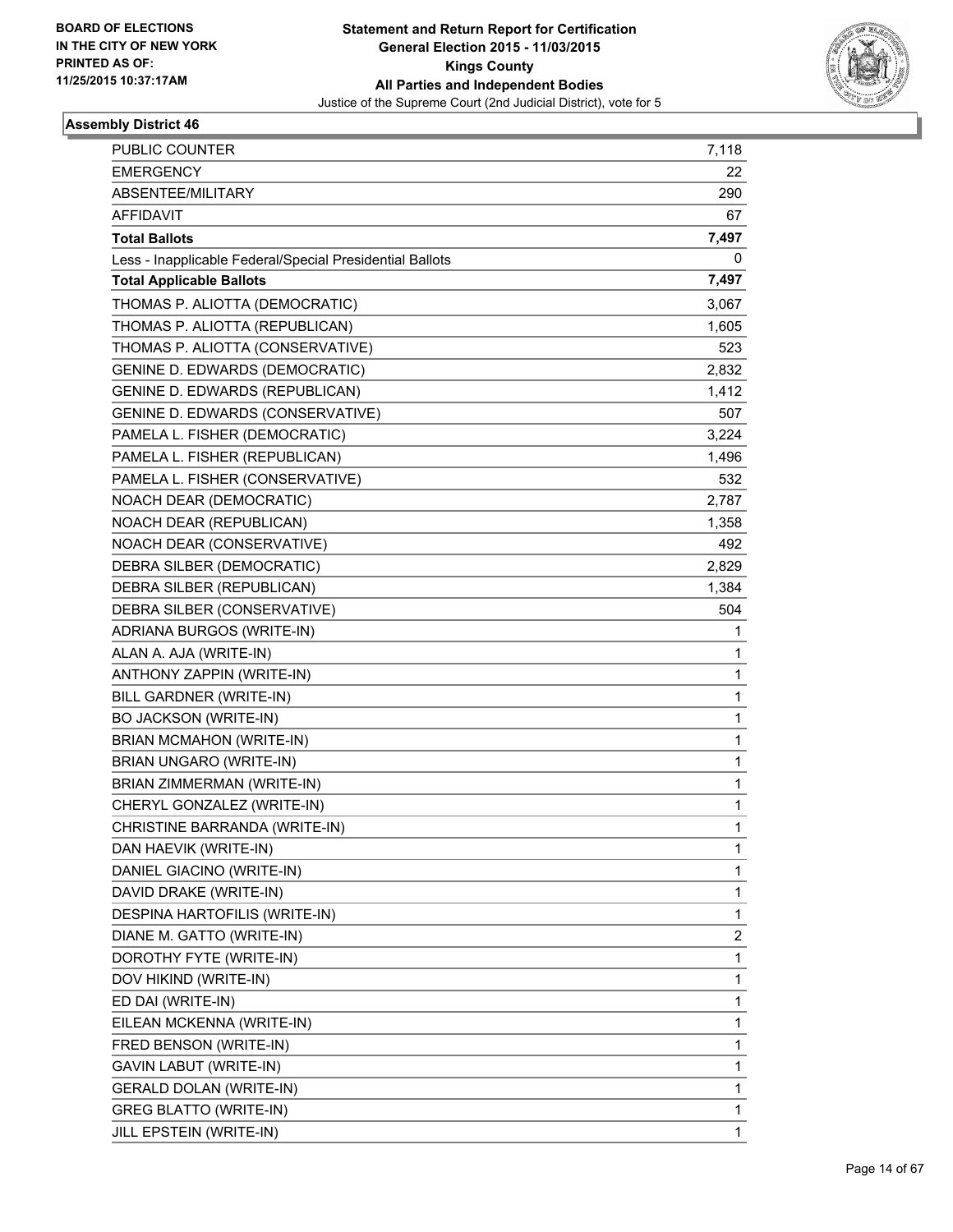

| JOANNE SEMMARA (WRITE-IN)              | 1            |
|----------------------------------------|--------------|
| JOHN LIU (WRITE-IN)                    | $\mathbf{1}$ |
| JOHN O'DONNELL (WRITE-IN)              | 1            |
| JOSSAID PAGAN (WRITE-IN)               | 1            |
| <b>JUDITH GRIMALDI (WRITE-IN)</b>      | 1            |
| JUDY SHEINEIN (WRITE-IN)               | 1            |
| <b>JUSTIN BRENNAN (WRITE-IN)</b>       | 1            |
| KAREN GOLDBERG-SAGER (WRITE-IN)        | 1            |
| KATHERINE MOLONEY (WRITE-IN)           | 1            |
| LUIS A. FELICIANO MALDONADO (WRITE-IN) | 1            |
| MARK MCCEGRESSO (WRITE-IN)             | $\mathbf 1$  |
| MICHAEL DRISCOLL (WRITE-IN)            | 1            |
| MIKE BLOOMBERG (WRITE-IN)              | 1            |
| NANCY AVILIVES (WRITE-IN)              | 1            |
| PAM HARRIS (WRITE-IN)                  | $\mathbf 1$  |
| PETER C. LOMTEVAS (WRITE-IN)           | $\mathbf{1}$ |
| PHILIP SALEH (WRITE-IN)                | $\mathbf 1$  |
| PHILLIP WILSONTEMBI (WRITE-IN)         | $\mathbf{1}$ |
| RAY FESTINO (WRITE-IN)                 | $\mathbf 1$  |
| ROGER B. ADLER (WRITE-IN)              | $\mathbf 1$  |
| RON PAUL (WRITE-IN)                    | 1            |
| ROY STARRIN (WRITE-IN)                 | $\mathbf 1$  |
| RUDY GIULIANI (WRITE-IN)               | 1            |
| TERRY CAZZADRI (WRITE-IN)              | 1            |
| THOMAS ARREE (WRITE-IN)                | 1            |
| UNATTRIBUTABLE WRITE-IN (WRITE-IN)     | 76           |
| VICKI MCFADYEN (WRITE-IN)              | 1            |
| <b>VLADIMIR PUTIN (WRITE-IN)</b>       | 1            |
| <b>Total Votes</b>                     | 24,680       |
| Unrecorded                             | 12,805       |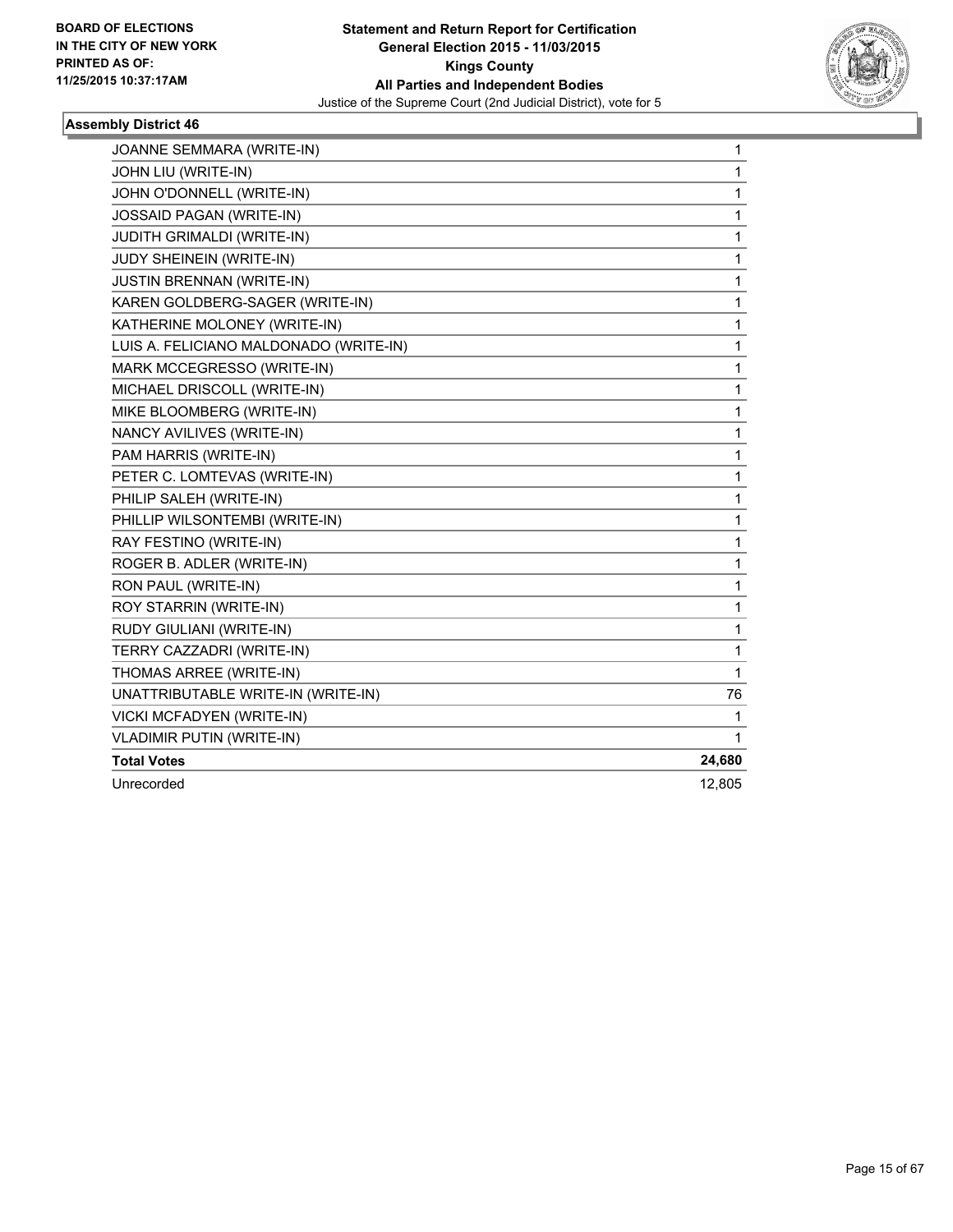

| PUBLIC COUNTER                                           | 1,934 |
|----------------------------------------------------------|-------|
| <b>EMERGENCY</b>                                         | 0     |
| ABSENTEE/MILITARY                                        | 198   |
| <b>AFFIDAVIT</b>                                         | 22    |
| <b>Total Ballots</b>                                     | 2,154 |
| Less - Inapplicable Federal/Special Presidential Ballots | 0     |
| <b>Total Applicable Ballots</b>                          | 2,154 |
| THOMAS P. ALIOTTA (DEMOCRATIC)                           | 1,196 |
| THOMAS P. ALIOTTA (REPUBLICAN)                           | 479   |
| THOMAS P. ALIOTTA (CONSERVATIVE)                         | 177   |
| <b>GENINE D. EDWARDS (DEMOCRATIC)</b>                    | 1,034 |
| GENINE D. EDWARDS (REPUBLICAN)                           | 446   |
| GENINE D. EDWARDS (CONSERVATIVE)                         | 166   |
| PAMELA L. FISHER (DEMOCRATIC)                            | 1,092 |
| PAMELA L. FISHER (REPUBLICAN)                            | 463   |
| PAMELA L. FISHER (CONSERVATIVE)                          | 164   |
| NOACH DEAR (DEMOCRATIC)                                  | 1,021 |
| NOACH DEAR (REPUBLICAN)                                  | 432   |
| NOACH DEAR (CONSERVATIVE)                                | 151   |
| DEBRA SILBER (DEMOCRATIC)                                | 1,039 |
| DEBRA SILBER (REPUBLICAN)                                | 431   |
| DEBRA SILBER (CONSERVATIVE)                              | 161   |
| ANDREW NAPOLITANO (WRITE-IN)                             | 1     |
| ARTHUR ENGORON (WRITE-IN)                                | 1     |
| BETTY BONANNO (WRITE-IN)                                 | 1     |
| BORIS ZIVOTOV (WRITE-IN)                                 | 1     |
| CHRISTOPHER J. ROBLES (WRITE-IN)                         | 1     |
| DAVID ROSEN (WRITE-IN)                                   | 1     |
| EDMUND E. WEXLER (WRITE-IN)                              | 1     |
| EDWARD ZELINSKI (WRITE-IN)                               | 1     |
| EVERETT N. HUGHES (WRITE-IN)                             | 1     |
| GERARD M. CAVRINO (WRITE-IN)                             | 1     |
| <b>GUY FAWKES (WRITE-IN)</b>                             | 1     |
| JAMES M. GILBODY (WRITE-IN)                              | 1     |
| JESSE BELLER (WRITE-IN)                                  | 1     |
| JIM GRAY (WRITE-IN)                                      | 1     |
| JIMMY CARTER (WRITE-IN)                                  | 1     |
| JOAN ILLUZZI (WRITE-IN)                                  | 1     |
| JOE BOTTA (WRITE-IN)                                     | 1     |
| JOHN RUSSELL (WRITE-IN)                                  | 1     |
| KARI MARY (WRITE-IN)                                     | 1     |
| LEON TRUTSKY (WRITE-IN)                                  | 1     |
| MARK AXINN (WRITE-IN)                                    | 1     |
| MATTHEW FAIRLEY (WRITE-IN)                               | 1     |
| MICHAEL A. O'REILLY (WRITE-IN)                           | 1     |
| MICHAEL GRIMM (WRITE-IN)                                 | 1     |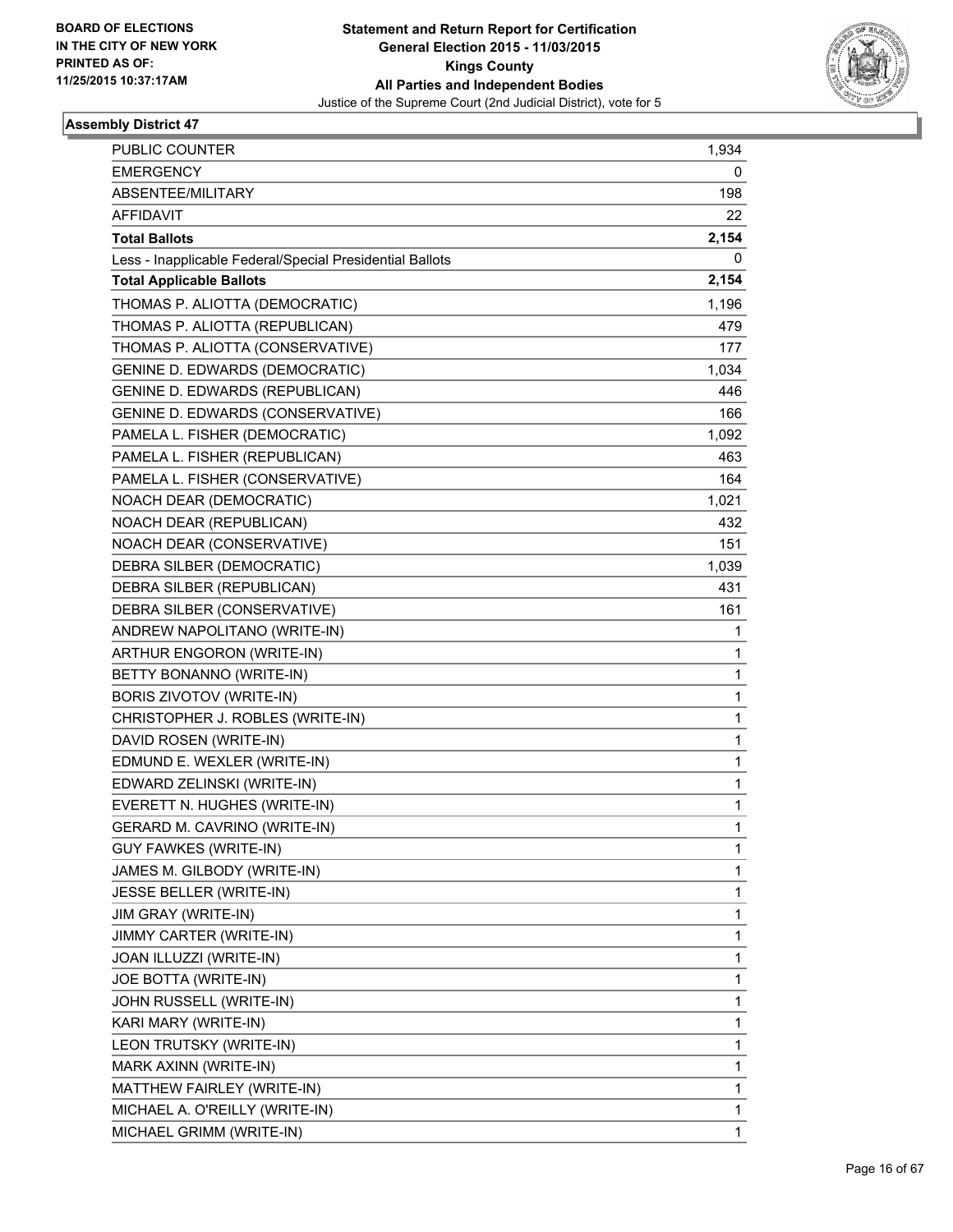

| MICHEL COHEN (WRITE-IN)            |       |
|------------------------------------|-------|
| MIKHAIL SHEYNKER (WRITE-IN)        | 2     |
| MOBANDAS K. GANDI (WRITE-IN)       |       |
| PHILIP SMALLMAN (WRITE-IN)         |       |
| RAY WONG (WRITE-IN)                |       |
| SALVATORE POLICHETTI (WRITE-IN)    |       |
| UNATTRIBUTABLE WRITE-IN (WRITE-IN) | 44    |
| VINCENT GENTILE (WRITE-IN)         |       |
| <b>WILLIAM COLTON (WRITE-IN)</b>   | 4     |
| <b>Total Votes</b>                 | 8,532 |
| Unrecorded                         | 2.238 |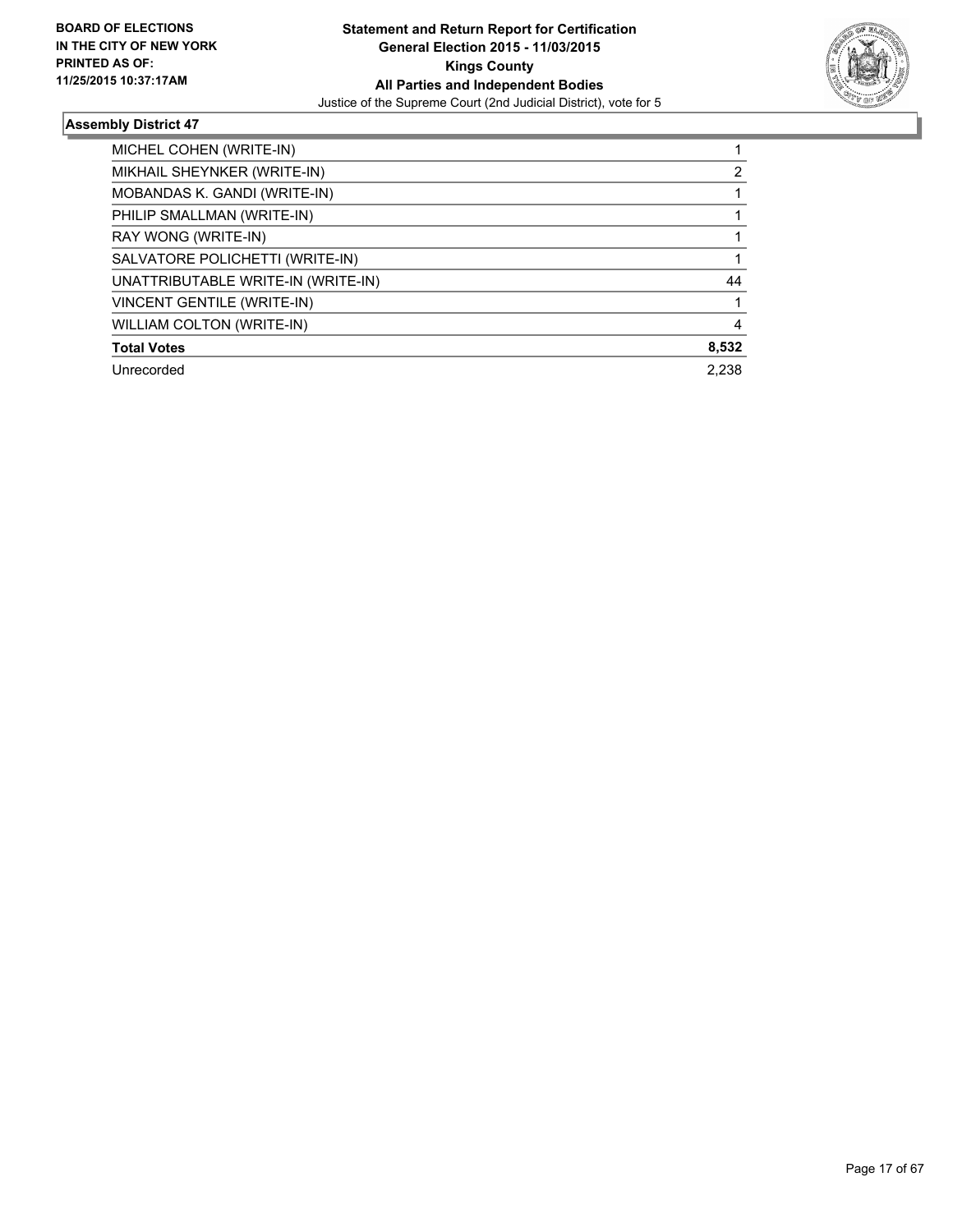

| PUBLIC COUNTER                                           | 1,363          |
|----------------------------------------------------------|----------------|
| <b>EMERGENCY</b>                                         | 0              |
| ABSENTEE/MILITARY                                        | 139            |
| <b>AFFIDAVIT</b>                                         | 9              |
| <b>Total Ballots</b>                                     | 1,511          |
| Less - Inapplicable Federal/Special Presidential Ballots | 0              |
| <b>Total Applicable Ballots</b>                          | 1,511          |
| THOMAS P. ALIOTTA (DEMOCRATIC)                           | 627            |
| THOMAS P. ALIOTTA (REPUBLICAN)                           | 337            |
| THOMAS P. ALIOTTA (CONSERVATIVE)                         | 209            |
| <b>GENINE D. EDWARDS (DEMOCRATIC)</b>                    | 584            |
| <b>GENINE D. EDWARDS (REPUBLICAN)</b>                    | 330            |
| GENINE D. EDWARDS (CONSERVATIVE)                         | 207            |
| PAMELA L. FISHER (DEMOCRATIC)                            | 614            |
| PAMELA L. FISHER (REPUBLICAN)                            | 348            |
| PAMELA L. FISHER (CONSERVATIVE)                          | 205            |
| NOACH DEAR (DEMOCRATIC)                                  | 671            |
| NOACH DEAR (REPUBLICAN)                                  | 375            |
| NOACH DEAR (CONSERVATIVE)                                | 223            |
| DEBRA SILBER (DEMOCRATIC)                                | 623            |
| DEBRA SILBER (REPUBLICAN)                                | 337            |
| DEBRA SILBER (CONSERVATIVE)                              | 205            |
| AKIVA KORNITZER (WRITE-IN)                               | 1              |
| ANTIMA SCILIA (WRITE-IN)                                 | 1              |
| CHAIM ROSE (WRITE-IN)                                    | 1              |
| CLARANCE THOMAS (WRITE-IN)                               | 1              |
| DEANDRA KHAS (WRITE-IN)                                  | 1              |
| DONALD TRUMP (WRITE-IN)                                  | 2              |
| ELISHEUA ZIEGLER (WRITE-IN)                              | 1              |
| GAIL ROSENBLOOM (WRITE-IN)                               | 1              |
| <b>GEDALIA WANCER (WRITE-IN)</b>                         | 1              |
| IAN D. GIRSHEK (WRITE-IN)                                | 2              |
| IZENGABE SHAMLET (WRITE-IN)                              | $\overline{c}$ |
| JACOB M. SAMMELL (WRITE-IN)                              | 1              |
| JOEY HELMAN (WRITE-IN)                                   | 1              |
| KEN THOMPSON (WRITE-IN)                                  | 1              |
| KOBY SABQHIE (WRITE-IN)                                  | 1              |
| LAYLA SABQHIE (WRITE-IN)                                 | 1              |
| LEAH ABLE (WRITE-IN)                                     | 1              |
| MARK HARA (WRITE-IN)                                     | 1              |
| MATTHEW ROSENBLOOM (WRITE-IN)                            | 1              |
| MICHAEL KAGAN (WRITE-IN)                                 | 1              |
| MICHAEL SPRAI (WRITE-IN)                                 | 1              |
| MIRABEL SHEA (WRITE-IN)                                  | 1              |
| MOSH YOTDRDE SABQHIE (WRITE-IN)                          | 1              |
| MOSHE GROSS (WRITE-IN)                                   | 1              |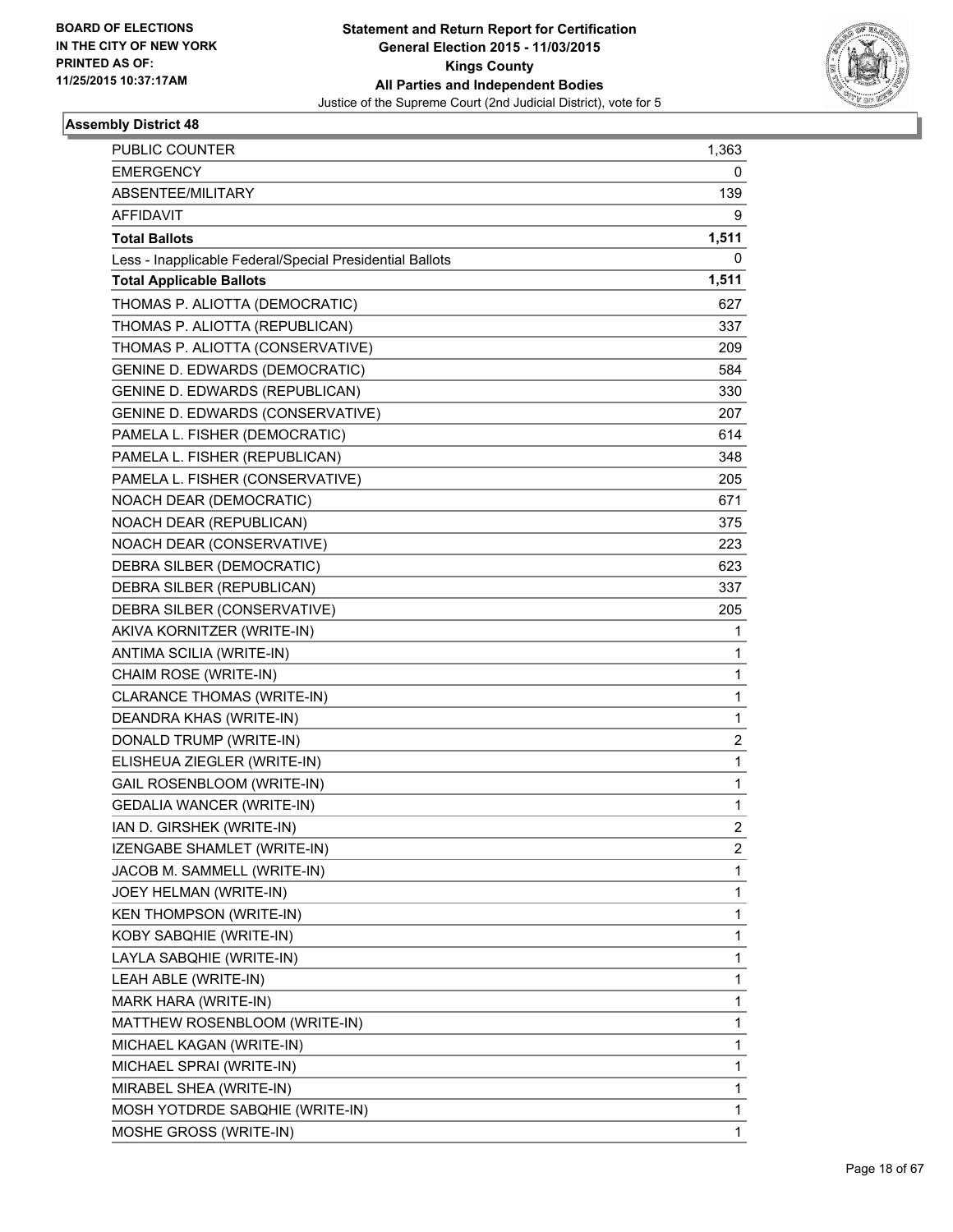

| PAUL DANI (WRITE-IN)                | 2              |
|-------------------------------------|----------------|
| PAUL DINKER (WRITE-IN)              | 1              |
| RAFFI SABQHIE (WRITE-IN)            | 1              |
| REBECCA FERSTER (WRITE-IN)          | 1              |
| ROBERT S. EVANS (WRITE-IN)          | 1              |
| RUSS HUDSON LIMBREGH LLL (WRITE-IN) | 1              |
| RYAN INDEKO (WRITE-IN)              | $\overline{2}$ |
| SARAH ZIEGLER (WRITE-IN)            | $\overline{2}$ |
| SEAN HANNITS (WRITE-IN)             | 1              |
| SETH ROSENBLOOM (WRITE-IN)          | 1              |
| SHAYA MARCUS (WRITE-IN)             | 1              |
| SHMUEL KORODNY (WRITE-IN)           | 1              |
| STELLA PADNOS (WRITE-IN)            | 1              |
| STEPHEN ROSENBLOOM (WRITE-IN)       | 1              |
| STUFFY ZIEGLER (WRITE-IN)           | 1              |
| SURI ZIEGLER (WRITE-IN)             | 3              |
| TATTY ZIEGLER (WRITE-IN)            | 1              |
| UNATTRIBUTABLE WRITE-IN (WRITE-IN)  | 48             |
| YAFFA SABQHIE (WRITE-IN)            | 1              |
| YISROEL ZIEGLER (WRITE-IN)          | $\overline{2}$ |
| <b>Total Votes</b>                  | 5,995          |
| Unrecorded                          | 1.560          |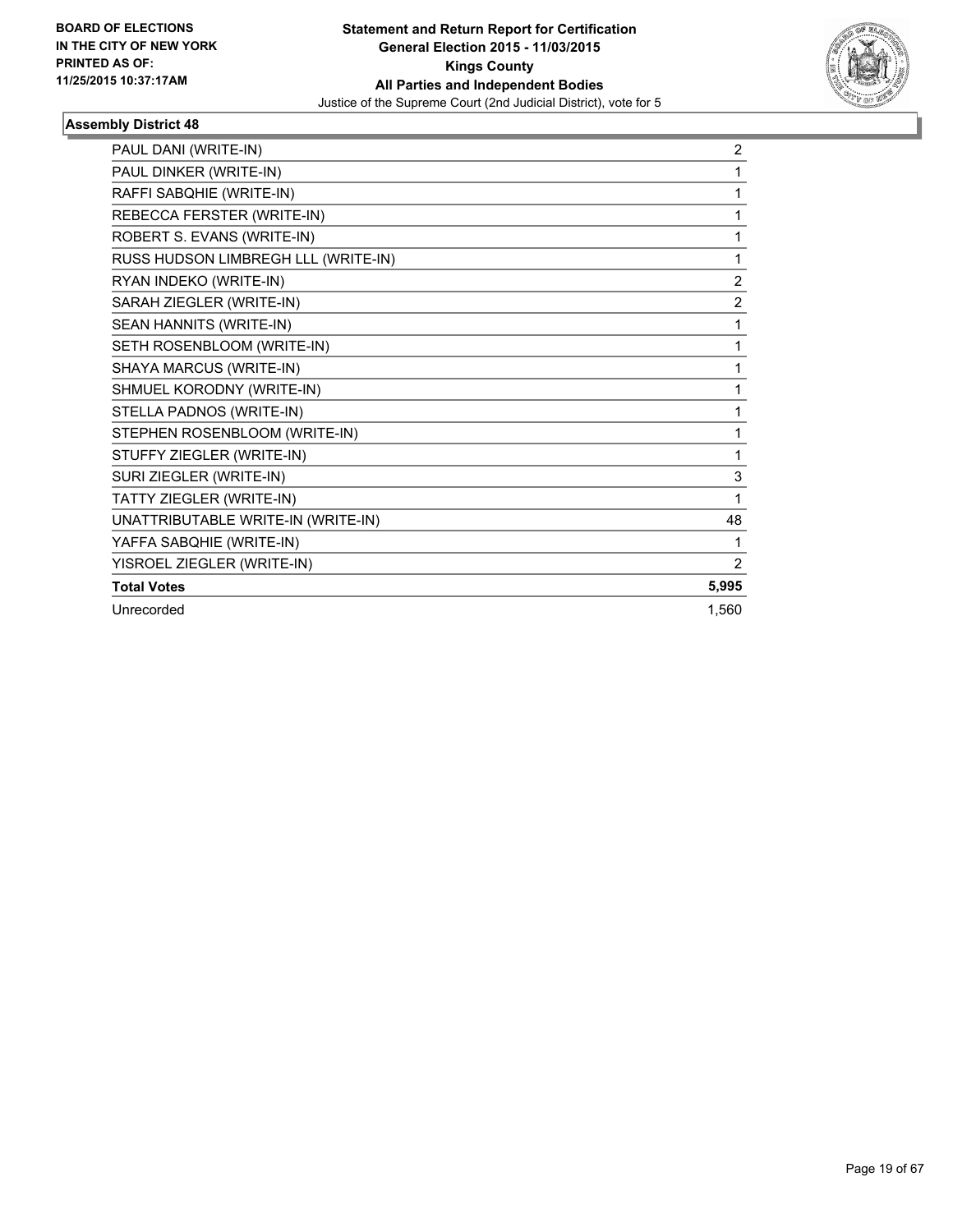

| <b>PUBLIC COUNTER</b>                                    | 1,429 |
|----------------------------------------------------------|-------|
| <b>EMERGENCY</b>                                         | 1     |
| ABSENTEE/MILITARY                                        | 103   |
| <b>AFFIDAVIT</b>                                         | 20    |
| <b>Total Ballots</b>                                     | 1,553 |
| Less - Inapplicable Federal/Special Presidential Ballots | 0     |
| <b>Total Applicable Ballots</b>                          | 1,553 |
| THOMAS P. ALIOTTA (DEMOCRATIC)                           | 944   |
| THOMAS P. ALIOTTA (REPUBLICAN)                           | 334   |
| THOMAS P. ALIOTTA (CONSERVATIVE)                         | 133   |
| GENINE D. EDWARDS (DEMOCRATIC)                           | 839   |
| <b>GENINE D. EDWARDS (REPUBLICAN)</b>                    | 317   |
| GENINE D. EDWARDS (CONSERVATIVE)                         | 118   |
| PAMELA L. FISHER (DEMOCRATIC)                            | 853   |
| PAMELA L. FISHER (REPUBLICAN)                            | 308   |
| PAMELA L. FISHER (CONSERVATIVE)                          | 125   |
| NOACH DEAR (DEMOCRATIC)                                  | 812   |
| NOACH DEAR (REPUBLICAN)                                  | 296   |
| NOACH DEAR (CONSERVATIVE)                                | 119   |
| DEBRA SILBER (DEMOCRATIC)                                | 829   |
| DEBRA SILBER (REPUBLICAN)                                | 297   |
| DEBRA SILBER (CONSERVATIVE)                              | 130   |
| ANITA GOSS (WRITE-IN)                                    | 1     |
| CARMINA DERLEO (WRITE-IN)                                | 1     |
| CHARLES HAUSSLER (WRITE-IN)                              | 1     |
| CINDEE BLAIR (WRITE-IN)                                  | 1     |
| DENNIS FLORES (WRITE-IN)                                 | 1     |
| DR. VINCENT SETTCASE (WRITE-IN)                          | 1     |
| ERIC STEINHILBER (WRITE-IN)                              | 1     |
| <b>GERARD KELLY (WRITE-IN)</b>                           | 1     |
| <b>GLADYS TOLEDO (WRITE-IN)</b>                          | 1     |
| JAMES LEE (WRITE-IN)                                     | 1     |
| JEFF SMITH (WRITE-IN)                                    | 1     |
| JENNIFER CANNON (WRITE-IN)                               | 1     |
| JOHN P. SELLERS (WRITE-IN)                               | 1     |
| JON STEWART (WRITE-IN)                                   | 1     |
| KENNETH P STARDOE (WRITE-IN)                             | 1     |
| LORI CHISM (WRITE-IN)                                    | 1     |
| NINA HAEUSSLER (WRITE-IN)                                | 1     |
| ROB AGIULAR (WRITE-IN)                                   | 1     |
| ROBERT V. CASSARA (WRITE-IN)                             | 1     |
| SAMANTHA RALPH (WRITE-IN)                                | 1     |
| SOPHIA DERLEO (WRITE-IN)                                 | 1     |
| STEPHEN KLEMES (WRITE-IN)                                | 1     |
| SUZANAN GOSS (WRITE-IN)                                  | 1     |
| UNATTRIBUTABLE WRITE-IN (WRITE-IN)                       | 26    |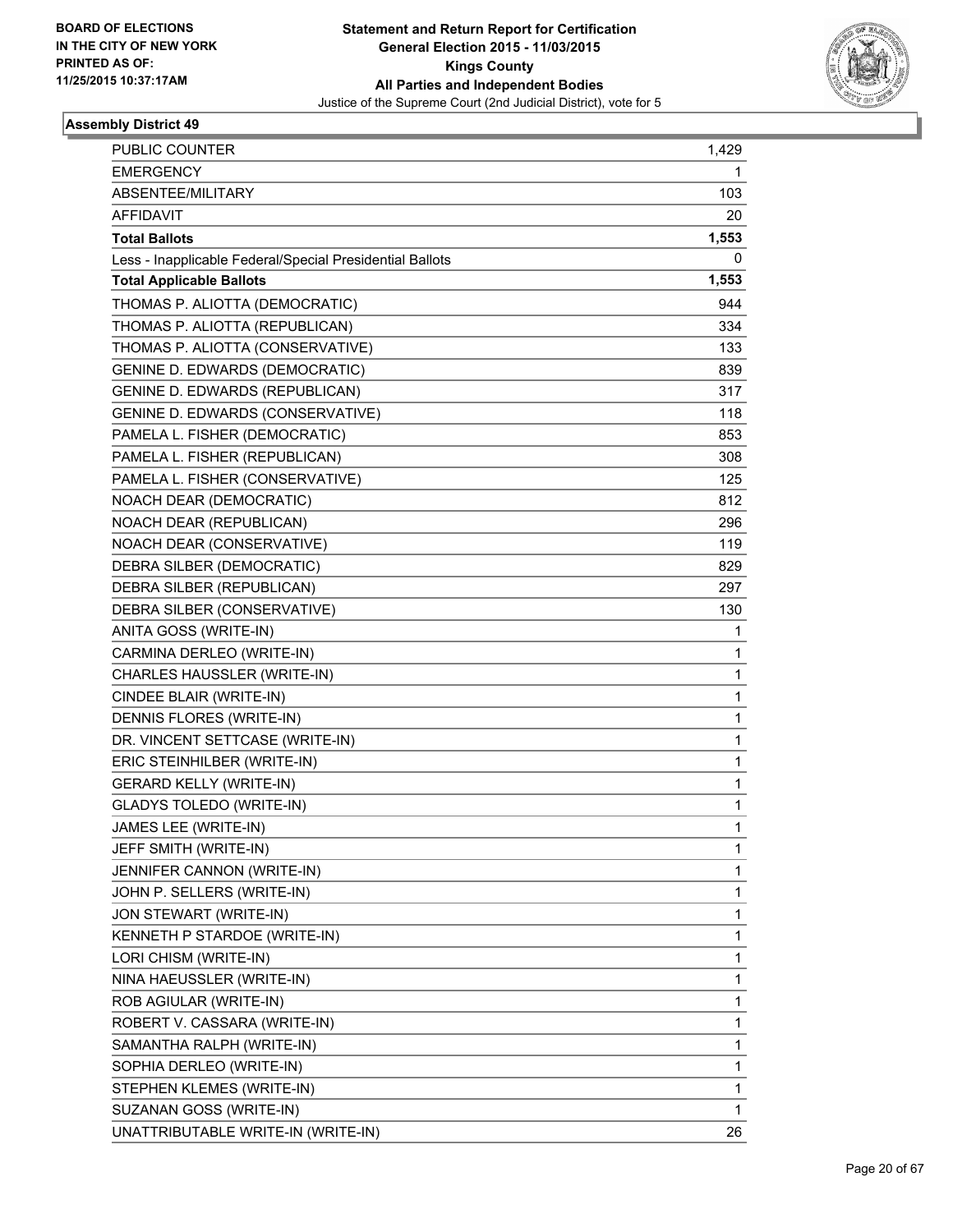

**Total Votes 6,503** 

Unrecorded 1,262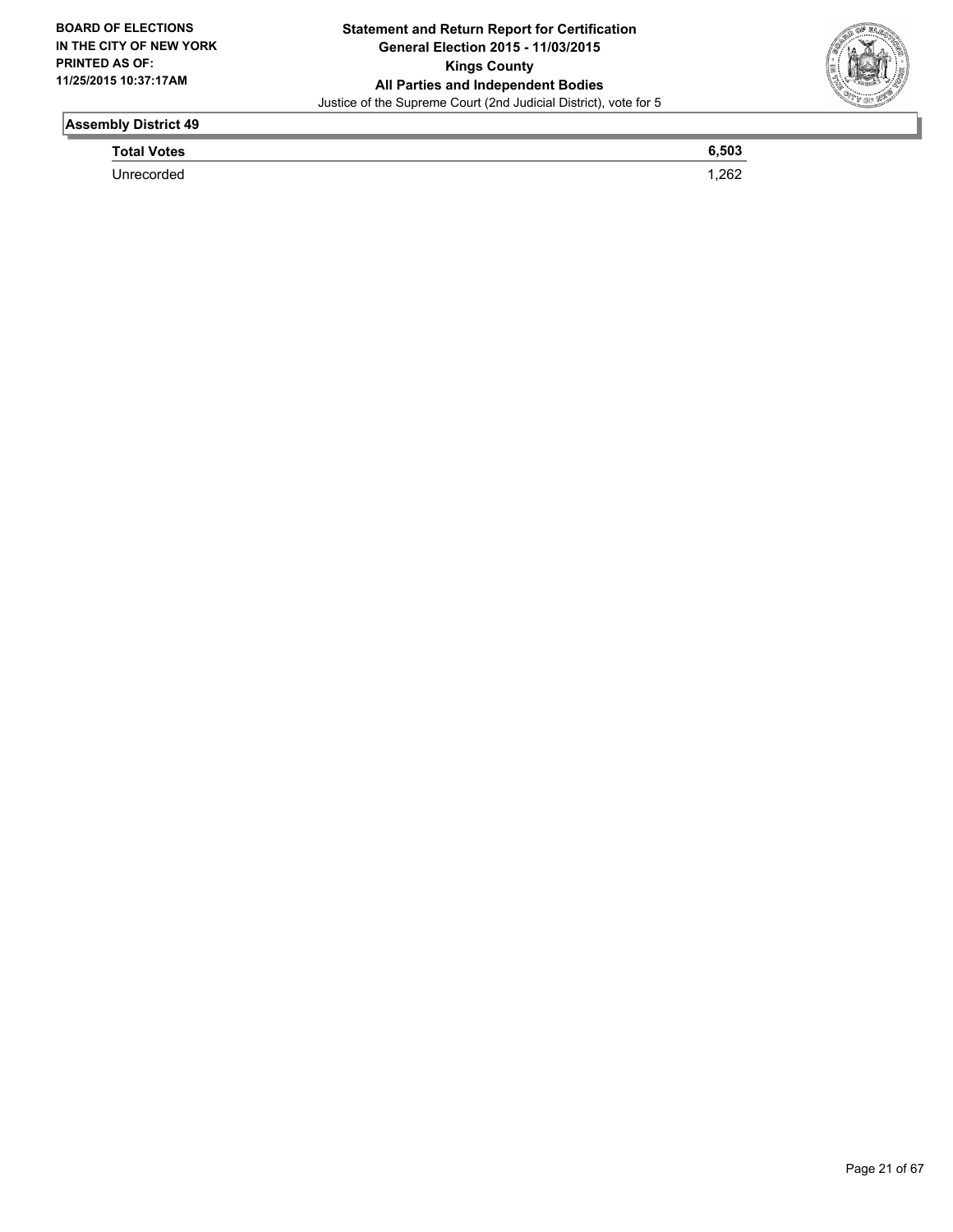

| PUBLIC COUNTER                                           | 1,517 |
|----------------------------------------------------------|-------|
| <b>EMERGENCY</b>                                         | 4     |
| ABSENTEE/MILITARY                                        | 71    |
| <b>AFFIDAVIT</b>                                         | 13    |
| <b>Total Ballots</b>                                     | 1,605 |
| Less - Inapplicable Federal/Special Presidential Ballots | 0     |
| <b>Total Applicable Ballots</b>                          | 1,605 |
| THOMAS P. ALIOTTA (DEMOCRATIC)                           | 1,142 |
| THOMAS P. ALIOTTA (REPUBLICAN)                           | 125   |
| THOMAS P. ALIOTTA (CONSERVATIVE)                         | 72    |
| <b>GENINE D. EDWARDS (DEMOCRATIC)</b>                    | 1,092 |
| <b>GENINE D. EDWARDS (REPUBLICAN)</b>                    | 114   |
| GENINE D. EDWARDS (CONSERVATIVE)                         | 71    |
| PAMELA L. FISHER (DEMOCRATIC)                            | 1,143 |
| PAMELA L. FISHER (REPUBLICAN)                            | 116   |
| PAMELA L. FISHER (CONSERVATIVE)                          | 74    |
| NOACH DEAR (DEMOCRATIC)                                  | 997   |
| NOACH DEAR (REPUBLICAN)                                  | 118   |
| NOACH DEAR (CONSERVATIVE)                                | 70    |
| DEBRA SILBER (DEMOCRATIC)                                | 1,081 |
| DEBRA SILBER (REPUBLICAN)                                | 111   |
| DEBRA SILBER (CONSERVATIVE)                              | 73    |
| ALTER GOLDBERGER (WRITE-IN)                              | 1     |
| ANDREW NAPOLITANO (WRITE-IN)                             | 1     |
| ANDRZEJ DUDA (WRITE-IN)                                  | 1     |
| BILL SAMUELS (WRITE-IN)                                  | 1     |
| CHAIM RUTTNER (WRITE-IN)                                 | 1     |
| CHRISTINE MURRAY (WRITE-IN)                              | 1     |
| DAVID YASSKY (WRITE-IN)                                  | 1     |
| DEEPA AMBEKAR (WRITE-IN)                                 | 1     |
| DMITRI NESTERENKO (WRITE-IN)                             | 1     |
| DUVID MEIR WEISS (WRITE-IN)                              | 1     |
| ELISABETH CALCATERRA (WRITE-IN)                          | 1     |
| ENOCH THOMPSON (WRITE-IN)                                | 1     |
| ENZO BURNGOIRNO (WRITE-IN)                               | 1     |
| FRANK MORANO (WRITE-IN)                                  | 1     |
| FRIME SALAMON (WRITE-IN)                                 | 1     |
| GITTY GRINBLAT (WRITE-IN)                                | 1     |
| HENRY STERN (WRITE-IN)                                   | 1     |
| JANOS MARTON (WRITE-IN)                                  | 1     |
| JEAN SCHNEIDER (WRITE-IN)                                | 1     |
| JEFF KEANE (WRITE-IN)                                    | 1     |
| JENNIFER LAVRIN (WRITE-IN)                               | 1     |
| JIMMY MCMILLAN (WRITE-IN)                                | 1     |
| JOHN M. FEWELL (WRITE-IN)                                | 1     |
| JOHN ZORN (WRITE-IN)                                     | 1     |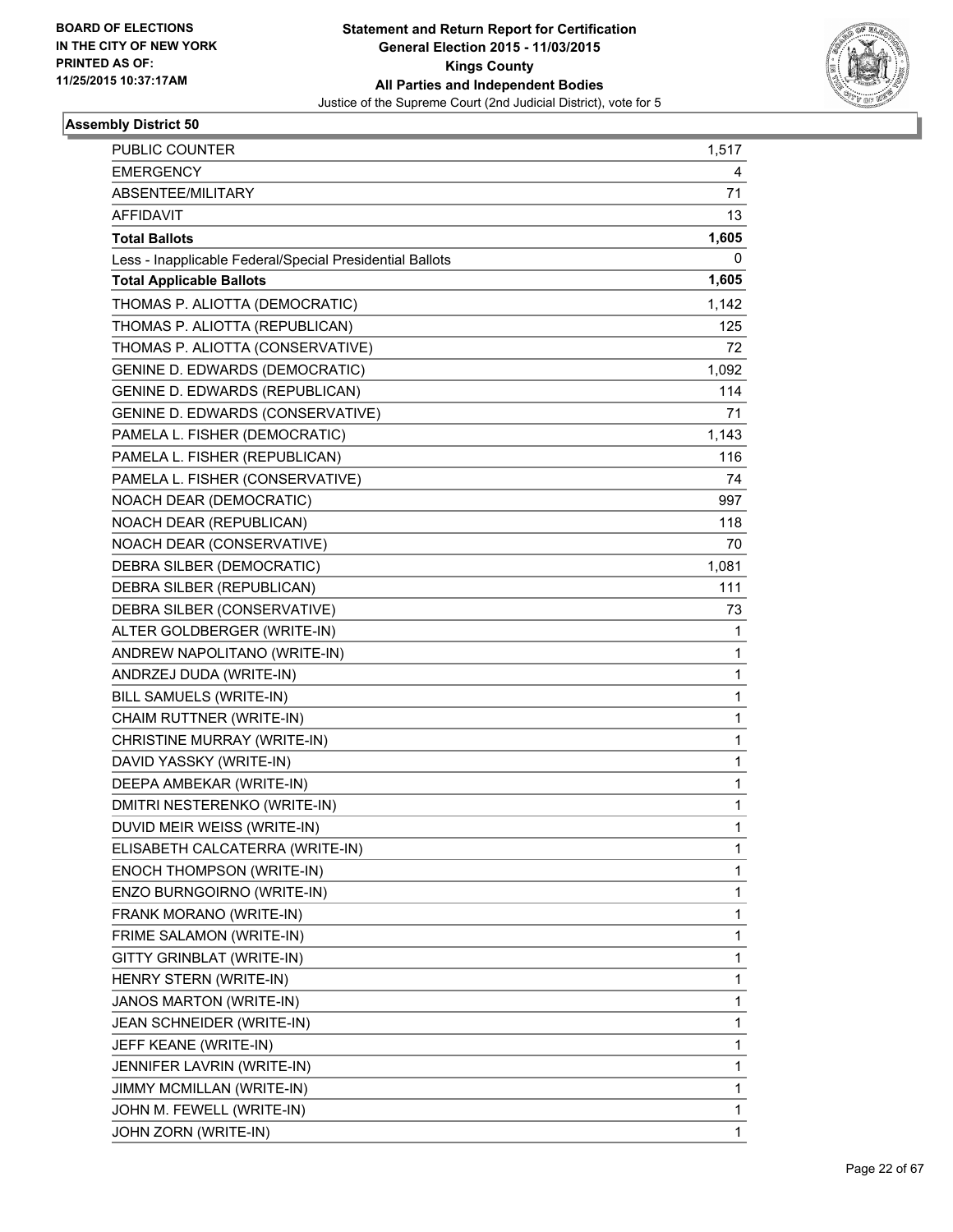

| <b>JOSEPH DREDD (WRITE-IN)</b>      | $\mathbf 1$ |
|-------------------------------------|-------------|
| JOSEPH LENTOL (WRITE-IN)            | 1           |
| <b>JOSH NOAH (WRITE-IN)</b>         | 1           |
| KATE YOURKE (WRITE-IN)              | 1           |
| KATHERINE L. RAFFA (WRITE-IN)       | 1           |
| KOLLEL WILLIAMS (WRITE-IN)          | 1           |
| LISA SUMMA (WRITE-IN)               | 1           |
| MARCO MASRI (WRITE-IN)              | 1           |
| MARK BROOKS (WRITE-IN)              | 1           |
| MARTIN SALAMON (WRITE-IN)           | 1           |
| MATTHEW COWHERD (WRITE-IN)          | 1           |
| MICHAEL BLUTH (WRITE-IN)            | 1           |
| MICHAEL MOLINA JR (WRITE-IN)        | 1           |
| MICHELLE SCCHNEIDER (WRITE-IN)      | 1           |
| MINDEL PERLSTEIN (WRITE-IN)         | 1           |
| MONICA SHEEHAN (WRITE-IN)           | 1           |
| NICHEM ROSENBERG (WRITE-IN)         | 1           |
| RABBI JAY FRIED (WRITE-IN)          | 1           |
| REBECCA MASRI (WRITE-IN)            | 1           |
| RICO DREDD (WRITE-IN)               | 1           |
| RUDY GIULIANI (WRITE-IN)            | 1           |
| RYAN G. GEE (WRITE-IN)              | 1           |
| RYAN VAIL BROWN (WRITE-IN)          | 1           |
| SAM SCHLINKERT (WRITE-IN)           | 1           |
| SARA MANAUGH (WRITE-IN)             | 1           |
| SHEILA BAUTISHA TOOTHILL (WRITE-IN) | 1           |
| STEPHAN PASTIS (WRITE-IN)           | 1           |
| THOMAS "NEO" ANDERSON (WRITE-IN)    | 1           |
| UNATTRIBUTABLE WRITE-IN (WRITE-IN)  | 50          |
| VANESSA MCENERY (WRITE-IN)          | 1           |
| VIVIAN WEISZ (WRITE-IN)             | 1           |
| WALTER WHITE (WRITE-IN)             | 1           |
| WAYNE LAPRAS (WRITE-IN)             | 1           |
| WILLIAM P. O'NEIL (WRITE-IN)        | 1           |
| WILLIAM S. DAVIDSON (WRITE-IN)      | 1           |
| <b>Total Votes</b>                  | 6,507       |
| Unrecorded                          | 1,518       |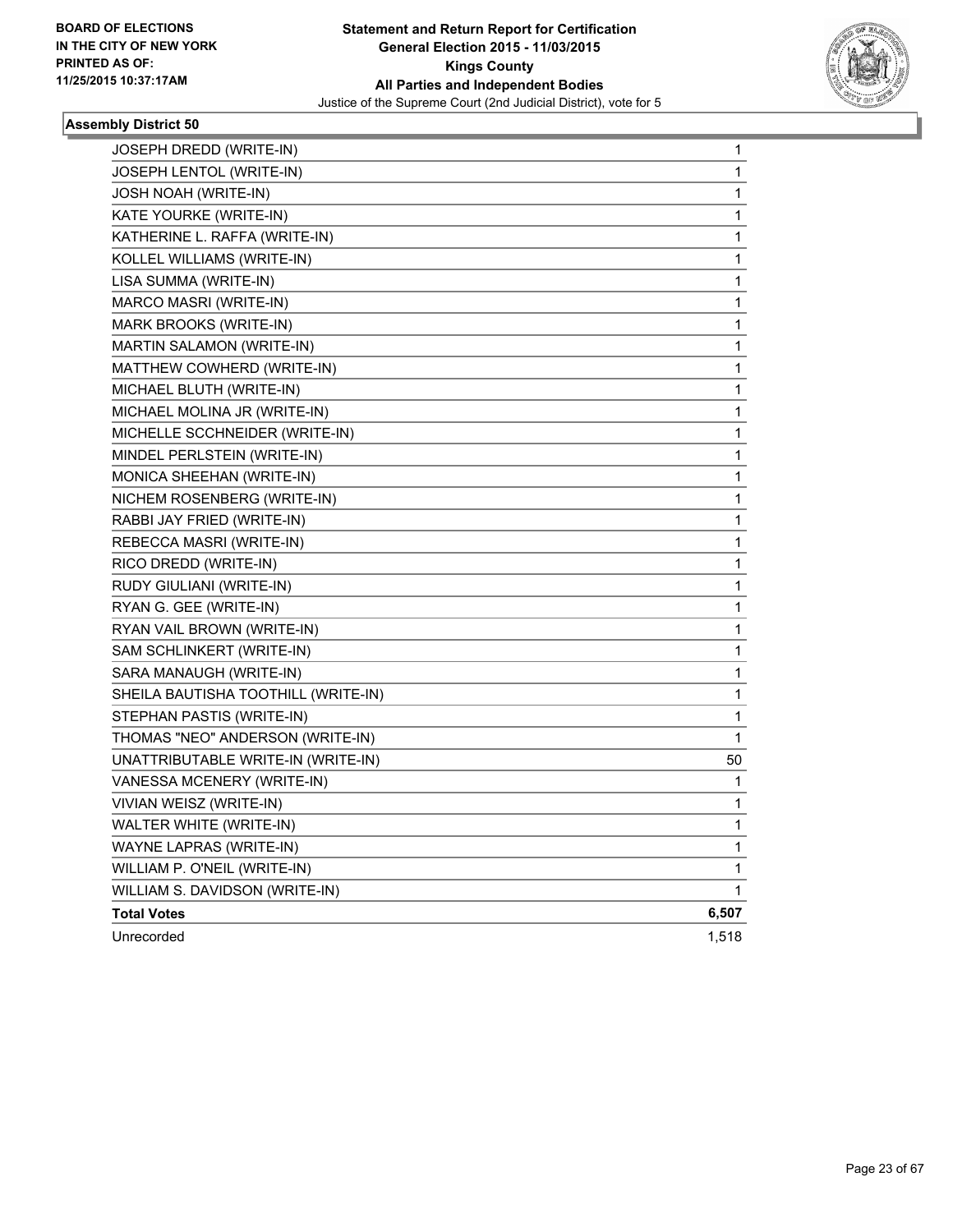

| PUBLIC COUNTER                                           | 2,040 |
|----------------------------------------------------------|-------|
| <b>EMERGENCY</b>                                         | 81    |
| ABSENTEE/MILITARY                                        | 73    |
| <b>AFFIDAVIT</b>                                         | 39    |
| <b>Total Ballots</b>                                     | 2,233 |
| Less - Inapplicable Federal/Special Presidential Ballots | 0     |
| <b>Total Applicable Ballots</b>                          | 2,233 |
| THOMAS P. ALIOTTA (DEMOCRATIC)                           | 1,521 |
| THOMAS P. ALIOTTA (REPUBLICAN)                           | 194   |
| THOMAS P. ALIOTTA (CONSERVATIVE)                         | 89    |
| <b>GENINE D. EDWARDS (DEMOCRATIC)</b>                    | 1,411 |
| <b>GENINE D. EDWARDS (REPUBLICAN)</b>                    | 192   |
| GENINE D. EDWARDS (CONSERVATIVE)                         | 84    |
| PAMELA L. FISHER (DEMOCRATIC)                            | 1,470 |
| PAMELA L. FISHER (REPUBLICAN)                            | 195   |
| PAMELA L. FISHER (CONSERVATIVE)                          | 105   |
| NOACH DEAR (DEMOCRATIC)                                  | 1,302 |
| NOACH DEAR (REPUBLICAN)                                  | 185   |
| NOACH DEAR (CONSERVATIVE)                                | 85    |
| DEBRA SILBER (DEMOCRATIC)                                | 1,397 |
| DEBRA SILBER (REPUBLICAN)                                | 173   |
| DEBRA SILBER (CONSERVATIVE)                              | 89    |
| ADAM DILEO (WRITE-IN)                                    | 1     |
| ALEX JONES (WRITE-IN)                                    | 1     |
| ALI R. MUZTALN (WRITE-IN)                                | 1     |
| <b>BERNIE SANDERS (WRITE-IN)</b>                         | 1     |
| CALVIN E. JOHNSON (WRITE-IN)                             | 1     |
| ELLIOT L. SPRITZA (WRITE-IN)                             | 1     |
| FLORENCE MEIL (WRITE-IN)                                 | 1     |
| <b>GABRIEL SUIEMA (WRITE-IN)</b>                         | 1     |
| <b>GREG KELLY (WRITE-IN)</b>                             | 1     |
| JAMES MCMILLER III (WRITE-IN)                            | 1     |
| JANE SMITH (WRITE-IN)                                    | 1     |
| JANICE SMITH (WRITE-IN)                                  | 2     |
| JAY MCKNIGHT (WRITE-IN)                                  | 1     |
| JOE DREDD (WRITE-IN)                                     | 1     |
| JOHN JONES (WRITE-IN)                                    | 1     |
| JOHN SMITH (WRITE-IN)                                    | 2     |
| JORDAN SMITH (WRITE-IN)                                  | 1     |
| <b>JULIA SMITH (WRITE-IN)</b>                            | 1     |
| KAREN BOUGHTON (WRITE-IN)                                | 1     |
| KATE BRUNNER (WRITE-IN)                                  | 1     |
| KATHLEEN DAVIS (WRITE-IN)                                | 2     |
| LOU SONES (WRITE-IN)                                     | 1     |
| MATT HARVEY (WRITE-IN)                                   | 1     |
| MICHAEL NORMSKY (WRITE-IN)                               | 1     |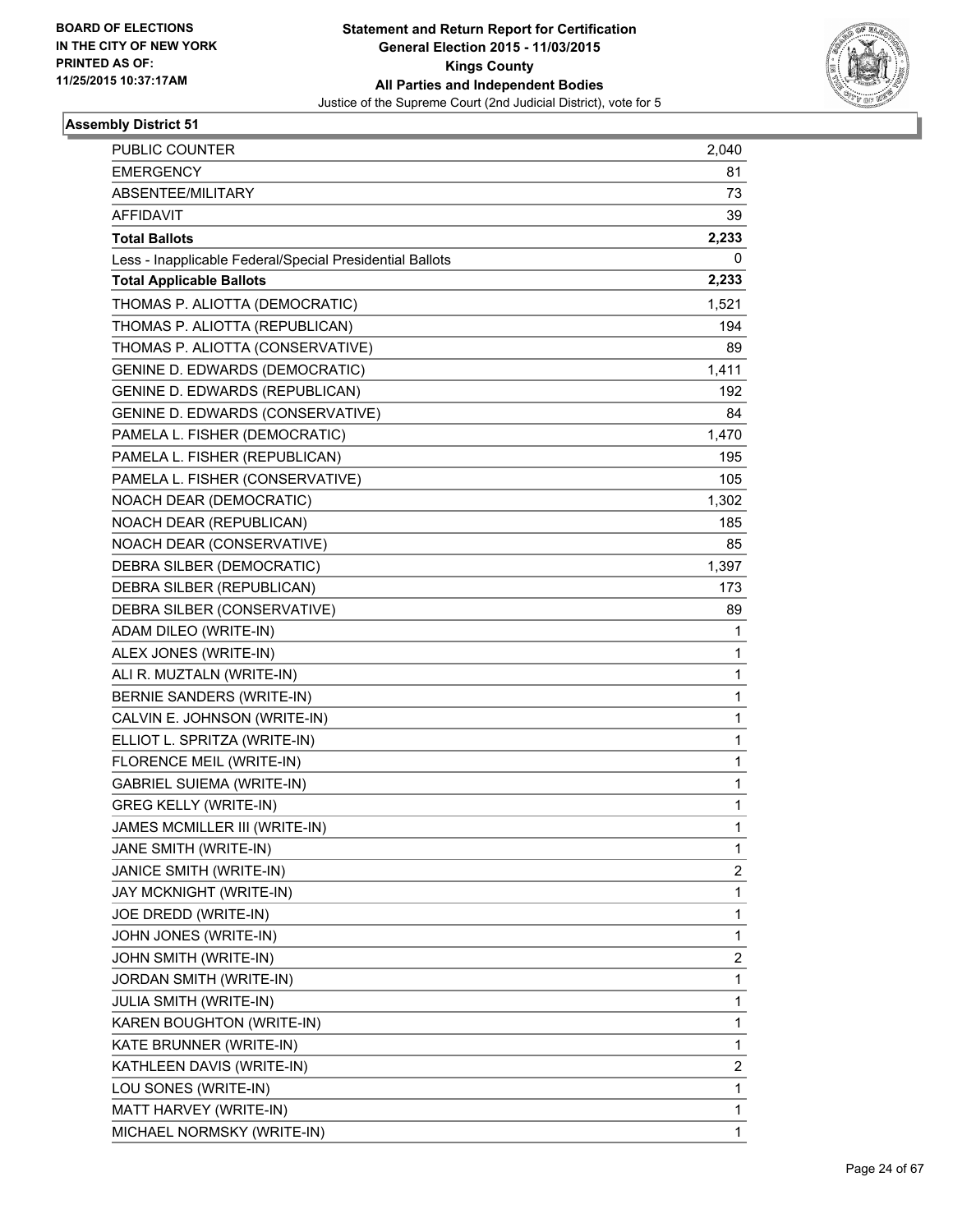

| NICK RIZZO (WRITE-IN)              | 1              |
|------------------------------------|----------------|
| PAMELA E. HARRIS (WRITE-IN)        | $\overline{2}$ |
| PAPA ROUCH (WRITE-IN)              |                |
| PAUL FREUND (WRITE-IN)             |                |
| PAUL HIRSCH (WRITE-IN)             |                |
| ROSEANNA SCOTTO (WRITE-IN)         |                |
| SIMCHA FELDOR (WRITE-IN)           | 1              |
| STEVE COCKWENE (WRITE-IN)          | 1              |
| STEVEN STEIN (WRITE-IN)            | 1              |
| TIMOTHY PETERSON (WRITE-IN)        | 1              |
| UNATTRIBUTABLE WRITE-IN (WRITE-IN) | 60             |
| VICTORIA A. MESSINA (WRITE-IN)     |                |
| VINCENT F. MARTUSCIELLO (WRITE-IN) |                |
| WALY BASEMORE (WRITE-IN)           | 1              |
| ZEPHYR TEACHOUT (WRITE-IN)         |                |
| ZUINAB AKBAR (WRITE-IN)            |                |
| ZULMAN KELBER (WRITE-IN)           |                |
| <b>Total Votes</b>                 | 8,596          |
| Unrecorded                         | 2,569          |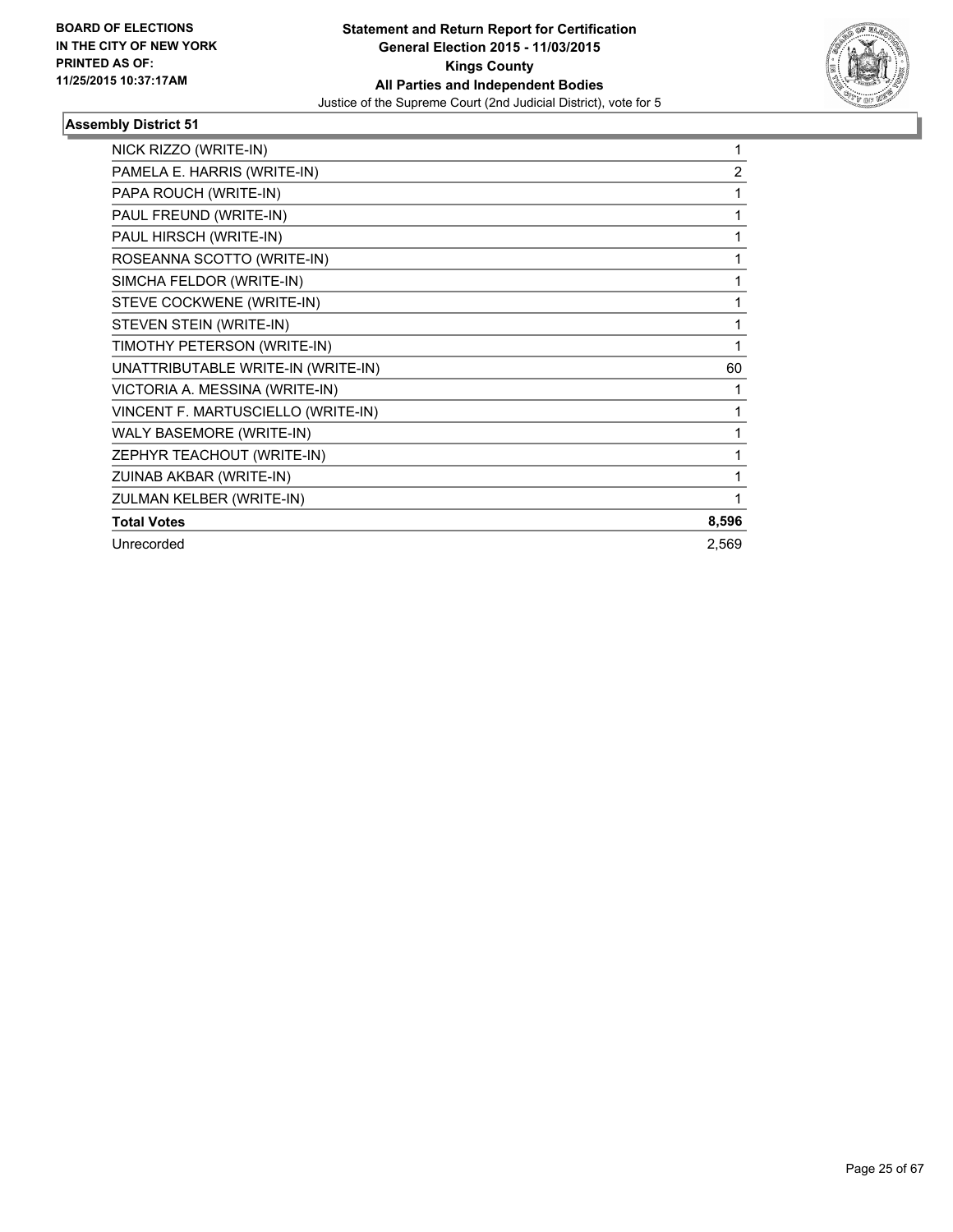

| PUBLIC COUNTER                                           | 3,659 |
|----------------------------------------------------------|-------|
| <b>EMERGENCY</b>                                         | 0     |
| ABSENTEE/MILITARY                                        | 192   |
| <b>AFFIDAVIT</b>                                         | 43    |
| <b>Total Ballots</b>                                     | 3,894 |
| Less - Inapplicable Federal/Special Presidential Ballots | 0     |
| <b>Total Applicable Ballots</b>                          | 3,894 |
| THOMAS P. ALIOTTA (DEMOCRATIC)                           | 3,044 |
| THOMAS P. ALIOTTA (REPUBLICAN)                           | 214   |
| THOMAS P. ALIOTTA (CONSERVATIVE)                         | 107   |
| <b>GENINE D. EDWARDS (DEMOCRATIC)</b>                    | 3,051 |
| <b>GENINE D. EDWARDS (REPUBLICAN)</b>                    | 211   |
| GENINE D. EDWARDS (CONSERVATIVE)                         | 102   |
| PAMELA L. FISHER (DEMOCRATIC)                            | 3,108 |
| PAMELA L. FISHER (REPUBLICAN)                            | 203   |
| PAMELA L. FISHER (CONSERVATIVE)                          | 111   |
| NOACH DEAR (DEMOCRATIC)                                  | 2,718 |
| NOACH DEAR (REPUBLICAN)                                  | 204   |
| NOACH DEAR (CONSERVATIVE)                                | 88    |
| DEBRA SILBER (DEMOCRATIC)                                | 3,071 |
| DEBRA SILBER (REPUBLICAN)                                | 202   |
| DEBRA SILBER (CONSERVATIVE)                              | 108   |
| AKAI GURLEY (WRITE-IN)                                   | 1     |
| AL BLOOMFIELD (WRITE-IN)                                 | 1     |
| ALEXANDER CROHN (WRITE-IN)                               | 1     |
| ALICE RUBEN (WRITE-IN)                                   | 1     |
| ALISON WILKEY (WRITE-IN)                                 | 1     |
| ALLIE MEIZLISH (WRITE-IN)                                | 1     |
| ALTON MADDOX (WRITE-IN)                                  | 1     |
| AMELIA LEONE (WRITE-IN)                                  | 1     |
| AMY GOODMAN (WRITE-IN)                                   | 1     |
| ANDREW BORROK (WRITE-IN)                                 | 2     |
| ANDREW DALSIMER (WRITE-IN)                               | 1     |
| ANDREW PISANO (WRITE-IN)                                 | 1     |
| ANN POWELL (WRITE-IN)                                    | 1     |
| ANTHONY VAZQUEZ (WRITE-IN)                               | 1     |
| ARJAY YAD (WRITE-IN)                                     | 1     |
| ARTHUR SCHURR (WRITE-IN)                                 | 1     |
| <b>BARACK OBAMA (WRITE-IN)</b>                           | 1     |
| BARBARA GONZO (WRITE-IN)                                 | 1     |
| BARRY NASS (WRITE-IN)                                    | 1     |
| BARRY VIUKER (WRITE-IN)                                  | 1     |
| BEN GROSS (WRITE-IN)                                     | 1     |
| BETH WILSON (WRITE-IN)                                   | 1     |
| BILL DEBLASIO (WRITE-IN)                                 | 1     |
| BRAD LANDER (WRITE-IN)                                   | 1     |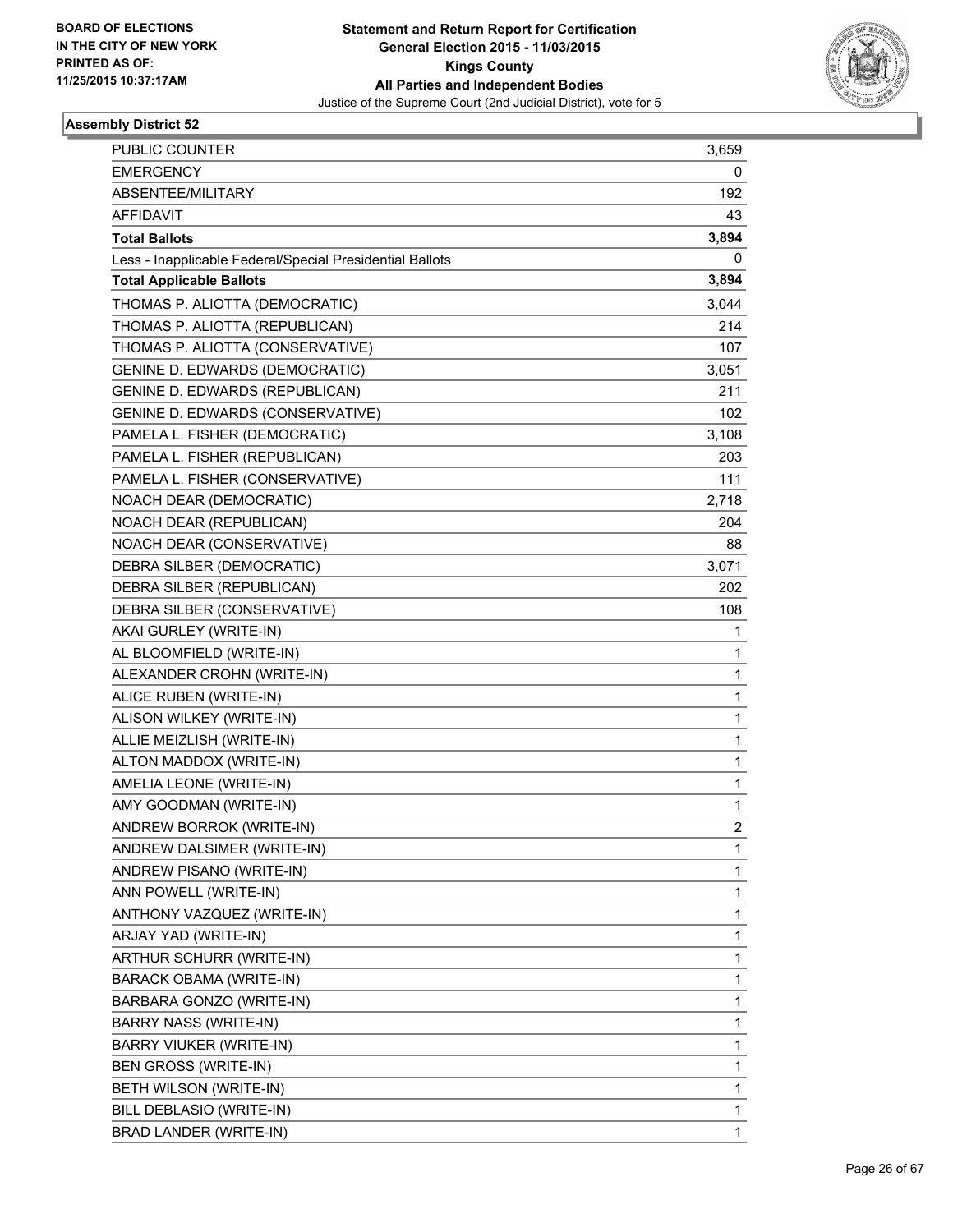

| BRENDA PULASKI (WRITE-IN)           | 1            |
|-------------------------------------|--------------|
| <b>BRET TAYLOR (WRITE-IN)</b>       | 1            |
| BRIAN HELLER (WRITE-IN)             | 1            |
| <b>BRIAN LEHNER (WRITE-IN)</b>      | $\mathbf{1}$ |
| BRIAN ROSEMAN (WRITE-IN)            | 1            |
| BRIAN SELFON (WRITE-IN)             | 2            |
| BRITNY HAZELWOOD (WRITE-IN)         | 1            |
| CAMILLE GILLESPIE (WRITE-IN)        | 1            |
| CAROLE PORIS (WRITE-IN)             | 2            |
| CATHERINE CHRISTIAN (WRITE-IN)      | $\mathbf{1}$ |
| CATLIN NOLAN (WRITE-IN)             | 1            |
| CHARLES PISANO (WRITE-IN)           | 1            |
| CHRIS OWENS (WRITE-IN)              | 1            |
| CHRIS POLIZIANO (WRITE-IN)          | 1            |
| CHRISTINA BROWN (WRITE-IN)          | 1            |
| CHRISTOPHER G. REID (WRITE-IN)      | $\mathbf{1}$ |
| CLAIRE ANGELICA (WRITE-IN)          | 1            |
| CLAUDIA MONTOYA (WRITE-IN)          | 1            |
| COLIN POWELL (WRITE-IN)             | 1            |
| CRISTOBAL ALEX (WRITE-IN)           | 1            |
| CURTIS GRANDERSON (WRITE-IN)        | 1            |
| DANIEL ADAM SAPHER (WRITE-IN)       | $\mathbf{1}$ |
| DAVID BLOOMFIELD (WRITE-IN)         | 1            |
| DAVID COPPERFIELD (WRITE-IN)        | 1            |
| DAVID WRIGHT (WRITE-IN)             | 1            |
| DAVID YASSKY (WRITE-IN)             | 1            |
| DEANNA LOGAN (WRITE-IN)             | 1            |
| DEBORA H. ROTH (WRITE-IN)           | $\mathbf{1}$ |
| DEBORAH M. SINGER (WRITE-IN)        | 1            |
| DEVON RETTEW (WRITE-IN)             | 1            |
| DOUSTRY SIEGEL (WRITE-IN)           | 1            |
| DREWW AKASON (WRITE-IN)             | 1            |
| EDWARD BARCLAY BRADLEY (WRITE-IN)   | 1            |
| EDWARD SNOEDEN (WRITE-IN)           | 1            |
| EDWARD T. PULASKI (WRITE-IN)        | 1            |
| ELIZABRTH WARREN (WRITE-IN)         | 1            |
| ELLA HALM (WRITE-IN)                | 1            |
| ELLEN LEVENTHAL QUINTERO (WRITE-IN) | 2            |
| ELLEN PHILLIPS (WRITE-IN)           | 1            |
| ELON HARPAZ (WRITE-IN)              | 1            |
| EMILY EINHORN (WRITE-IN)            | 1            |
| ERIC GARNER (WRITE-IN)              | 1            |
| ERIKA NIJEMVIS (WRITE-IN)           | 1            |
| FRANK ROBINSON (WRITE-IN)           | 1            |
| FRANK X HELLER (WRITE-IN)           | 1            |
| FRED ARRIAGA (WRITE-IN)             | 1            |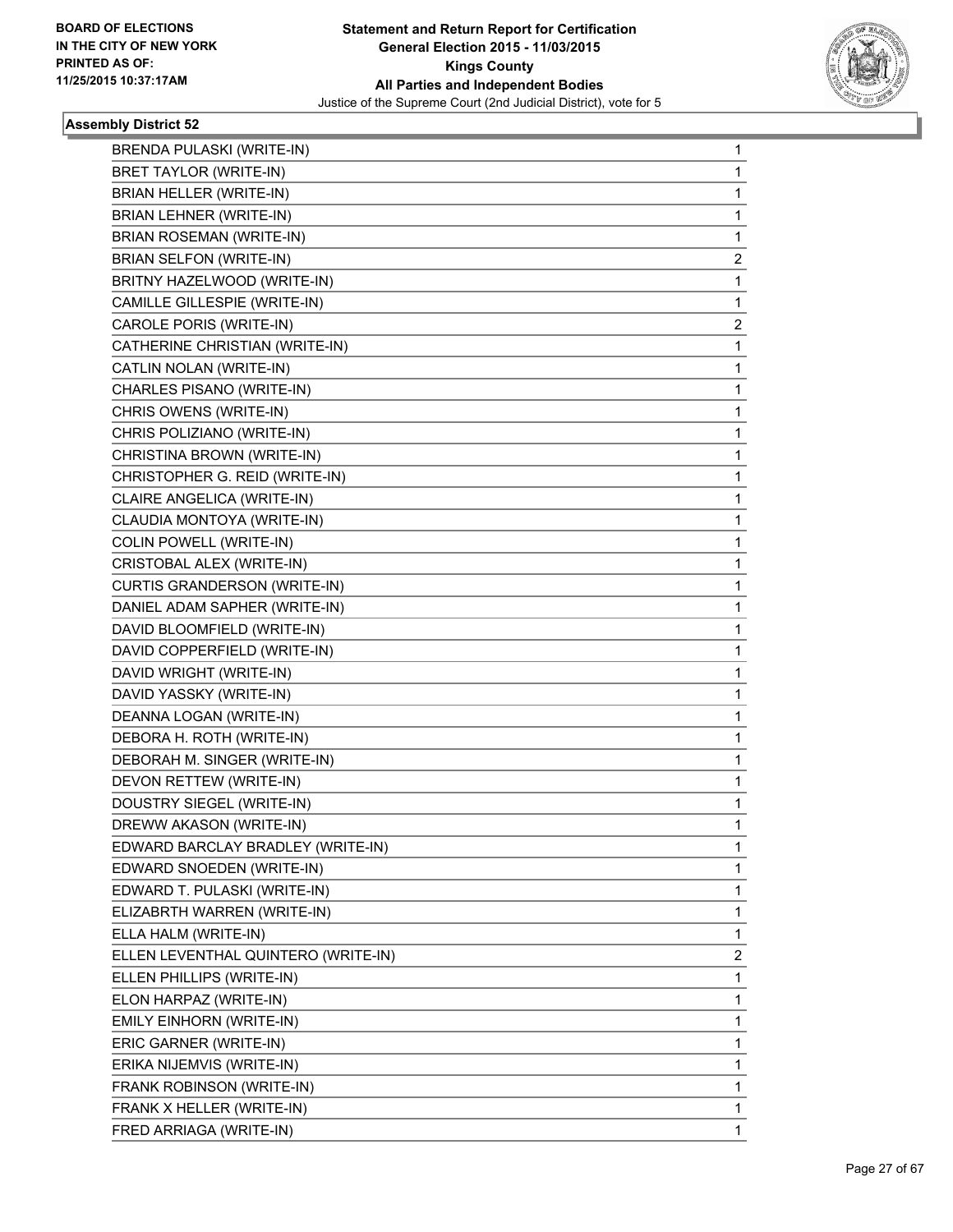

| <b>GAIL STONE (WRITE-IN)</b>                       | 1                       |
|----------------------------------------------------|-------------------------|
| <b>GEORGE ALBRO (WRITE-IN)</b>                     | 1                       |
| <b>GEORGE DAVIDSON (WRITE-IN)</b>                  | 1                       |
| <b>GEORGE ELLIOT (WRITE-IN)</b>                    | 1                       |
| GIOVANNI COLANTONIA (WRITE-IN)                     | 1                       |
| <b>GRACE BRODSKY (WRITE-IN)</b>                    | 1                       |
| <b>GREG SMITH (WRITE-IN)</b>                       | 1                       |
| HAC FUCHSMAN (WRITE-IN)                            | 1                       |
| HARVEY PORIS (WRITE-IN)                            | 2                       |
| HERBERT I. KRAMER (WRITE-IN)                       | 1                       |
| HILERY MACKLIN (WRITE-IN)                          | 1                       |
| HOWIE HAWKINS (WRITE-IN)                           | 1                       |
| HUBERT TANG (WRITE-IN)                             | 1                       |
| IAN CROWTHER (WRITE-IN)                            | 1                       |
| IAN GROWTHEN (WRITE-IN)                            | 1                       |
| ILANA GRUEBEL (WRITE-IN)                           | 2                       |
| ISIRIS ISELA ISAAC (WRITE-IN)                      | 1                       |
| JACQUELINE DEANE (WRITE-IN)                        | 1                       |
| JAMES BANNON (WRITE-IN)                            | 1                       |
| JAMES BRITT DONOVAN (WRITE-IN)                     | 1                       |
| JAMES CORDARA (WRITE-IN)                           | 1                       |
| JAMES JALLOWS (WRITE-IN)                           | 1                       |
| JAMES WOODS (WRITE-IN)                             | 1                       |
|                                                    |                         |
|                                                    | 1                       |
| JANE TULLY (WRITE-IN)<br>JEFFREY MORRIS (WRITE-IN) | 1                       |
| JENNIFER LEVY (WRITE-IN)                           | 2                       |
| JERRY OTERO (WRITE-IN)                             | 1                       |
| JILL STEIN (WRITE-IN)                              | 1                       |
| JO KROGAR (WRITE-IN)                               | 1                       |
| JOANNA WEISS (WRITE-IN)                            | 1                       |
| JOHN BOLTON (WRITE-IN)                             | 1                       |
| JOHN JARNDYCE (WRITE-IN)                           | 1                       |
| JOHN JAY (WRITE-IN)                                | 1                       |
| JOHN JUDGE (WRITE-IN)                              | 1                       |
| JOM ROBBINS (WRITE-IN)                             | 1                       |
| JON STEWART (WRITE-IN)                             | $\overline{\mathbf{c}}$ |
| JONATHAN HENRY HATCH (WRITE-IN)                    | 1                       |
| JORDAN D. GREENBERGER (WRITE-IN)                   | 1                       |
| JOSHUA GOODMAN (WRITE-IN)                          | 1                       |
| JUAN GONZALEZ (WRITE-IN)                           | 1                       |
| JUAN LAZARES (WRITE-IN)                            | 1                       |
| KAREN URGO (WRITE-IN)                              | 1                       |
| KATY LANKESTER (WRITE-IN)                          | 1                       |
| KENNETH JAMES MYERS (WRITE-IN)                     | 1                       |
| KEVIN GOLDSTEIN (WRITE-IN)                         | 1                       |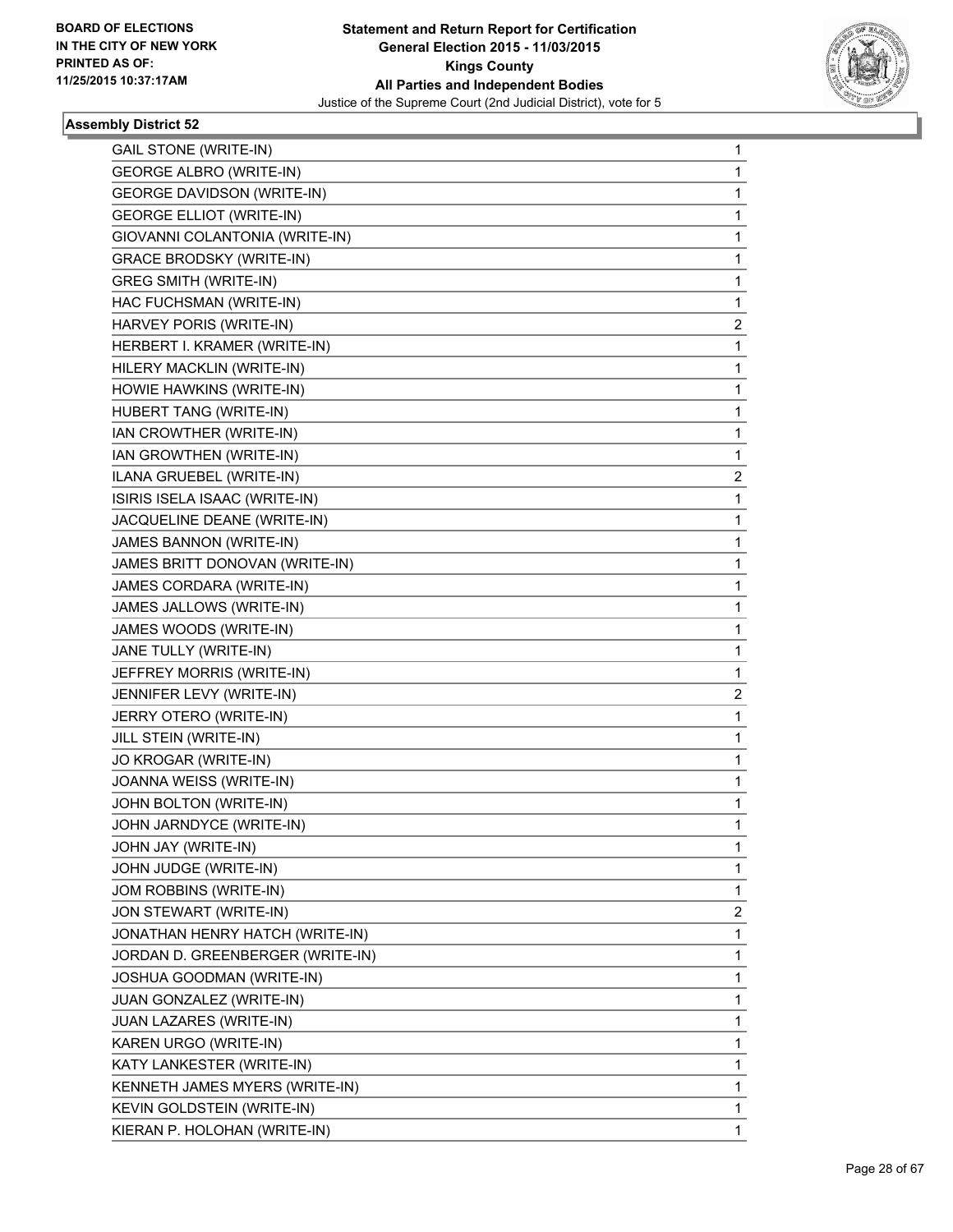

| KIM MOSCARITOLO (WRITE-IN)    | 1              |
|-------------------------------|----------------|
| KIMBERLY TEGER (WRITE-IN)     | 1              |
| KURT JONSKE (WRITE-IN)        | 1              |
| LAURIE TAMIS (WRITE-IN)       | $\overline{c}$ |
| LAWRENCE ROTHABRT (WRITE-IN)  | 1              |
| LEE LANGSTON (WRITE-IN)       | 1              |
| LENNY SANDLER (WRITE-IN)      | 1              |
| LEWIS OSKER (WRITE-IN)        | 1              |
| LILLIAN WAN (WRITE-IN)        | 1              |
| LISA GIBBS (WRITE-IN)         | 1              |
| LORI AZIM (WRITE-IN)          | 1              |
| LORIN WIENER (WRITE-IN)       | 1              |
| LOU DIMEGLIO (WRITE-IN)       | 1              |
| LUCAS DUDA (WRITE-IN)         | 1              |
| LUKE KELLY (WRITE-IN)         | 1              |
| MARC FINKELSTEIN (WRITE-IN)   | 1              |
| MARIA FAVUZZI (WRITE-IN)      | 1              |
| MARIA MILIN (WRITE-IN)        | 1              |
| MARK DWYER (WRITE-IN)         | 1              |
| MARK LEVIN (WRITE-IN)         | 1              |
| MARK PROVENZANO (WRITE-IN)    | 1              |
| MATHEW COWHERD (WRITE-IN)     | 1              |
| MATTHEW FAIRLEY (WRITE-IN)    | 2              |
| MICHAEL BLOOMBERG (WRITE-IN)  | 1              |
| MICHAEL CIBELLA (WRITE-IN)    | 1              |
| MICHAEL COWRINI (WRITE-IN)    | 1              |
| MICHAEL KAIT (WRITE-IN)       | 2              |
| MICHAEL KALT (WRITE-IN)       | $\mathbf{1}$   |
| MICHAEL P. MIRANDA (WRITE-IN) | 1              |
| MIKE BROWN (WRITE-IN)         | 1              |
| MIKE LAWRENCE (WRITE-IN)      | 1              |
| MORIA HOLLAND (WRITE-IN)      | 1              |
| MORT SAUL (WRITE-IN)          | 1              |
| NICOLE SALK (WRITE-IN)        | 1              |
| NOAH SCHURR (WRITE-IN)        | 1              |
| NOAH SYNDERGAURD (WRITE-IN)   | 1              |
| NOAH WILLMORE (WRITE-IN)      | 1              |
| NOEL SEMINERO (WRITE-IN)      | 1              |
| OLIVE JOU (WRITE-IN)          | 1              |
| PATRICIA VEDA (WRITE-IN)      | 1              |
| PAUL HALE (WRITE-IN)          | 1              |
| PAUL STROCKO (WRITE-IN)       | 1              |
| PETER LIUZZO (WRITE-IN)       | 1              |
| PHIL PHILLIPS (WRITE-IN)      | 2              |
| PHIL STEIN (WRITE-IN)         | 1              |
| PHILLIP SMALLMAN (WRITE-IN)   | 1              |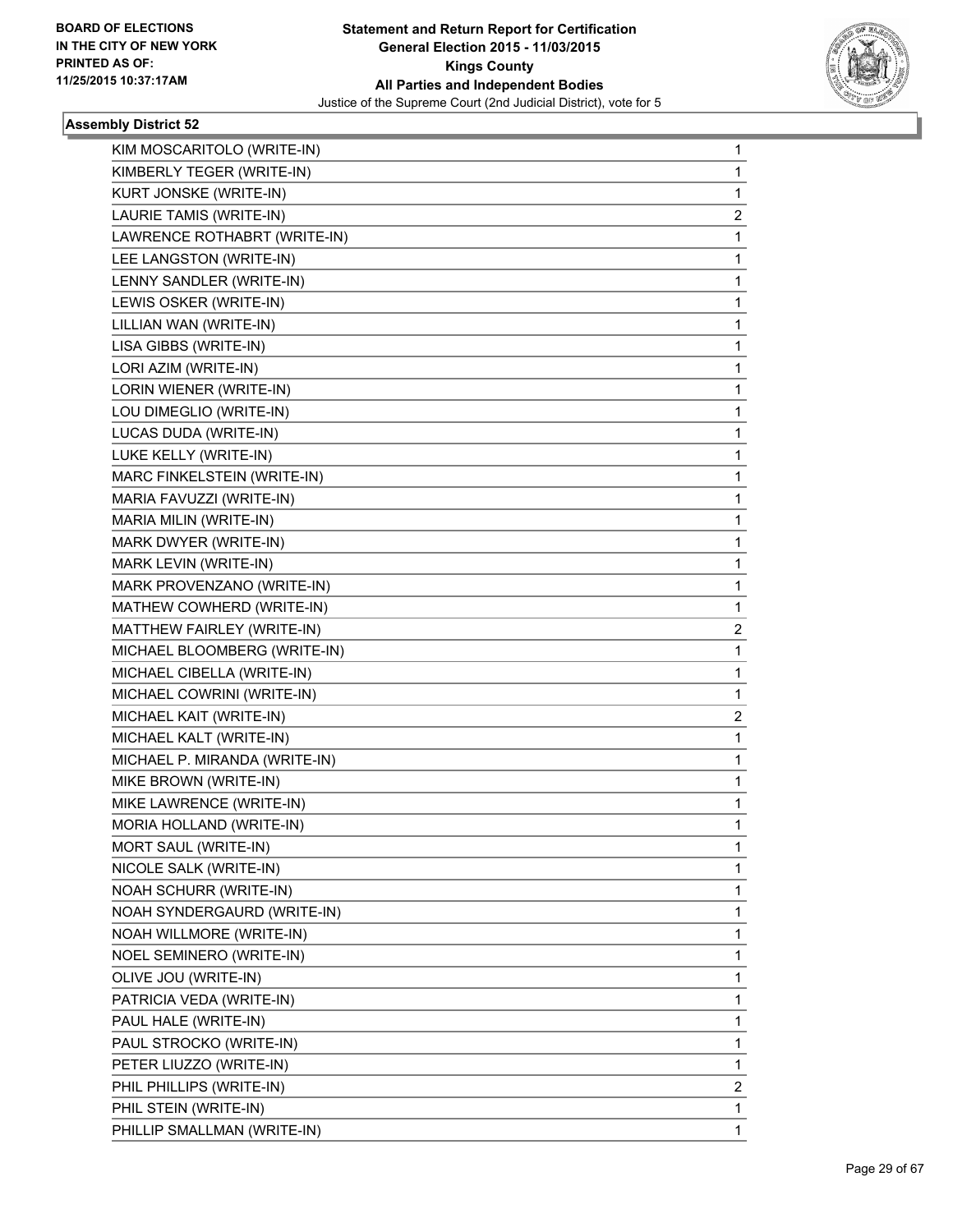

| PHYLLIS ARNOLD, ESQ (WRITE-IN)     | 1      |
|------------------------------------|--------|
| RAFFAEL J. GUIDU (WRITE-IN)        | 1      |
| REBBECCA HOLLOW (WRITE-IN)         | 1      |
| REGGIE BODDIE (WRITE-IN)           | 1      |
| RICARD SORIER (WRITE-IN)           | 1      |
| ROBERT HETTLEMAN (WRITE-IN)        | 1      |
| ROBERT LASKOFF (WRITE-IN)          | 1      |
| ROBERT SCHAFFER (WRITE-IN)         | 1      |
| RUDY GIULIANI (WRITE-IN)           | 1      |
| RUTH BADER GINSBERG (WRITE-IN)     | 1      |
| RUTH CHASEK (WRITE-IN)             | 1      |
| SAM LEWIS (WRITE-IN)               | 2      |
| SAMUEL ISER JACOBSON (WRITE-IN)    | 1      |
| SCOTT ROSENBERG (WRITE-IN)         | 1      |
| SOMAN BINGHAM (WRITE-IN)           | 1      |
| SPENCER HAWES (WRITE-IN)           | 1      |
| STEPHEN COLBERT (WRITE-IN)         | 1      |
| STEPHEN DOOLOU (WRITE-IN)          | 1      |
| STEVE MELLON (WRITE-IN)            | 1      |
| STEVEN E. SHOVERS (WRITE-IN)       | 1      |
| STEVEN LANDIS (WRITE-IN)           | 1      |
| STEVEN MOSTOTSKY (WRITE-IN)        | 1      |
| STEVEN SCHURR (WRITE-IN)           | 1      |
| TALJIA KRAEMER (WRITE-IN)          | 1      |
| TAMIR RICE (WRITE-IN)              | 1      |
| TANYA KENNEDY (WRITE-IN)           | 1      |
| TA-TANSHA JAMES (WRITE-IN)         | 1      |
| TERRY COLLINS (WRITE-IN)           | 1      |
| THOMAS PETER O'DONNELL (WRITE-IN)  | 1      |
| THOMAS TRADDLES (WRITE-IN)         | 1      |
| THOMAS URGO (WRITE-IN)             | 1      |
| TOM HILBINK (WRITE-IN)             | 1      |
| TOM TOPOUSIS (WRITE-IN)            | 1      |
| UNATTRIBUTABLE WRITE-IN (WRITE-IN) | 137    |
| VALERIE FAHAUM CAHAN (WRITE-IN)    | 1      |
| VICKY VOSSEN (WRITE-IN)            | 2      |
| WILKENS MILAWBEN (WRITE-IN)        | 1      |
| WILMAR FLORES (WRITE-IN)           | 1      |
| XAVI LIEBLING (WRITE-IN)           | 1      |
| ZACHARY SCHURR (WRITE-IN)          | 1      |
| ZEKEM BUTTERMARK (WRITE-IN)        | 1      |
| <b>Total Votes</b>                 | 16,895 |
| Unrecorded                         | 2,575  |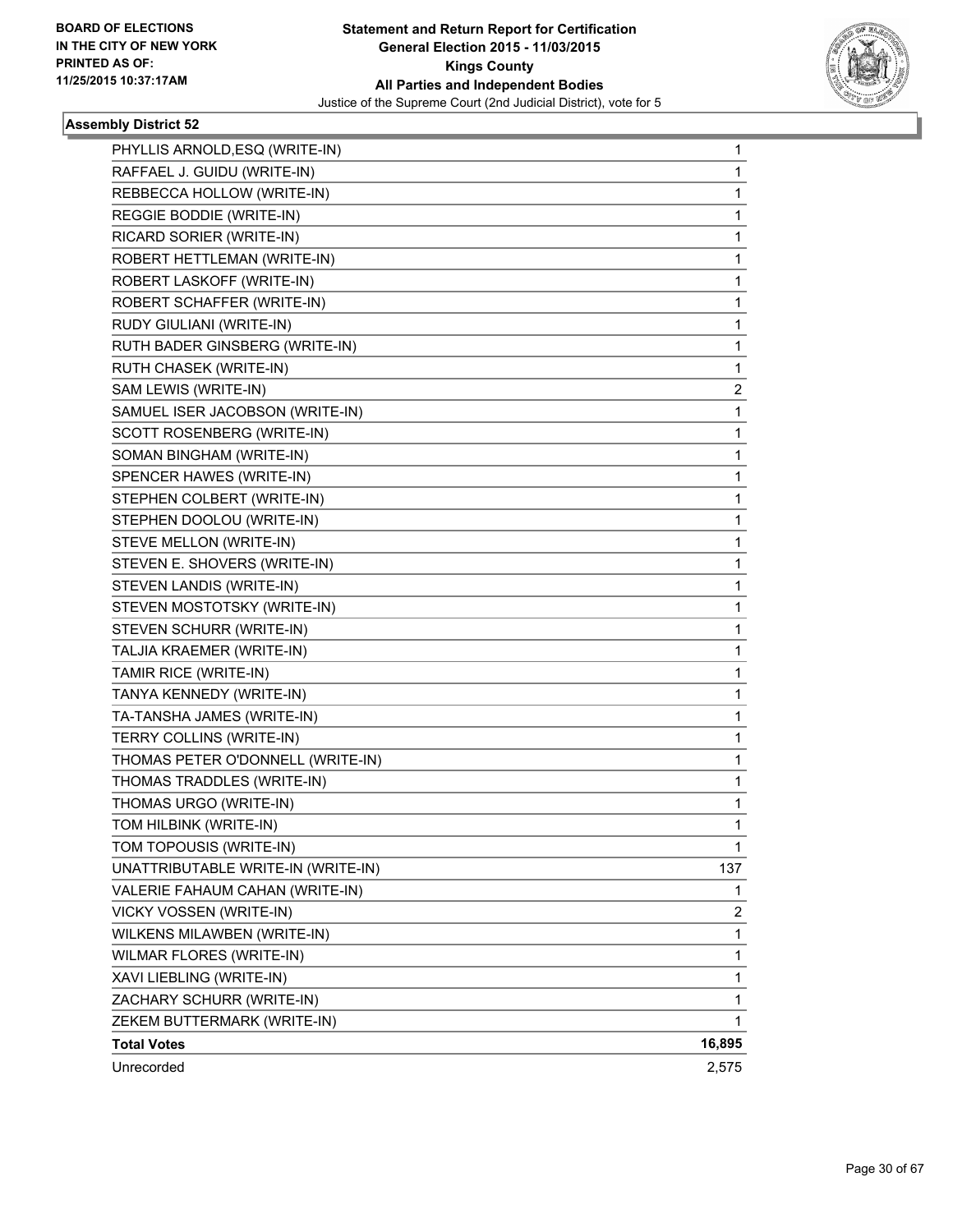

| PUBLIC COUNTER                                           | 2,485 |
|----------------------------------------------------------|-------|
| <b>EMERGENCY</b>                                         | 0     |
| ABSENTEE/MILITARY                                        | 43    |
| <b>AFFIDAVIT</b>                                         | 87    |
| <b>Total Ballots</b>                                     | 2,615 |
| Less - Inapplicable Federal/Special Presidential Ballots | 0     |
| <b>Total Applicable Ballots</b>                          | 2,615 |
| THOMAS P. ALIOTTA (DEMOCRATIC)                           | 1,996 |
| THOMAS P. ALIOTTA (REPUBLICAN)                           | 90    |
| THOMAS P. ALIOTTA (CONSERVATIVE)                         | 47    |
| <b>GENINE D. EDWARDS (DEMOCRATIC)</b>                    | 1,839 |
| GENINE D. EDWARDS (REPUBLICAN)                           | 88    |
| GENINE D. EDWARDS (CONSERVATIVE)                         | 49    |
| PAMELA L. FISHER (DEMOCRATIC)                            | 2,005 |
| PAMELA L. FISHER (REPUBLICAN)                            | 111   |
| PAMELA L. FISHER (CONSERVATIVE)                          | 49    |
| NOACH DEAR (DEMOCRATIC)                                  | 1,717 |
| NOACH DEAR (REPUBLICAN)                                  | 91    |
| NOACH DEAR (CONSERVATIVE)                                | 48    |
| DEBRA SILBER (DEMOCRATIC)                                | 1,829 |
| DEBRA SILBER (REPUBLICAN)                                | 101   |
| DEBRA SILBER (CONSERVATIVE)                              | 40    |
| ANNE DANA (WRITE-IN)                                     | 1     |
| ANTONIN SCALIA (WRITE-IN)                                | 1     |
| BENJAMIN KABAK (WRITE-IN)                                | 1     |
| BERNIE SANDERS (WRITE-IN)                                | 1     |
| <b>BOB SAGET (WRITE-IN)</b>                              | 1     |
| DAMIEN BUTUICK (WRITE-IN)                                | 1     |
| DANIEL A. MURPHY (WRITE-IN)                              | 1     |
| DOUGLAS LIPORI (WRITE-IN)                                | 1     |
| EMMANUEL DIODONET (WRITE-IN)                             | 1     |
| ERIC HASSEL (WRITE-IN)                                   | 1     |
| ERIC THOMASON (WRITE-IN)                                 | 1     |
| ERROL LEWIS (WRITE-IN)                                   | 1     |
| FRANCESCA L. CUTRONE (WRITE-IN)                          | 3     |
| HILLARY CLINTON (WRITE-IN)                               | 1     |
| JASON PAGAN (WRITE-IN)                                   | 1     |
| KARLA OSTOLAZA (WRITE-IN)                                | 1     |
| LOUIS VILCILLO (WRITE-IN)                                | 1     |
| LUIS A. RAMOS (WRITE-IN)                                 | 1     |
| MICHAEL CHEREPKO (WRITE-IN)                              | 1     |
| NATHAN FRIDSON (WRITE-IN)                                | 1     |
| NICK RIZZO (WRITE-IN)                                    | 1     |
| SAM LEWIS (WRITE-IN)                                     | 1     |
| SANTO FERRANDI (WRITE-IN)                                | 1     |
| TED CRUZ (WRITE-IN)                                      | 1     |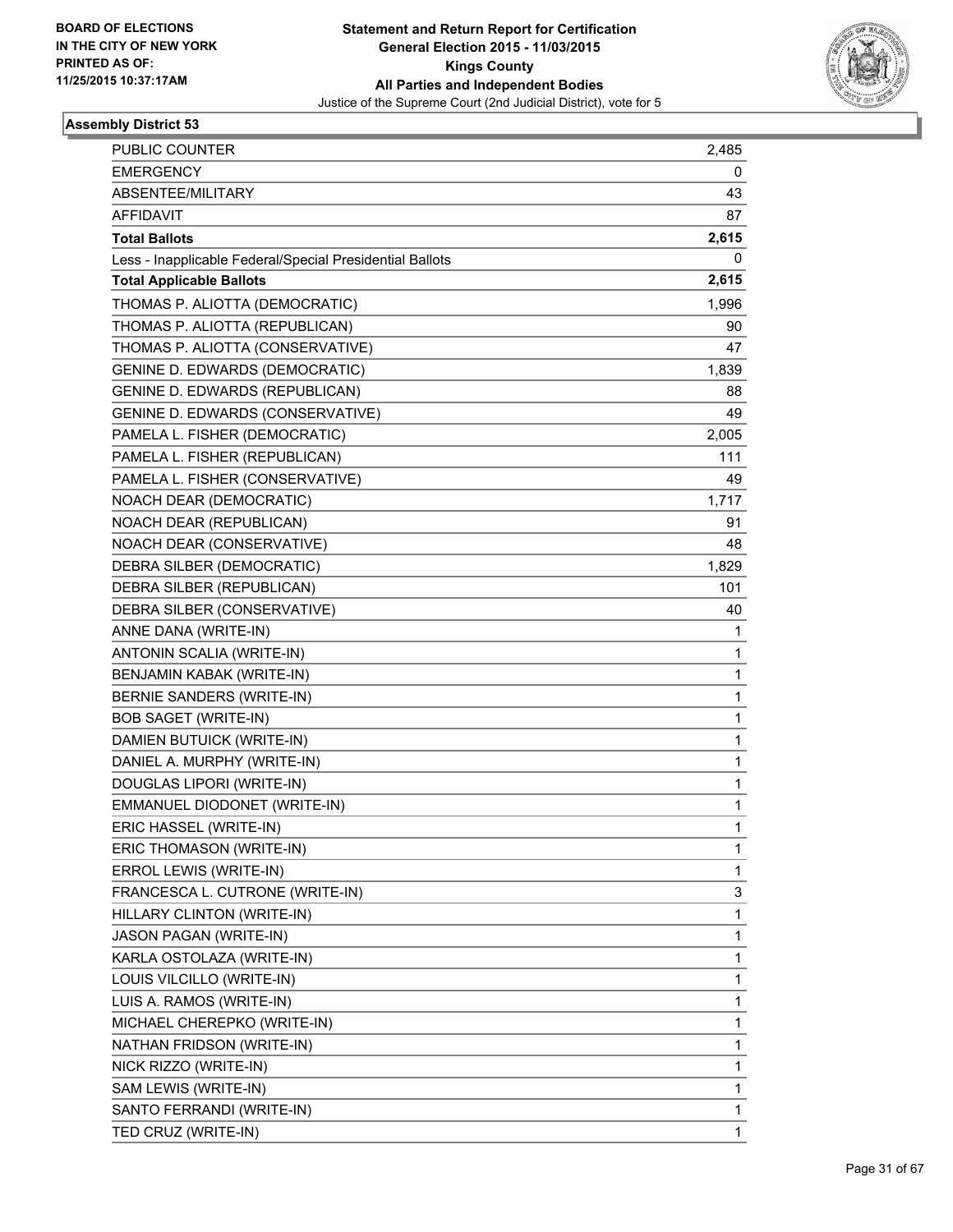

| UNATTRIBUTABLE WRITE-IN (WRITE-IN) | 40     |
|------------------------------------|--------|
| <b>Total Votes</b>                 | 10.166 |
| Unrecorded                         | 2.909  |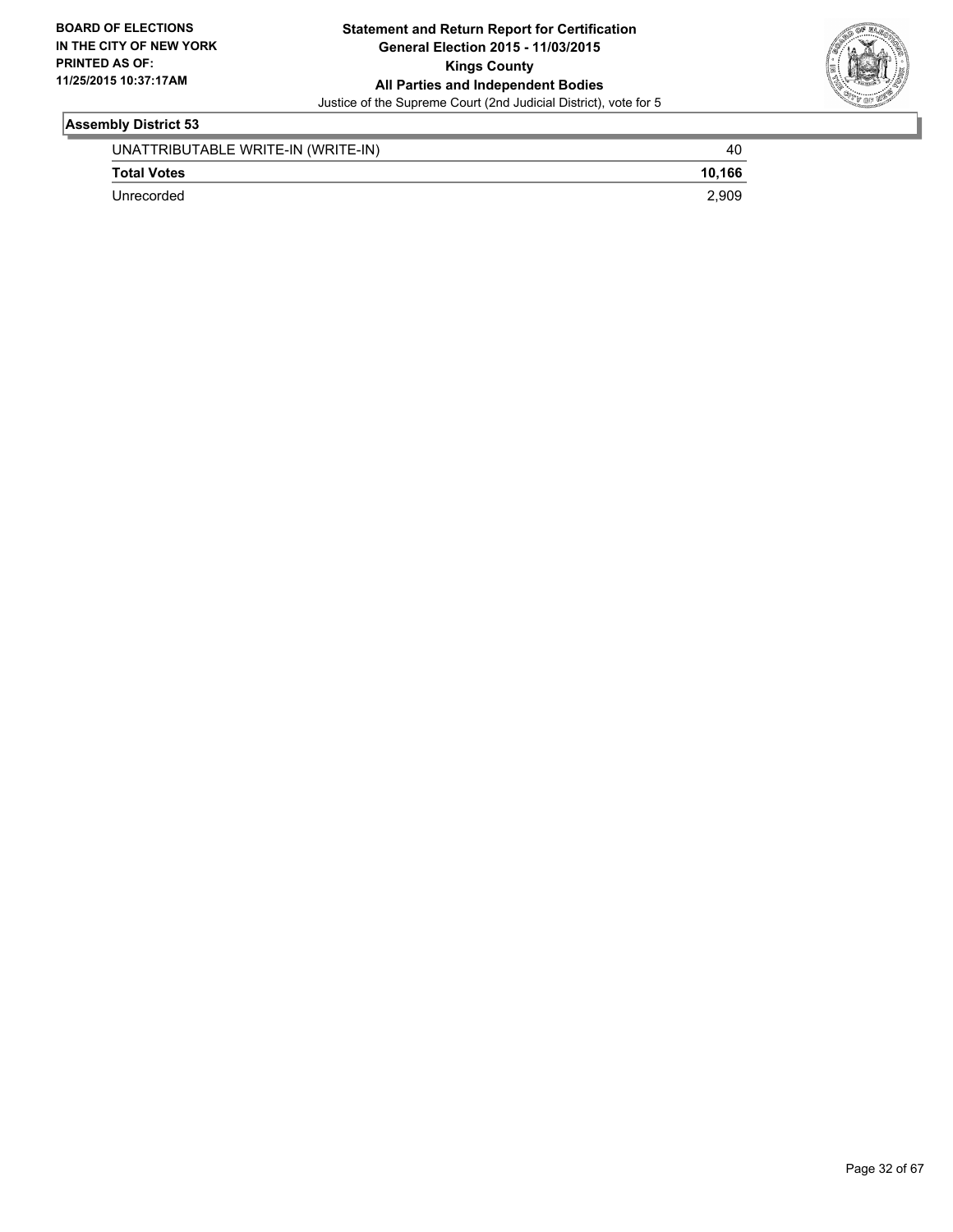

| PUBLIC COUNTER                                           | 2,024 |
|----------------------------------------------------------|-------|
| <b>EMERGENCY</b>                                         | 62    |
| ABSENTEE/MILITARY                                        | 53    |
| <b>AFFIDAVIT</b>                                         | 102   |
| <b>Total Ballots</b>                                     | 2,241 |
| Less - Inapplicable Federal/Special Presidential Ballots | 0     |
| <b>Total Applicable Ballots</b>                          | 2,241 |
| THOMAS P. ALIOTTA (DEMOCRATIC)                           | 1,690 |
| THOMAS P. ALIOTTA (REPUBLICAN)                           | 89    |
| THOMAS P. ALIOTTA (CONSERVATIVE)                         | 23    |
| GENINE D. EDWARDS (DEMOCRATIC)                           | 1,528 |
| <b>GENINE D. EDWARDS (REPUBLICAN)</b>                    | 82    |
| GENINE D. EDWARDS (CONSERVATIVE)                         | 23    |
| PAMELA L. FISHER (DEMOCRATIC)                            | 1,672 |
| PAMELA L. FISHER (REPUBLICAN)                            | 83    |
| PAMELA L. FISHER (CONSERVATIVE)                          | 25    |
| NOACH DEAR (DEMOCRATIC)                                  | 1,401 |
| NOACH DEAR (REPUBLICAN)                                  | 74    |
| NOACH DEAR (CONSERVATIVE)                                | 24    |
| DEBRA SILBER (DEMOCRATIC)                                | 1,478 |
| DEBRA SILBER (REPUBLICAN)                                | 74    |
| DEBRA SILBER (CONSERVATIVE)                              | 27    |
| AL CLEMENTE (WRITE-IN)                                   | 1     |
| ALEXANDIA WHEELER (WRITE-IN)                             | 1     |
| ANGELA DAVIS (WRITE-IN)                                  | 1     |
| <b>BAILY LOREN (WRITE-IN)</b>                            | 1     |
| BERNIE SANDERS (WRITE-IN)                                | 1     |
| CLYDE MALIN (WRITE-IN)                                   | 1     |
| CLYDE MANN (WRITE-IN)                                    | 1     |
| COPLEY KEMP (WRITE-IN)                                   | 1     |
| ERIC ADAMS (WRITE-IN)                                    | 3     |
| GARY F. STIGLIEIR (WRITE-IN)                             | 1     |
| <b>GEORGE WALLACE (WRITE-IN)</b>                         | 2     |
| HARRY HERTZBERG (WRITE-IN)                               | 1     |
| JAMES EDSTIEN (WRITE-IN)                                 | 1     |
| JENNIFER ANDERSON (WRITE-IN)                             | 1     |
| JESUS GONZALEZ (WRITE-IN)                                | 1     |
| JONATHAN FLOWTHOW (WRITE-IN)                             | 1     |
| MARTIN HEAD (WRITE-IN)                                   | 1     |
| MARY KUHN (WRITE-IN)                                     | 1     |
| SCOTT LEET (WRITE-IN)                                    | 1     |
| TERRENCE J. TAFFE (WRITE-IN)                             | 1     |
| UNATTRIBUTABLE WRITE-IN (WRITE-IN)                       | 30    |
| <b>Total Votes</b>                                       | 8,346 |
| Unrecorded                                               | 2,859 |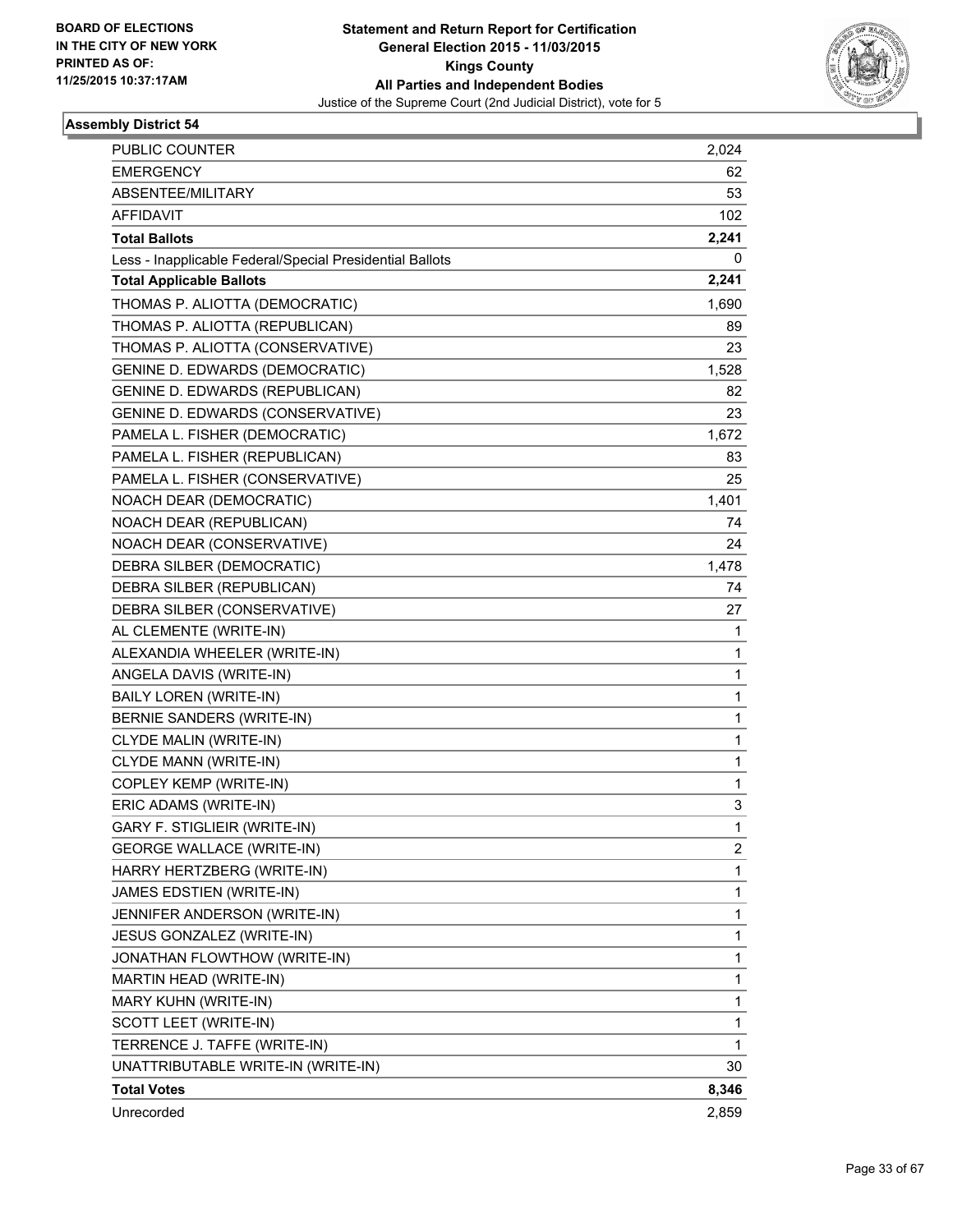

| PUBLIC COUNTER                                           | 3,083        |
|----------------------------------------------------------|--------------|
| <b>EMERGENCY</b>                                         | 0            |
| ABSENTEE/MILITARY                                        | 89           |
| <b>AFFIDAVIT</b>                                         | 66           |
| <b>Total Ballots</b>                                     | 3,238        |
| Less - Inapplicable Federal/Special Presidential Ballots | 0            |
| <b>Total Applicable Ballots</b>                          | 3,238        |
| THOMAS P. ALIOTTA (DEMOCRATIC)                           | 2,616        |
| THOMAS P. ALIOTTA (REPUBLICAN)                           | 95           |
| THOMAS P. ALIOTTA (CONSERVATIVE)                         | 27           |
| <b>GENINE D. EDWARDS (DEMOCRATIC)</b>                    | 2,467        |
| GENINE D. EDWARDS (REPUBLICAN)                           | 84           |
| GENINE D. EDWARDS (CONSERVATIVE)                         | 43           |
| PAMELA L. FISHER (DEMOCRATIC)                            | 2,668        |
| PAMELA L. FISHER (REPUBLICAN)                            | 96           |
| PAMELA L. FISHER (CONSERVATIVE)                          | 38           |
| NOACH DEAR (DEMOCRATIC)                                  | 2,313        |
| NOACH DEAR (REPUBLICAN)                                  | 85           |
| NOACH DEAR (CONSERVATIVE)                                | 32           |
| DEBRA SILBER (DEMOCRATIC)                                | 2,408        |
| DEBRA SILBER (REPUBLICAN)                                | 85           |
| DEBRA SILBER (CONSERVATIVE)                              | 30           |
| DEB EVEREST (WRITE-IN)                                   | 1            |
| HILLARY CLINTON (WRITE-IN)                               | 1            |
| JEAN BAPTISTE TEESDALE (WRITE-IN)                        | 1            |
| JOHN BRENKI (WRITE-IN)                                   | 1            |
| LORNA J. MCALLISTER (WRITE-IN)                           | 1            |
| PATRIA FIAS COLON (WRITE-IN)                             | $\mathbf{1}$ |
| SHAWNTE BOWDON (WRITE-IN)                                | 1            |
| TANYA R. KENNEDY (WRITE-IN)                              | 1            |
| UNATTRIBUTABLE WRITE-IN (WRITE-IN)                       | 19           |
| <b>Total Votes</b>                                       | 13,114       |
| Unrecorded                                               | 3,076        |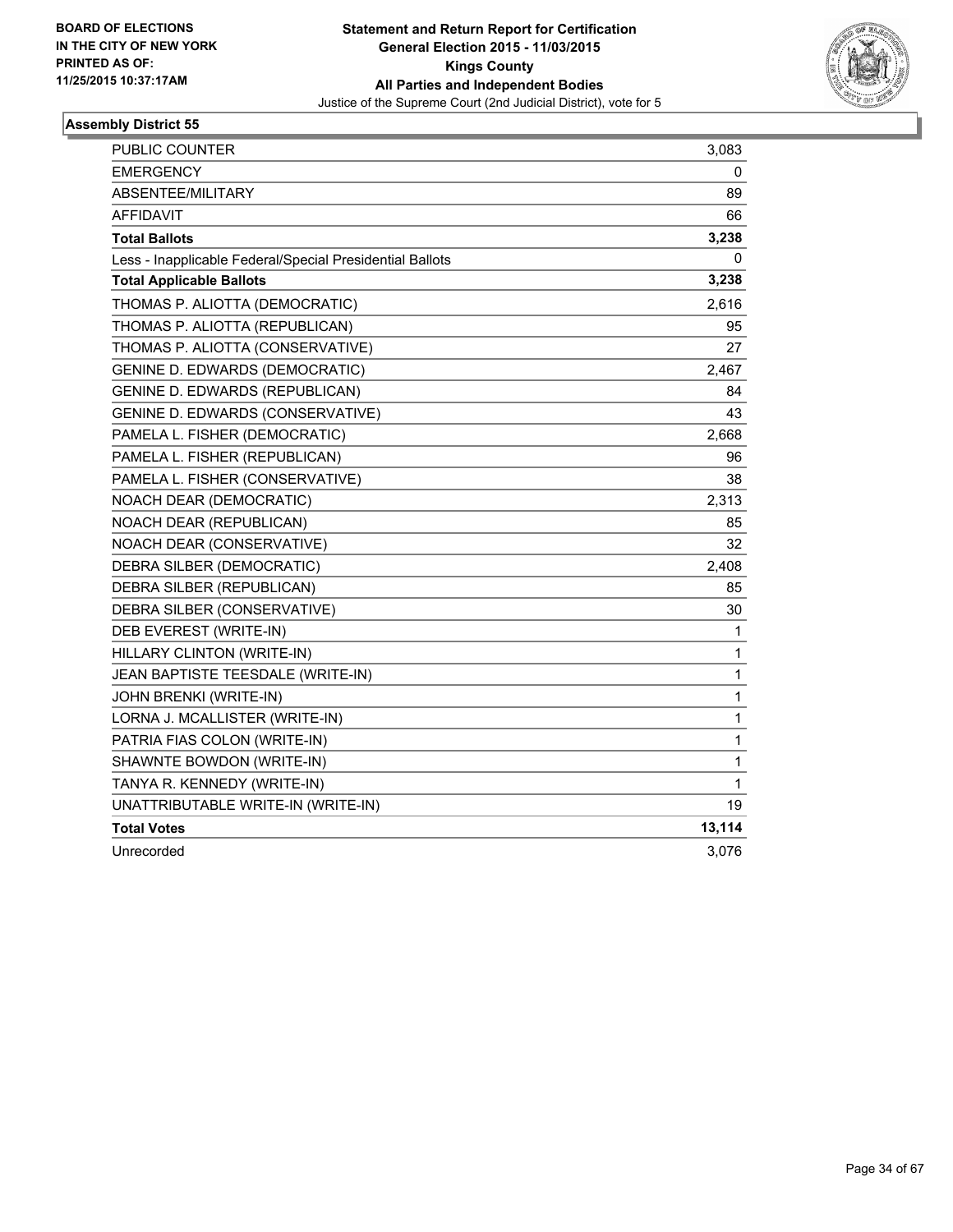

| <b>PUBLIC COUNTER</b>                                    | 3,688  |
|----------------------------------------------------------|--------|
| <b>EMERGENCY</b>                                         | 0      |
| ABSENTEE/MILITARY                                        | 82     |
| <b>AFFIDAVIT</b>                                         | 57     |
| <b>Total Ballots</b>                                     | 3,827  |
| Less - Inapplicable Federal/Special Presidential Ballots | 0      |
| <b>Total Applicable Ballots</b>                          | 3,827  |
| THOMAS P. ALIOTTA (DEMOCRATIC)                           | 2,924  |
| THOMAS P. ALIOTTA (REPUBLICAN)                           | 90     |
| THOMAS P. ALIOTTA (CONSERVATIVE)                         | 46     |
| <b>GENINE D. EDWARDS (DEMOCRATIC)</b>                    | 2,829  |
| GENINE D. EDWARDS (REPUBLICAN)                           | 84     |
| GENINE D. EDWARDS (CONSERVATIVE)                         | 46     |
| PAMELA L. FISHER (DEMOCRATIC)                            | 2,975  |
| PAMELA L. FISHER (REPUBLICAN)                            | 105    |
| PAMELA L. FISHER (CONSERVATIVE)                          | 43     |
| NOACH DEAR (DEMOCRATIC)                                  | 2,498  |
| NOACH DEAR (REPUBLICAN)                                  | 82     |
| NOACH DEAR (CONSERVATIVE)                                | 40     |
| DEBRA SILBER (DEMOCRATIC)                                | 2,658  |
| DEBRA SILBER (REPUBLICAN)                                | 84     |
| DEBRA SILBER (CONSERVATIVE)                              | 36     |
| ALLEN OLIVER (WRITE-IN)                                  | 1      |
| ANN HOLTO (WRITE-IN)                                     | 1      |
| ARTHUR FREDERICK ENGORON (WRITE-IN)                      | 1      |
| <b>BROOK LOPEZ (WRITE-IN)</b>                            | 1      |
| CARMELO ANTHONY (WRITE-IN)                               | 1      |
| CLIFF POWELL (WRITE-IN)                                  | 1      |
| DOHNEA ALLEN PATRICK (WRITE-IN)                          | 1      |
| DONALD OLIVER (WRITE-IN)                                 | 1      |
| HASSAN BARKSDALE (WRITE-IN)                              | 1      |
| JEREMIAH LEWIS (WRITE-IN)                                | 1      |
| JOE JOHNSON (WRITE-IN)                                   | 1      |
| KAI BARKSDALE (WRITE-IN)                                 | 1      |
| KRISTAPS PORZINGIS (WRITE-IN)                            | 1      |
| KYISHA BROOKS ROBINSON (WRITE-IN)                        | 1      |
| LORNA J. MCALLISTER (WRITE-IN)                           | 1      |
| MOYAL VICTOR (WRITE-IN)                                  | 1      |
| PHIL JACKSON (WRITE-IN)                                  | 1      |
| ROBERT COFFMAN (WRITE-IN)                                | 1      |
| SAM LEWIS (WRITE-IN)                                     | 1      |
| SYLINA CHEEKS (WRITE-IN)                                 | 1      |
| TYRONE MCDONALD (WRITE-IN)                               | 1      |
| UNATTRIBUTABLE WRITE-IN (WRITE-IN)                       | 37     |
| ZAID HAYMS (WRITE-IN)                                    | 1      |
| <b>Total Votes</b>                                       | 14,599 |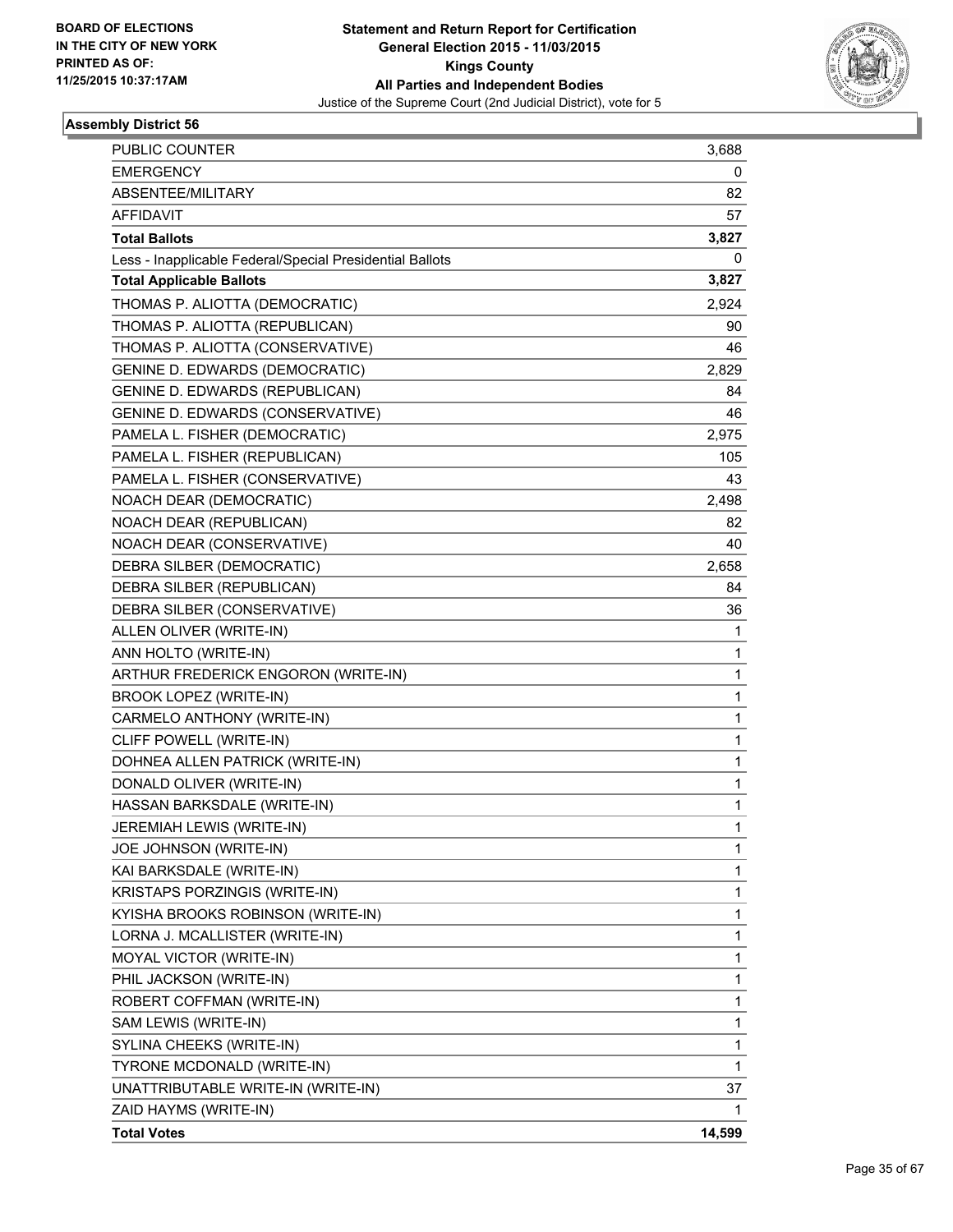

Unrecorded 4,536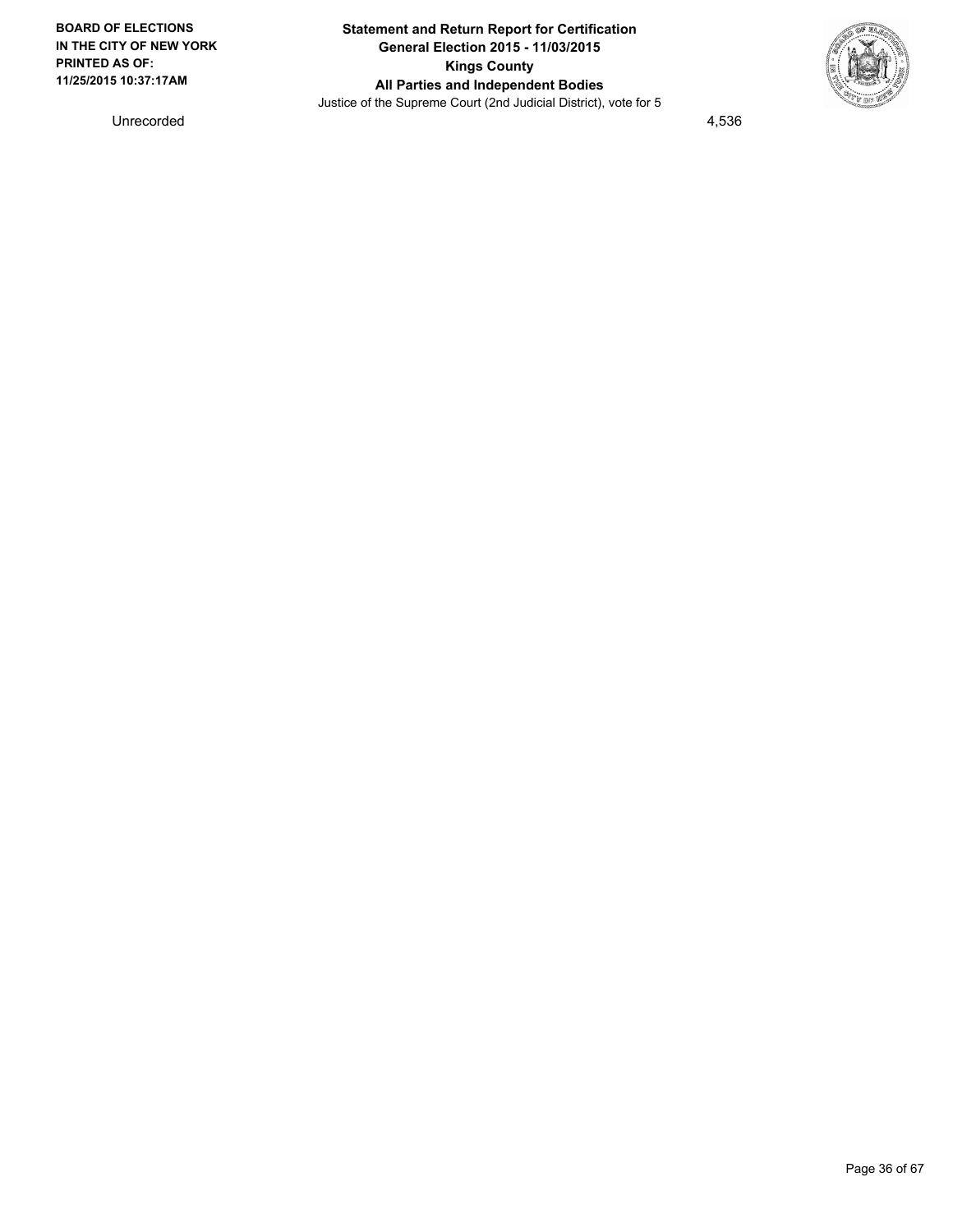

| PUBLIC COUNTER                                           | 4,007 |
|----------------------------------------------------------|-------|
| <b>EMERGENCY</b>                                         | 0     |
| ABSENTEE/MILITARY                                        | 231   |
| <b>AFFIDAVIT</b>                                         | 44    |
| <b>Total Ballots</b>                                     | 4,282 |
| Less - Inapplicable Federal/Special Presidential Ballots | 0     |
| <b>Total Applicable Ballots</b>                          | 4,282 |
| THOMAS P. ALIOTTA (DEMOCRATIC)                           | 3,353 |
| THOMAS P. ALIOTTA (REPUBLICAN)                           | 100   |
| THOMAS P. ALIOTTA (CONSERVATIVE)                         | 43    |
| <b>GENINE D. EDWARDS (DEMOCRATIC)</b>                    | 3,385 |
| <b>GENINE D. EDWARDS (REPUBLICAN)</b>                    | 104   |
| GENINE D. EDWARDS (CONSERVATIVE)                         | 36    |
| PAMELA L. FISHER (DEMOCRATIC)                            | 3,435 |
| PAMELA L. FISHER (REPUBLICAN)                            | 94    |
| PAMELA L. FISHER (CONSERVATIVE)                          | 46    |
| NOACH DEAR (DEMOCRATIC)                                  | 2,948 |
| NOACH DEAR (REPUBLICAN)                                  | 106   |
| NOACH DEAR (CONSERVATIVE)                                | 29    |
| DEBRA SILBER (DEMOCRATIC)                                | 3,225 |
| DEBRA SILBER (REPUBLICAN)                                | 90    |
| DEBRA SILBER (CONSERVATIVE)                              | 42    |
| ADRIA CRUTEFIELD (WRITE-IN)                              | 1     |
| ADRIAN PERRY (WRITE-IN)                                  | 1     |
| AIDEN EDDY (WRITE-IN)                                    | 1     |
| AMY SCHUMER (WRITE-IN)                                   | 1     |
| ANDREA SHAPIRO (WRITE-IN)                                | 1     |
| ANDREW LILLIS (WRITE-IN)                                 | 1     |
| ANTHONY KENNEDY (WRITE-IN)                               | 1     |
| ARSLING JUMPER (WRITE-IN)                                | 1     |
| AUGUST CROTEAU (WRITE-IN)                                | 1     |
| BEBE SANTERWOOD (WRITE-IN)                               | 1     |
| BERNARD MADOFF (WRITE-IN)                                | 1     |
| <b>BOB LAW (WRITE-IN)</b>                                | 1     |
| BRENDA GOTCH (WRITE-IN)                                  | 1     |
| CARL BANKS (WRITE-IN)                                    | 1     |
| CAROLINE GEIGER (WRITE-IN)                               | 1     |
| CHARLES BARON (WRITE-IN)                                 | 1     |
| CHARLES HYNES (WRITE-IN)                                 | 1     |
| CHELSEA MANNING (WRITE-IN)                               | 1     |
| CHRIS FENNELL (WRITE-IN)                                 | 1     |
| CHRIS OWENS (WRITE-IN)                                   | 2     |
| CHRISTINE COBURN (WRITE-IN)                              | 1     |
| <b>CUAB HARRIS (WRITE-IN)</b>                            | 1     |
| DAMIAN CHADINICK (WRITE-IN)                              | 1     |
| DAN CAMPANELLI (WRITE-IN)                                | 1     |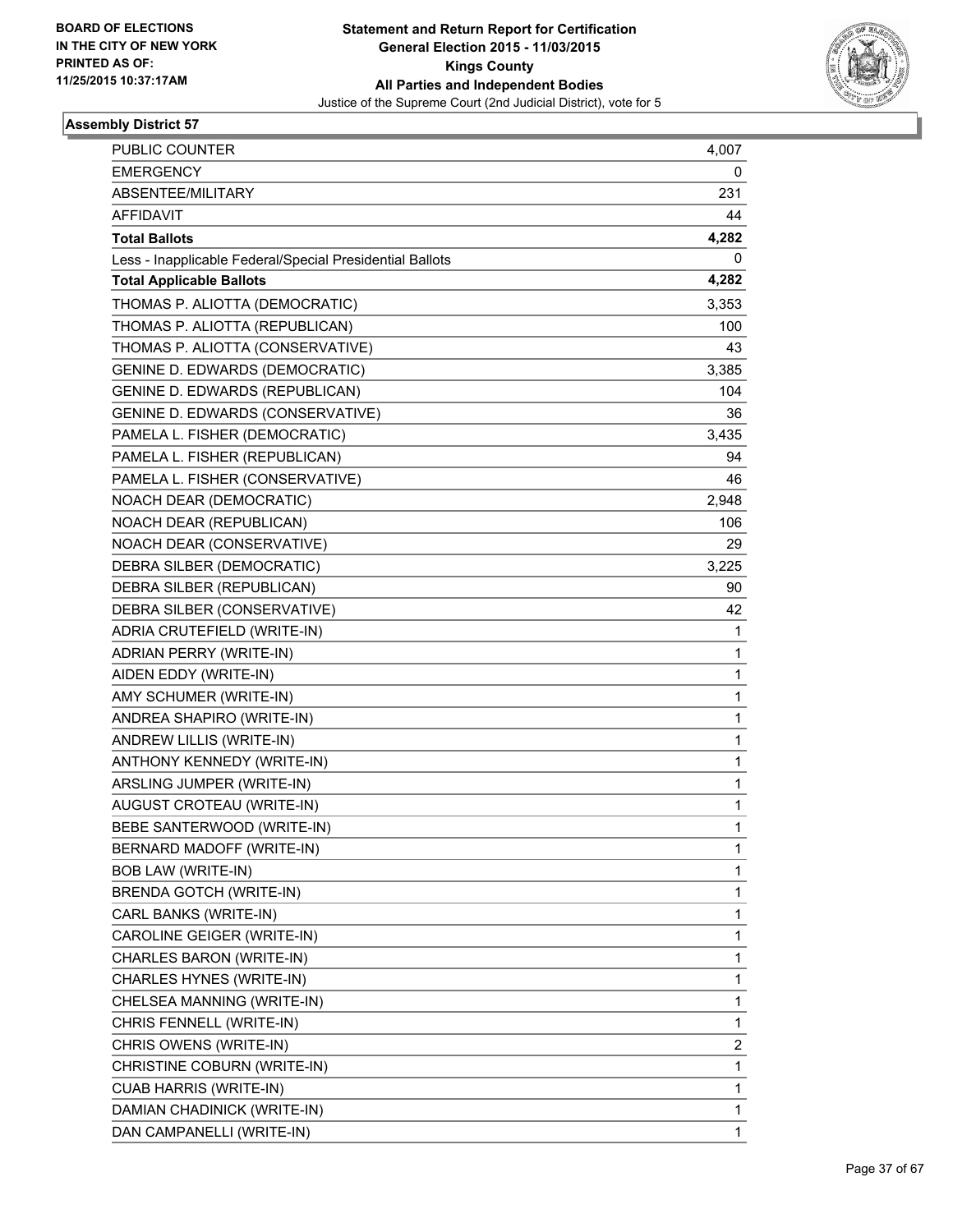

| DANIEL THOMPSON (WRITE-IN)     | $\mathbf 1$    |
|--------------------------------|----------------|
| DAVID ROSEN (WRITE-IN)         | $\overline{2}$ |
| DIZZY GILLESPIE (WRITE-IN)     | 1              |
| DONALD TRUMP (WRITE-IN)        | 2              |
| EARL WARREN (WRITE-IN)         | 1              |
| ELAINE CALDERON (WRITE-IN)     | 1              |
| ELON HARPAZ (WRITE-IN)         | 2              |
| EMILY JAYNER (WRITE-IN)        | 1              |
| EMMA KETTERINGHAM (WRITE-IN)   | 1              |
| EUGENE DEBS (WRITE-IN)         | 1              |
| EUGENE V. DEBS (WRITE-IN)      | 1              |
| FRED HAMPTON (WRITE-IN)        | 1              |
| <b>GARY BYRD (WRITE-IN)</b>    | 1              |
| HAL F. PHILLIPS (WRITE-IN)     | 1              |
| HERMLORE GRANGER (WRITE-IN)    | 1              |
| HON JANE PEARL (WRITE-IN)      | 1              |
| ISIRIS ISELA ISAAC (WRITE-IN)  | 1              |
| JACOB DEGROM (WRITE-IN)        | 1              |
| JAMES CONIGLIO (WRITE-IN)      | 1              |
| JAMES IRONS (WRITE-IN)         | 1              |
| JANELL WISE (WRITE-IN)         | 1              |
| JESSE BELLER (WRITE-IN)        | 1              |
| JESSE BELLO (WRITE-IN)         | 1              |
| JESSICA SHIRLEY (WRITE-IN)     | 1              |
| JOHN P. STEVENS (WRITE-IN)     | 1              |
| JONATHAN BERSHAD (WRITE-IN)    | 1              |
| JONATHAN S. WAKS (WRITE-IN)    | 1              |
| JOSEPH ANZALONE (WRITE-IN)     | 2              |
| JOSEPH P. NAPOLI (WRITE-IN)    | 1              |
| JOSHUE GOLDTEIN (WRITE-IN)     | 1              |
| <b>KEN THOMPSON (WRITE-IN)</b> | 1              |
| KENNETH SCHAEFFER (WRITE-IN)   | 1              |
| KILGARE TROUT (WRITE-IN)       | 1              |
| LEXIE MARAVICH (WRITE-IN)      | 1              |
| LON BERNSTEIN (WRITE-IN)       | 1              |
| MARISA HORTORS (WRITE-IN)      | 1              |
| MARTIN GOLDEN (WRITE-IN)       | 1              |
| MATHEW J. SKIMVER (WRITE-IN)   | 1              |
| MATT HARVEY (WRITE-IN)         | 1              |
| MATTHEW ZEBROSKI (WRITE-IN)    | 1              |
| <b>MEGAN FERTON (WRITE-IN)</b> | 1              |
| MEGAN TODD (WRITE-IN)          | 1              |
| MENDY MIROCZNIK (WRITE-IN)     | 1              |
| MICHAEL BLOOMBERG (WRITE-IN)   | 1              |
| MICHAEL WARREN (WRITE-IN)      | $\mathbf 1$    |
| MONIQUE HUMBERT (WRITE-IN)     | 1              |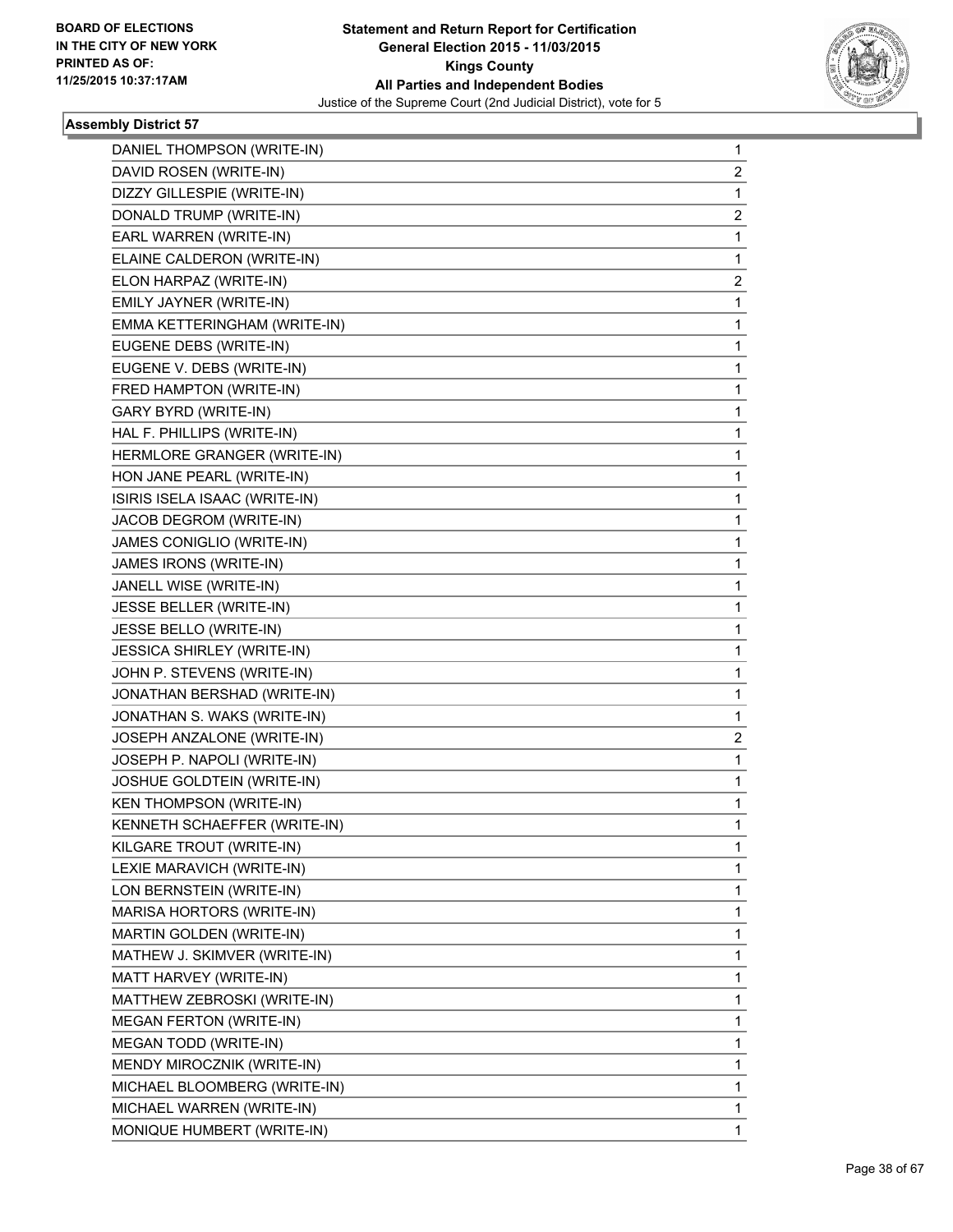

| NANENDRA MODI (WRITE-IN)           | 1            |
|------------------------------------|--------------|
| NICOLE MANNING (WRITE-IN)          | $\mathbf{1}$ |
| NOAH SYNDERGAURD (WRITE-IN)        | 1            |
| NOAM BIALE (WRITE-IN)              | 1            |
| NOAM GREENSPAN (WRITE-IN)          | $\mathbf{1}$ |
| OPRAH WINFREY (WRITE-IN)           | 1            |
| PAMELA A. WALKER (WRITE-IN)        | 1            |
| PAMELA ALLRED (WRITE-IN)           | $\mathbf{1}$ |
| PATRICK ATWELL (WRITE-IN)          | 1            |
| PAUL S. WHITE (WRITE-IN)           | 1            |
| PAULA L. FISHER (WRITE-IN)         | 1            |
| PEABO BRYSON (WRITE-IN)            | 1            |
| PETER THOMAS (WRITE-IN)            | 1            |
| RAFAEL FLORES (WRITE-IN)           | $\mathbf{1}$ |
| RAY KIMMELMAN (WRITE-IN)           | 1            |
| REBECCA LENETZKY (WRITE-IN)        | 1            |
| ROB LEVY (WRITE-IN)                | 1            |
| ROBBIN GOURLEY (WRITE-IN)          | 1            |
| ROBERT SCHLUIMMER (WRITE-IN)       | 1            |
| ROBERT WILSON (WRITE-IN)           | $\mathbf{1}$ |
| ROSA LUXEMBOURG (WRITE-IN)         | 1            |
| RUTH BERNSTEIN (WRITE-IN)          | 1            |
| SAM LEWIS (WRITE-IN)               | 1            |
| SAMUEL DELANO LEWIS (WRITE-IN)     | 1            |
| SAMUEL LEWIS (WRITE-IN)            | 1            |
| SANDRA BROWN (WRITE-IN)            | $\mathbf{1}$ |
| SARA SOLON (WRITE-IN)              | 1            |
| SCHELLIE HAGAN (WRITE-IN)          | 1            |
| SCOTT WYMAN NEAGLE (WRITE-IN)      | 1            |
| SEAN CROTEAU (WRITE-IN)            | 1            |
| SEAN YOUNG (WRITE-IN)              | 1            |
| SHIRLEY CHISHOLM (WRITE-IN)        | $\mathbf{1}$ |
| SONALI LESLIE-HOPKINS (WRITE-IN)   | 1            |
| SONIA SOTOMAYOR (WRITE-IN)         | 1            |
| STEPHEN BREYER (WRITE-IN)          | 1            |
| STEVEN MATZ (WRITE-IN)             | 1            |
| SUSAN WAKLEY (WRITE-IN)            | 1            |
| TED WITHERWAY (WRITE-IN)           | 1            |
| UMAR JOHNSON (WRITE-IN)            | 1            |
| UNATTRIBUTABLE WRITE-IN (WRITE-IN) | 89           |
| VILMA STAIAVO (WRITE-IN)           | 1            |
| VINCENT GENTILE (WRITE-IN)         | 1            |
| VIOLA PLUMMER (WRITE-IN)           | 1            |
| W.DYERZ HALPERN (WRITE-IN)         | 1            |
| WILLIAM GLEN PARKER (WRITE-IN)     | 1            |
| <b>Total Votes</b>                 | 17,244       |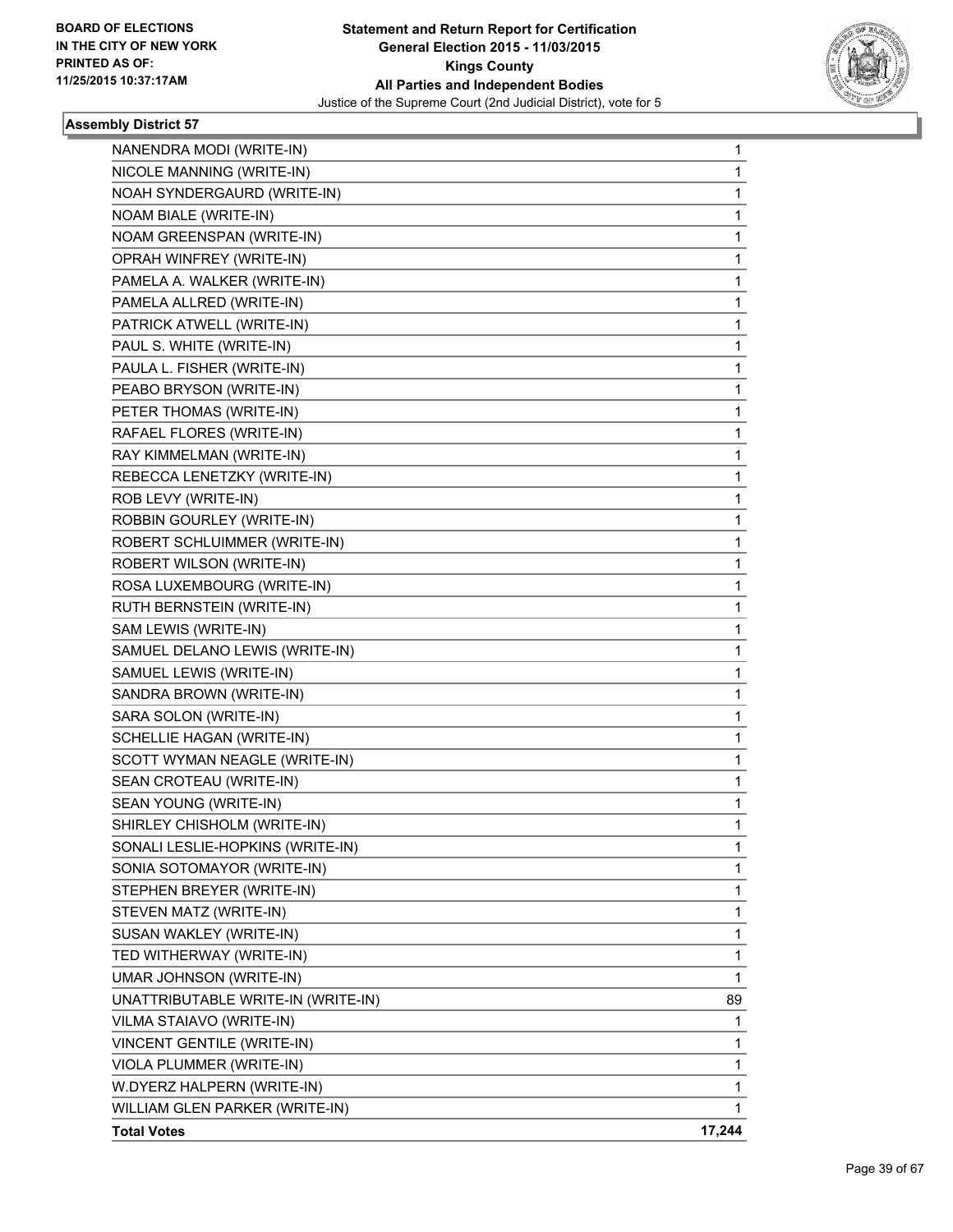

Unrecorded 4,166

| <b>Assembly District 58</b>                              |              |
|----------------------------------------------------------|--------------|
| <b>PUBLIC COUNTER</b>                                    | 3,035        |
| <b>EMERGENCY</b>                                         | 0            |
| ABSENTEE/MILITARY                                        | 200          |
| <b>AFFIDAVIT</b>                                         | 44           |
| <b>Total Ballots</b>                                     | 3,279        |
| Less - Inapplicable Federal/Special Presidential Ballots | 0            |
| <b>Total Applicable Ballots</b>                          | 3,279        |
| THOMAS P. ALIOTTA (DEMOCRATIC)                           | 2,710        |
| THOMAS P. ALIOTTA (REPUBLICAN)                           | 83           |
| THOMAS P. ALIOTTA (CONSERVATIVE)                         | 36           |
| <b>GENINE D. EDWARDS (DEMOCRATIC)</b>                    | 2,668        |
| <b>GENINE D. EDWARDS (REPUBLICAN)</b>                    | 84           |
| GENINE D. EDWARDS (CONSERVATIVE)                         | 38           |
| PAMELA L. FISHER (DEMOCRATIC)                            | 2,761        |
| PAMELA L. FISHER (REPUBLICAN)                            | 81           |
| PAMELA L. FISHER (CONSERVATIVE)                          | 35           |
| NOACH DEAR (DEMOCRATIC)                                  | 2,474        |
| NOACH DEAR (REPUBLICAN)                                  | 83           |
| NOACH DEAR (CONSERVATIVE)                                | 32           |
| DEBRA SILBER (DEMOCRATIC)                                | 2,546        |
| DEBRA SILBER (REPUBLICAN)                                | 82           |
| DEBRA SILBER (CONSERVATIVE)                              | 39           |
| BEVINE D. EDWARDS (WRITE-IN)                             | $\mathbf{1}$ |
| DON SINGH (WRITE-IN)                                     | 1            |
| LARRY ITOGUE (WRITE-IN)                                  | 1            |
| LEONARD KOBREN (WRITE-IN)                                | 1            |
| PHILIP LEIBERMAN (WRITE-IN)                              | 1            |
| REGINALD BEDDIE (WRITE-IN)                               | 1            |
| ROBIN K. SHEVES (WRITE-IN)                               | 1            |
| UNATTRIBUTABLE WRITE-IN (WRITE-IN)                       | 6            |
| <b>Total Votes</b>                                       | 13,765       |
| Unrecorded                                               | 2,630        |
|                                                          |              |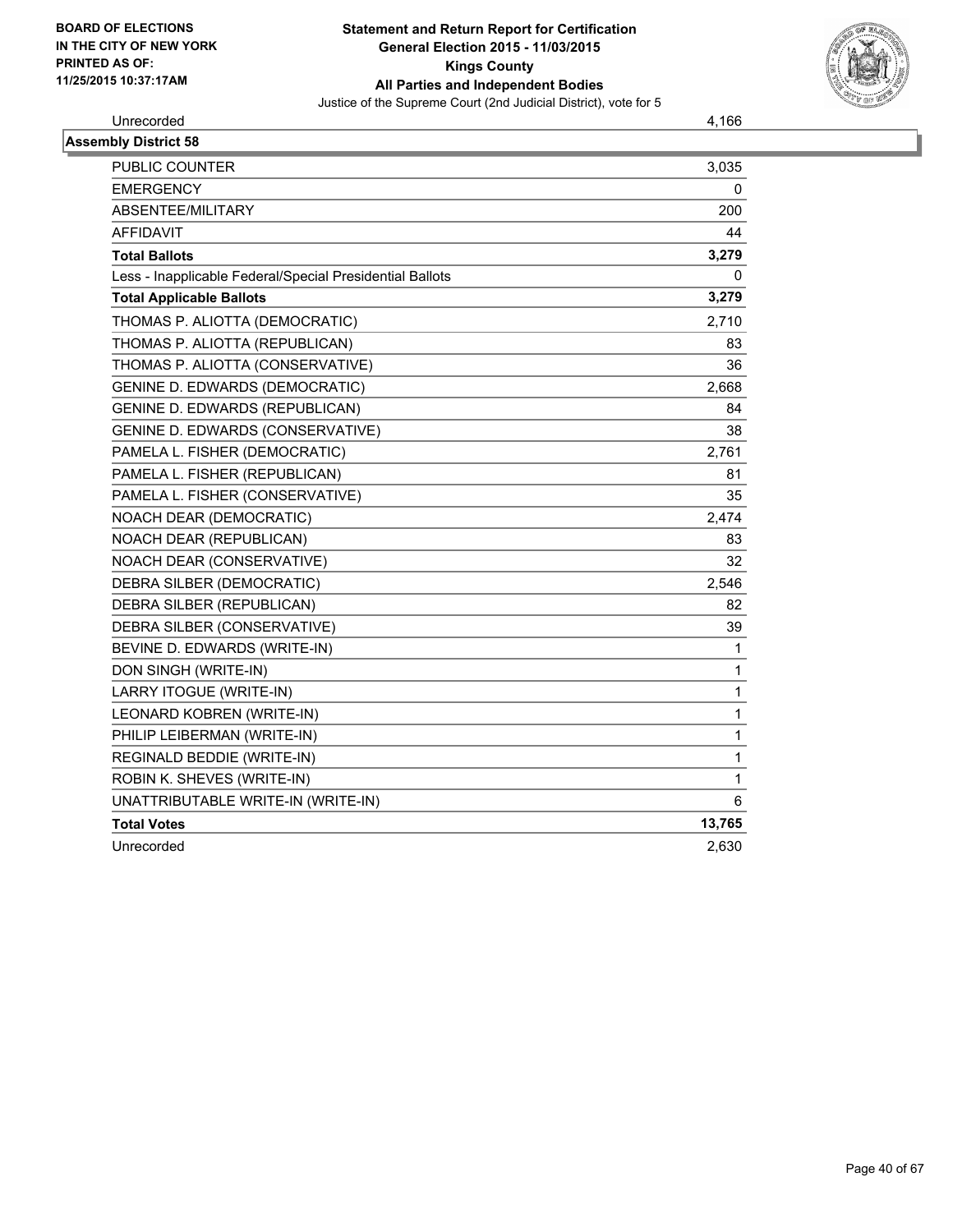

| <b>PUBLIC COUNTER</b>                                    | 3,528        |
|----------------------------------------------------------|--------------|
| <b>EMERGENCY</b>                                         | 3            |
| ABSENTEE/MILITARY                                        | 141          |
| <b>AFFIDAVIT</b>                                         | 37           |
| <b>Total Ballots</b>                                     | 3,709        |
| Less - Inapplicable Federal/Special Presidential Ballots | 0            |
| <b>Total Applicable Ballots</b>                          | 3,709        |
| THOMAS P. ALIOTTA (DEMOCRATIC)                           | 2,497        |
| THOMAS P. ALIOTTA (REPUBLICAN)                           | 441          |
| THOMAS P. ALIOTTA (CONSERVATIVE)                         | 243          |
| <b>GENINE D. EDWARDS (DEMOCRATIC)</b>                    | 2,424        |
| <b>GENINE D. EDWARDS (REPUBLICAN)</b>                    | 403          |
| GENINE D. EDWARDS (CONSERVATIVE)                         | 232          |
| PAMELA L. FISHER (DEMOCRATIC)                            | 2,462        |
| PAMELA L. FISHER (REPUBLICAN)                            | 385          |
| PAMELA L. FISHER (CONSERVATIVE)                          | 245          |
| NOACH DEAR (DEMOCRATIC)                                  | 2,263        |
| NOACH DEAR (REPUBLICAN)                                  | 400          |
| NOACH DEAR (CONSERVATIVE)                                | 229          |
| DEBRA SILBER (DEMOCRATIC)                                | 2,322        |
| DEBRA SILBER (REPUBLICAN)                                | 386          |
| DEBRA SILBER (CONSERVATIVE)                              | 235          |
| ALEX BARRY (WRITE-IN)                                    | 1            |
| ANTHONY V. NAPOLI (WRITE-IN)                             | 1            |
| ANTHONY WEINER (WRITE-IN)                                | 1            |
| ARTHUR F. WOLFE (WRITE-IN)                               | $\mathbf{1}$ |
| <b>BARRY BARRETT (WRITE-IN)</b>                          | 1            |
| BRIAN MCLOUGHLIN (WRITE-IN)                              | 1            |
| CHRISTOPHER SPINELLI (WRITE-IN)                          | $\mathbf{1}$ |
| DAMIN J. TOELL (WRITE-IN)                                | 1            |
| DANIEL COHEN (WRITE-IN)                                  | 1            |
| ED KOCH (WRITE-IN)                                       | 1            |
| ELIZABETH HOLTZMAN (WRITE-IN)                            | 1            |
| FRED THOMSON (WRITE-IN)                                  | 1            |
| JANICE CHEN (WRITE-IN)                                   | $\mathbf{1}$ |
| JECENY SCIDEMAN (WRITE-IN)                               | 1            |
| JEFFREY HAMMOND (WRITE-IN)                               | 1            |
| JEFFREY SEVERE (WRITE-IN)                                | 1            |
| JOEY HEATHARTON (WRITE-IN)                               | 1            |
| JOHN J DALESSANDRO (WRITE-IN)                            | 1            |
| JOHN POWER (WRITE-IN)                                    | $\mathbf{1}$ |
| JOSEPH ESPOSITO (WRITE-IN)                               | 1            |
| JOSHUA HURWIT (WRITE-IN)                                 | 1            |
| JUSTIN DELLECAVE (WRITE-IN)                              | $\mathbf{1}$ |
| KENNY SOLL (WRITE-IN)                                    | 2            |
| LATHESHA LEGREE (WRITE-IN)                               | 1            |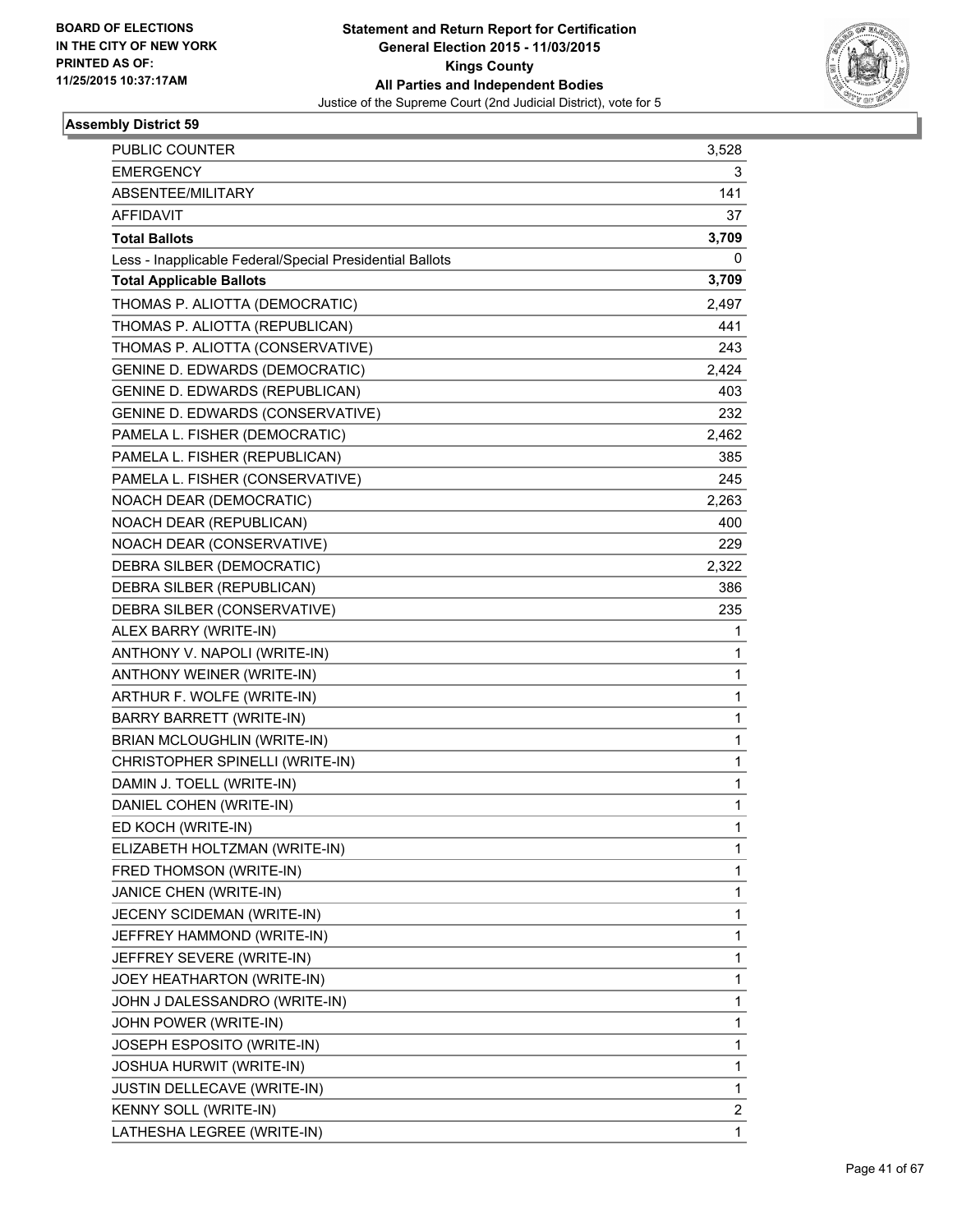

| MARIE ANTOINETTE (WRITE-IN)        |        |
|------------------------------------|--------|
| MARSHALL LEVINE (WRITE-IN)         |        |
| PATRICK KENNIFF (WRITE-IN)         |        |
| PAUL MOSE (WRITE-IN)               |        |
| RHODA COHEN (WRITE-IN)             |        |
| SEAN AMMIRATI (WRITE-IN)           |        |
| SHELDON JONAS (WRITE-IN)           |        |
| TERRENCE KENNIFF (WRITE-IN)        |        |
| THOMAS JEFFERSON (WRITE-IN)        |        |
| TOM EDISON (WRITE-IN)              |        |
| UNATTRIBUTABLE WRITE-IN (WRITE-IN) | 50     |
| VINCENT COMANDO (WRITE-IN)         |        |
| <b>Total Votes</b>                 | 15,253 |
| Unrecorded                         | 3.292  |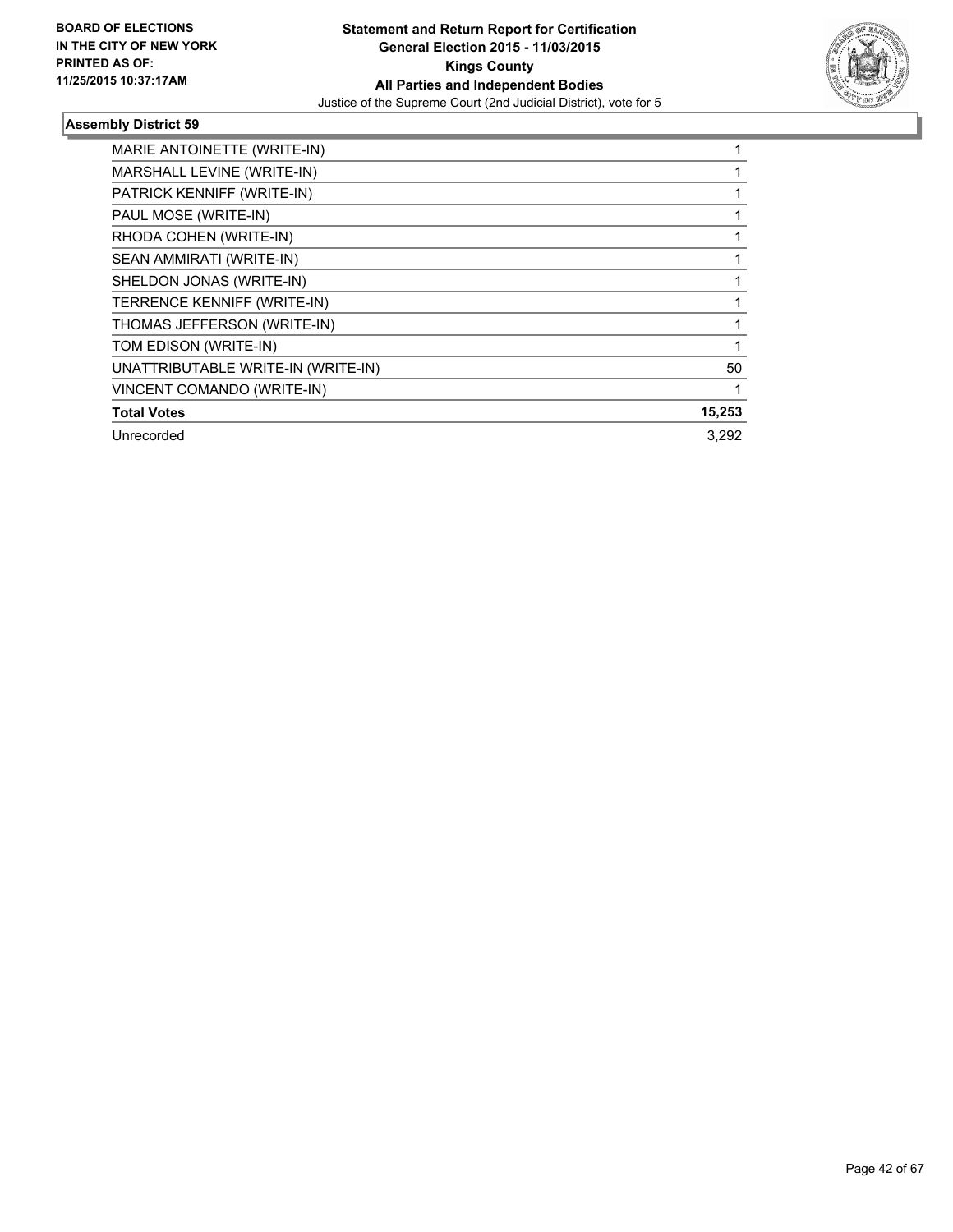

| PUBLIC COUNTER                                           | 3,667        |
|----------------------------------------------------------|--------------|
| <b>EMERGENCY</b>                                         | 15           |
| ABSENTEE/MILITARY                                        | 82           |
| AFFIDAVIT                                                | 56           |
| <b>Total Ballots</b>                                     | 3,820        |
| Less - Inapplicable Federal/Special Presidential Ballots | 0            |
| <b>Total Applicable Ballots</b>                          | 3,820        |
| THOMAS P. ALIOTTA (DEMOCRATIC)                           | 2,978        |
| THOMAS P. ALIOTTA (REPUBLICAN)                           | 100          |
| THOMAS P. ALIOTTA (CONSERVATIVE)                         | 40           |
| <b>GENINE D. EDWARDS (DEMOCRATIC)</b>                    | 2,752        |
| GENINE D. EDWARDS (REPUBLICAN)                           | 96           |
| GENINE D. EDWARDS (CONSERVATIVE)                         | 35           |
| PAMELA L. FISHER (DEMOCRATIC)                            | 3,000        |
| PAMELA L. FISHER (REPUBLICAN)                            | 90           |
| PAMELA L. FISHER (CONSERVATIVE)                          | 36           |
| NOACH DEAR (DEMOCRATIC)                                  | 2,531        |
| NOACH DEAR (REPUBLICAN)                                  | 88           |
| NOACH DEAR (CONSERVATIVE)                                | 29           |
| DEBRA SILBER (DEMOCRATIC)                                | 2,638        |
| DEBRA SILBER (REPUBLICAN)                                | 92           |
| DEBRA SILBER (CONSERVATIVE)                              | 38           |
| ALTON MADDOX (WRITE-IN)                                  | 1            |
| ANGELA TRAVERS (WRITE-IN)                                | 1            |
| <b>BARACK OBAMA (WRITE-IN)</b>                           | $\mathbf{1}$ |
| BERURYAH BALYEHUDAH (WRITE-IN)                           | $\mathbf{1}$ |
| CHRIS BANKS (WRITE-IN)                                   | 1            |
| HILLARY CLINTON (WRITE-IN)                               | 2            |
| JIMMY MCMILLAN (WRITE-IN)                                | $\mathbf{1}$ |
| KEVIN MCCHALE (WRITE-IN)                                 | 1            |
| KIMBERLY RUSSELL (WRITE-IN)                              | 1            |
| UNATTRIBUTABLE WRITE-IN (WRITE-IN)                       | 23           |
| <b>Total Votes</b>                                       | 14,576       |
| Unrecorded                                               | 4,524        |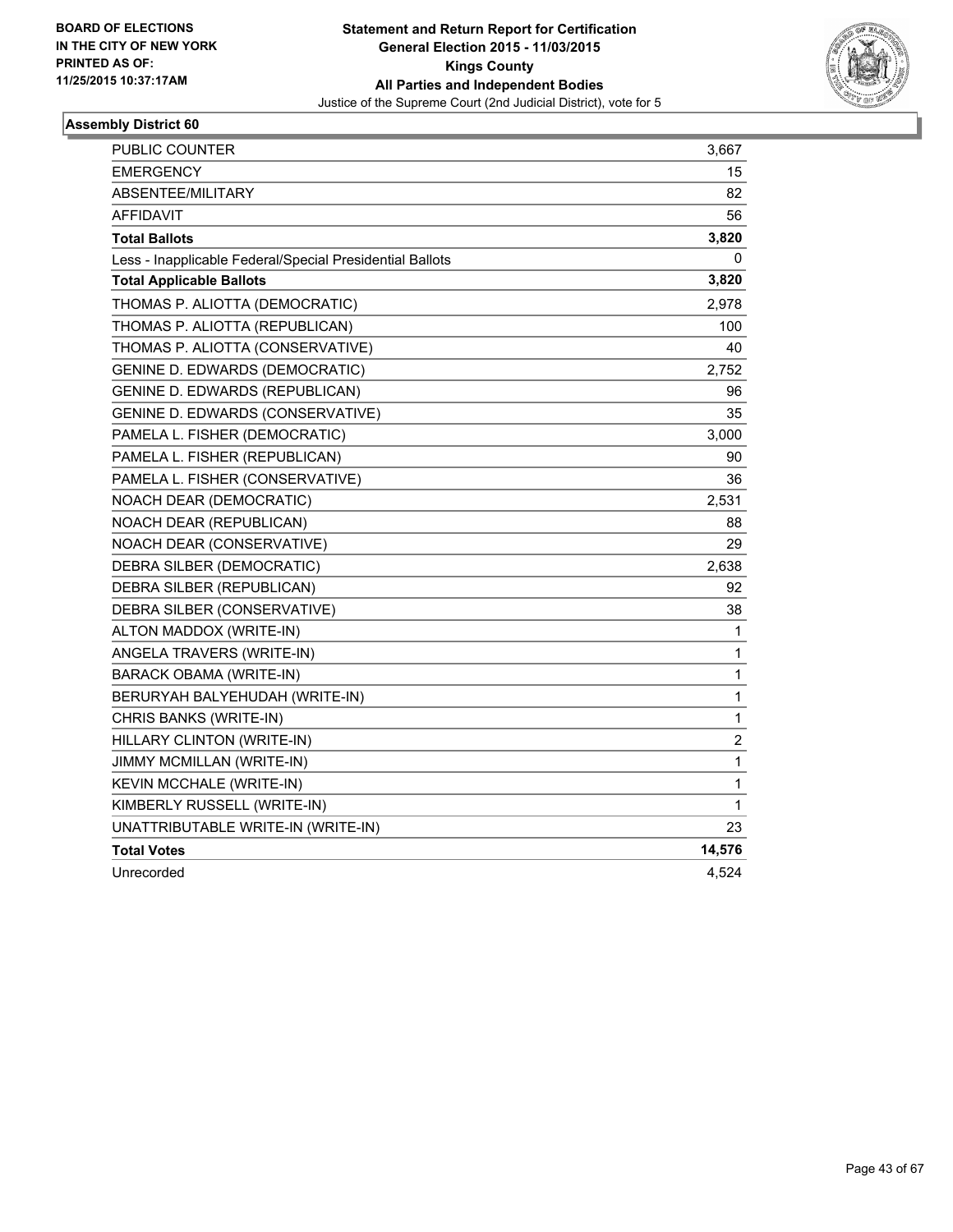

| PUBLIC COUNTER                                           | 839 |
|----------------------------------------------------------|-----|
| <b>EMERGENCY</b>                                         | 0   |
| ABSENTEE/MILITARY                                        | 63  |
| <b>AFFIDAVIT</b>                                         | 5   |
| <b>Total Ballots</b>                                     | 907 |
| Less - Inapplicable Federal/Special Presidential Ballots | 0   |
| <b>Total Applicable Ballots</b>                          | 907 |
| THOMAS P. ALIOTTA (DEMOCRATIC)                           | 446 |
| THOMAS P. ALIOTTA (REPUBLICAN)                           | 219 |
| THOMAS P. ALIOTTA (CONSERVATIVE)                         | 148 |
| GENINE D. EDWARDS (DEMOCRATIC)                           | 421 |
| GENINE D. EDWARDS (REPUBLICAN)                           | 219 |
| GENINE D. EDWARDS (CONSERVATIVE)                         | 144 |
| PAMELA L. FISHER (DEMOCRATIC)                            | 433 |
| PAMELA L. FISHER (REPUBLICAN)                            | 209 |
| PAMELA L. FISHER (CONSERVATIVE)                          | 149 |
| NOACH DEAR (DEMOCRATIC)                                  | 396 |
| NOACH DEAR (REPUBLICAN)                                  | 215 |
| NOACH DEAR (CONSERVATIVE)                                | 133 |
| DEBRA SILBER (DEMOCRATIC)                                | 419 |
| DEBRA SILBER (REPUBLICAN)                                | 203 |
| DEBRA SILBER (CONSERVATIVE)                              | 145 |
| ALBERT ARANEO ESQ. (WRITE-IN)                            | 1   |
| ANDREW GONORDA (WRITE-IN)                                | 1   |
| CHRIS MCNIGHT (WRITE-IN)                                 | 1   |
| EDWIN DOMINGUEZ (WRITE-IN)                               | 1   |
| ETTORE DADDI (WRITE-IN)                                  | 1   |
| JANIE KENNERS (WRITE-IN)                                 | 1   |
| <b>JUSTIN BRENNAN (WRITE-IN)</b>                         | 1   |
| KEVIN O. DAVOLL (WRITE-IN)                               | 1   |
| LEON FROTSKY (WRITE-IN)                                  | 1   |
| LEON SPINKS (WRITE-IN)                                   | 1   |
| LEWIS SPUDA (WRITE-IN)                                   | 1   |
| LINDA SAGRON (WRITE-IN)                                  | 1   |
| LISA VERNON (WRITE-IN)                                   | 1   |
| LORRAINE CURRY (WRITE-IN)                                | 1   |
| LUIS DOMINGUEZ (WRITE-IN)                                | 1   |
| MARGARET RATNER KUNSTLER (WRITE-IN)                      | 1   |
| <b>OCESSA KENNEDY (WRITE-IN)</b>                         | 1   |
| PAUL BALUKOS (WRITE-IN)                                  | 1   |
| PHILLIP DOMINGUEZ (WRITE-IN)                             | 2   |
| RACHEL O. GOLD (WRITE-IN)                                | 1   |
| ROBERT ROSSICION (WRITE-IN)                              | 1   |
| RON RUBY (WRITE-IN)                                      | 1   |
| STANLEY COHEN (WRITE-IN)                                 | 1   |
| UNATTRIBUTABLE WRITE-IN (WRITE-IN)                       | 40  |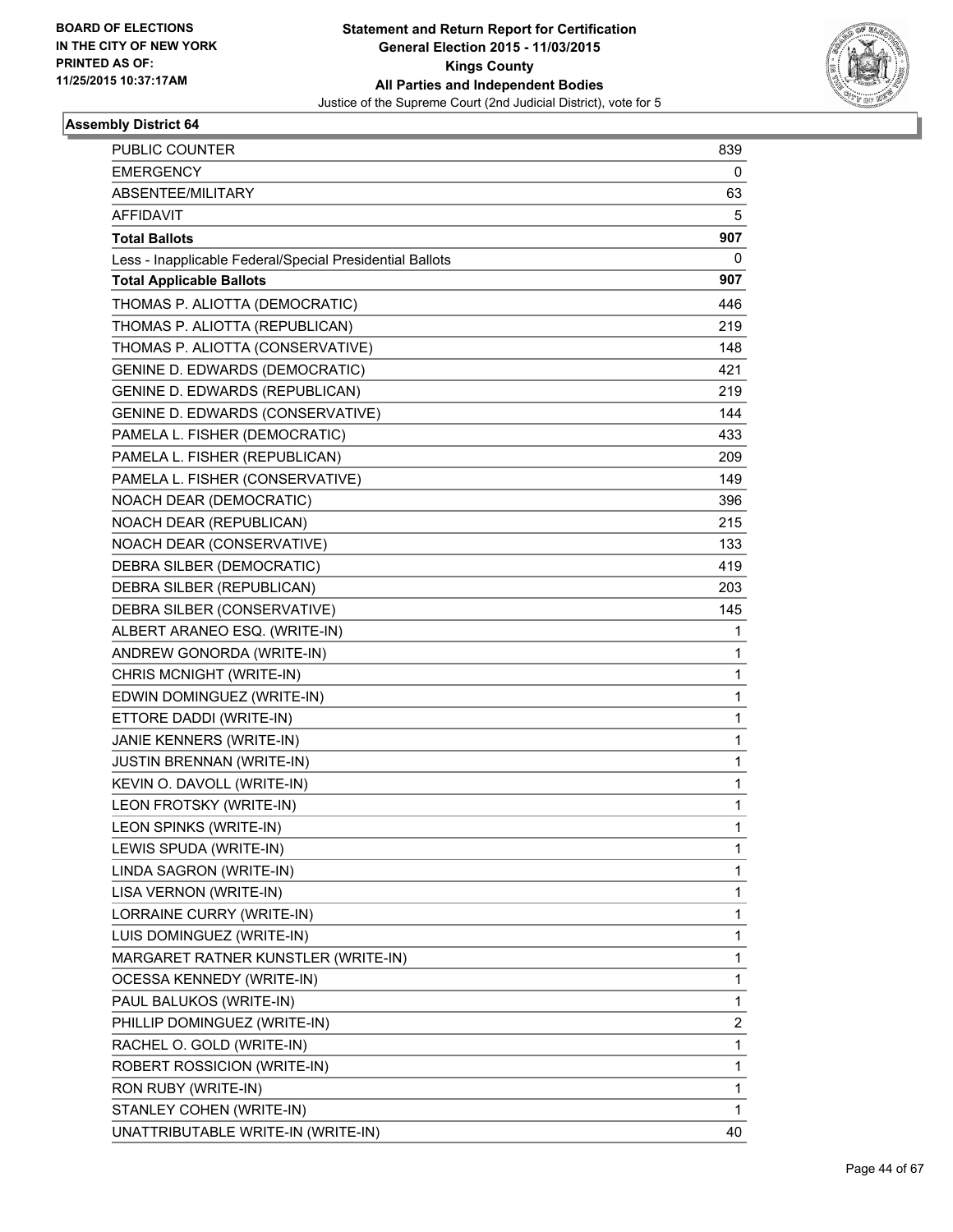

| WILLIAM E. SAMUELS (WRITE-IN) |       |
|-------------------------------|-------|
| <b>Total Votes</b>            | 3.965 |
| Unrecorded                    |       |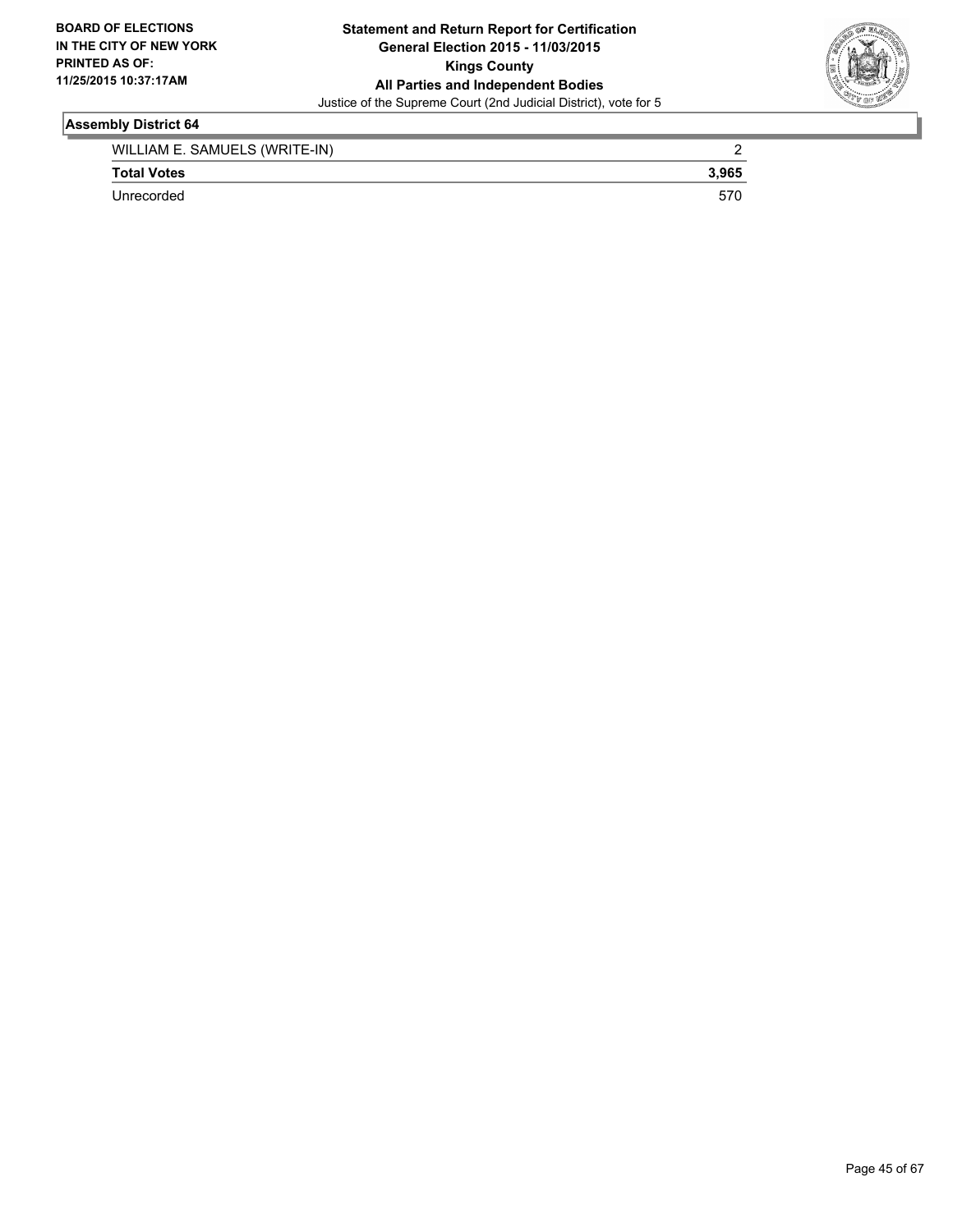

| PUBLIC COUNTER                                           | 58,372       |
|----------------------------------------------------------|--------------|
| <b>EMERGENCY</b>                                         | 209          |
| ABSENTEE/MILITARY                                        | 2,838        |
| <b>AFFIDAVIT</b>                                         | 890          |
| <b>Total Ballots</b>                                     | 62,309       |
| Less - Inapplicable Federal/Special Presidential Ballots | 0            |
| <b>Total Applicable Ballots</b>                          | 62,309       |
| THOMAS P. ALIOTTA (DEMOCRATIC)                           | 42,438       |
| THOMAS P. ALIOTTA (REPUBLICAN)                           | 5,948        |
| THOMAS P. ALIOTTA (CONSERVATIVE)                         | 2,586        |
| <b>GENINE D. EDWARDS (DEMOCRATIC)</b>                    | 40,618       |
| <b>GENINE D. EDWARDS (REPUBLICAN)</b>                    | 5,605        |
| GENINE D. EDWARDS (CONSERVATIVE)                         | 2,481        |
| PAMELA L. FISHER (DEMOCRATIC)                            | 42,652       |
| PAMELA L. FISHER (REPUBLICAN)                            | 5,747        |
| PAMELA L. FISHER (CONSERVATIVE)                          | 2,614        |
| NOACH DEAR (DEMOCRATIC)                                  | 37,665       |
| NOACH DEAR (REPUBLICAN)                                  | 5,560        |
| NOACH DEAR (CONSERVATIVE)                                | 2,418        |
| DEBRA SILBER (DEMOCRATIC)                                | 39,676       |
| DEBRA SILBER (REPUBLICAN)                                | 5,426        |
| DEBRA SILBER (CONSERVATIVE)                              | 2,504        |
| AARON BLINDER (WRITE-IN)                                 | 1            |
| AARON HERMAN (WRITE-IN)                                  | 1            |
| AARON MASLOW (WRITE-IN)                                  | $\mathbf{1}$ |
| AARROM LUTZ-KINDY (WRITE-IN)                             | 1            |
| AB HASSEN (WRITE-IN)                                     | 1            |
| ABRAHAM ROSENBERG (WRITE-IN)                             | 1            |
| ABRAHAM STRASSFELD (WRITE-IN)                            | 1            |
| ADAM DILEO (WRITE-IN)                                    | 1            |
| ADELE COHEN (WRITE-IN)                                   | $\mathbf{1}$ |
| ADRIA CRUTEFIELD (WRITE-IN)                              | 1            |
| ADRIAN PERRY (WRITE-IN)                                  | 1            |
| ADRIANA BURGOS (WRITE-IN)                                | 1            |
| AIDEN EDDY (WRITE-IN)                                    | 1            |
| AKAI GURLEY (WRITE-IN)                                   | 1            |
| AKIVA KORNITZER (WRITE-IN)                               | 1            |
| AL BLOOMFIELD (WRITE-IN)                                 | 1            |
| AL CLEMENTE (WRITE-IN)                                   | 1            |
| ALAN A. AJA (WRITE-IN)                                   | 1            |
| ALBERT ARANEO ESQ. (WRITE-IN)                            | 1            |
| ALEX BARRY (WRITE-IN)                                    | 1            |
| ALEX BROOK KANZY (WRITE-IN)                              | 1            |
| ALEX JONES (WRITE-IN)                                    | 1            |
| ALEXANDER CROHN (WRITE-IN)                               | 1            |
| ALEXANDIA WHEELER (WRITE-IN)                             | 1            |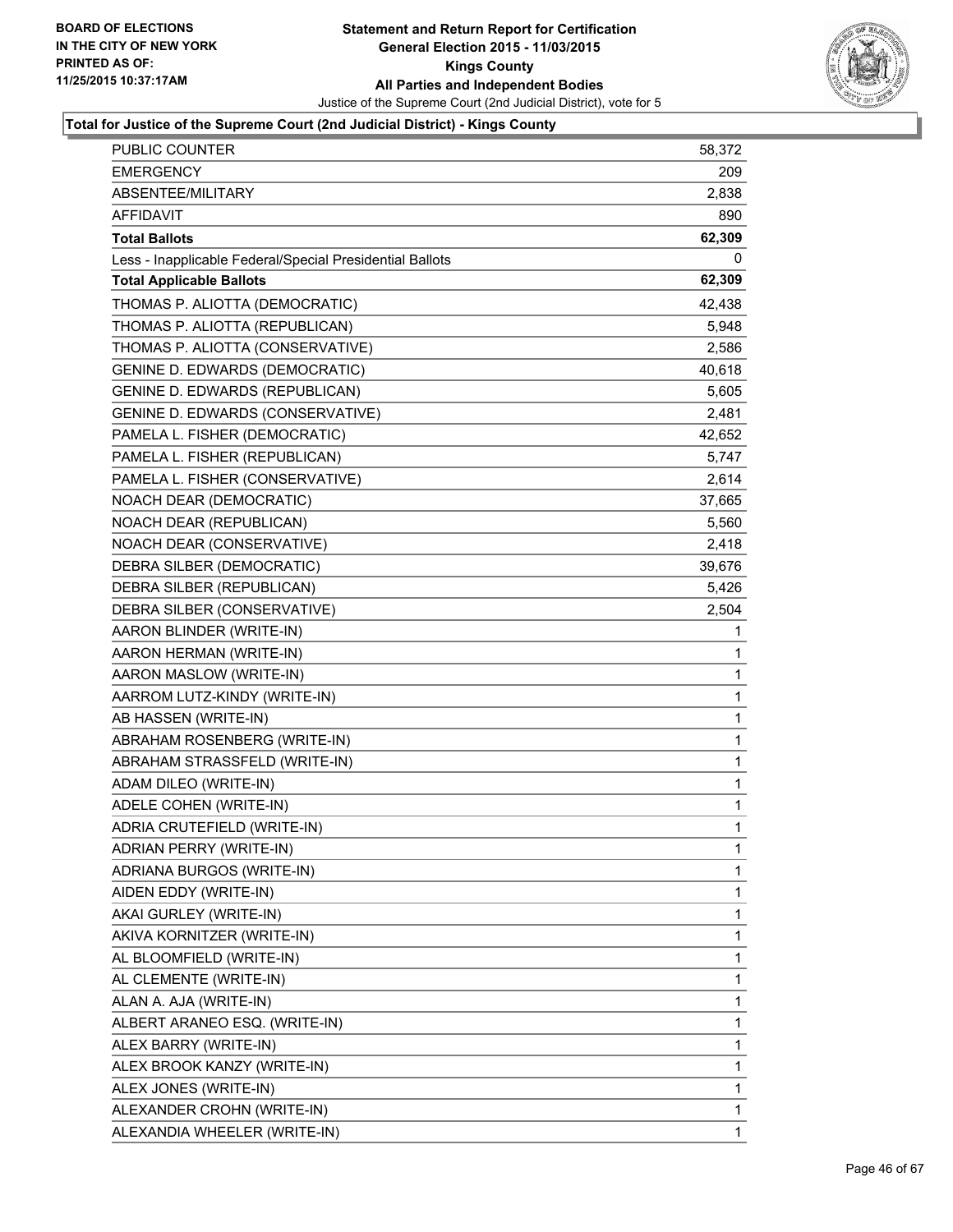

| ALFRED BESTER (WRITE-IN)            | $\mathbf{1}$   |
|-------------------------------------|----------------|
| ALI R. MUZTALN (WRITE-IN)           | 1              |
| ALICE RUBEN (WRITE-IN)              | 1              |
| ALISON WILKEY (WRITE-IN)            | 1              |
| ALLEN OLIVER (WRITE-IN)             | 1              |
| ALLEN S. POPPER (WRITE-IN)          | 2              |
| ALLIE MEIZLISH (WRITE-IN)           | 1              |
| ALTER GOLDBERGER (WRITE-IN)         | 1              |
| ALTON MADDOX (WRITE-IN)             | $\overline{a}$ |
| AMELIA LEONE (WRITE-IN)             | 1              |
| AMI SHANA (WRITE-IN)                | 1              |
| AMY GOODMAN (WRITE-IN)              | $\mathbf{2}$   |
| AMY SCHUMER (WRITE-IN)              | 1              |
| ANDERS STERNER (WRITE-IN)           | 1              |
| ANDREA SHAPIRO (WRITE-IN)           | 1              |
| ANDREW BORROK (WRITE-IN)            | $\overline{2}$ |
| ANDREW DALSIMER (WRITE-IN)          | 1              |
| ANDREW GONORDA (WRITE-IN)           | 1              |
| ANDREW LILLIS (WRITE-IN)            | 1              |
| ANDREW NAPOLITANO (WRITE-IN)        | 3              |
| ANDREW PISANO (WRITE-IN)            | 1              |
| ANDRZEJ DUDA (WRITE-IN)             | 1              |
| ANGELA DAVIS (WRITE-IN)             | 1              |
| ANGELA TRAVERS (WRITE-IN)           | 1              |
| ANITA GOSS (WRITE-IN)               | 1              |
| ANN HOLTO (WRITE-IN)                | 1              |
| ANN POWELL (WRITE-IN)               | 1              |
| ANNA STERN ESQ. (WRITE-IN)          | 1              |
| ANNE DANA (WRITE-IN)                | 1              |
| ANTHONY KENNEDY (WRITE-IN)          | 1              |
| ANTHONY LAMBERT (WRITE-IN)          | 1              |
| ANTHONY V. NAPOLI (WRITE-IN)        | 1              |
| ANTHONY VAZQUEZ (WRITE-IN)          | 1              |
| ANTHONY WEINER (WRITE-IN)           | $\mathbf{1}$   |
| ANTHONY ZAPPIN (WRITE-IN)           | 1              |
| ANTIMA SCILIA (WRITE-IN)            | 1              |
| ANTONIN SCALIA (WRITE-IN)           | $\overline{2}$ |
| ARJAY YAD (WRITE-IN)                | 1              |
| ARNIE WOLSKY (WRITE-IN)             | 2              |
| ARSLING JUMPER (WRITE-IN)           | 1              |
| ARTHUR ENGORON (WRITE-IN)           | 1              |
| ARTHUR F. WOLFE (WRITE-IN)          | 1              |
| ARTHUR FREDERICK ENGORON (WRITE-IN) | 1              |
| ARTHUR SCHURR (WRITE-IN)            | $\mathbf{1}$   |
| <b>ASHLEY PAVES (WRITE-IN)</b>      | 1              |
| <b>ASHMA PATEL (WRITE-IN)</b>       | $\mathbf 1$    |
|                                     |                |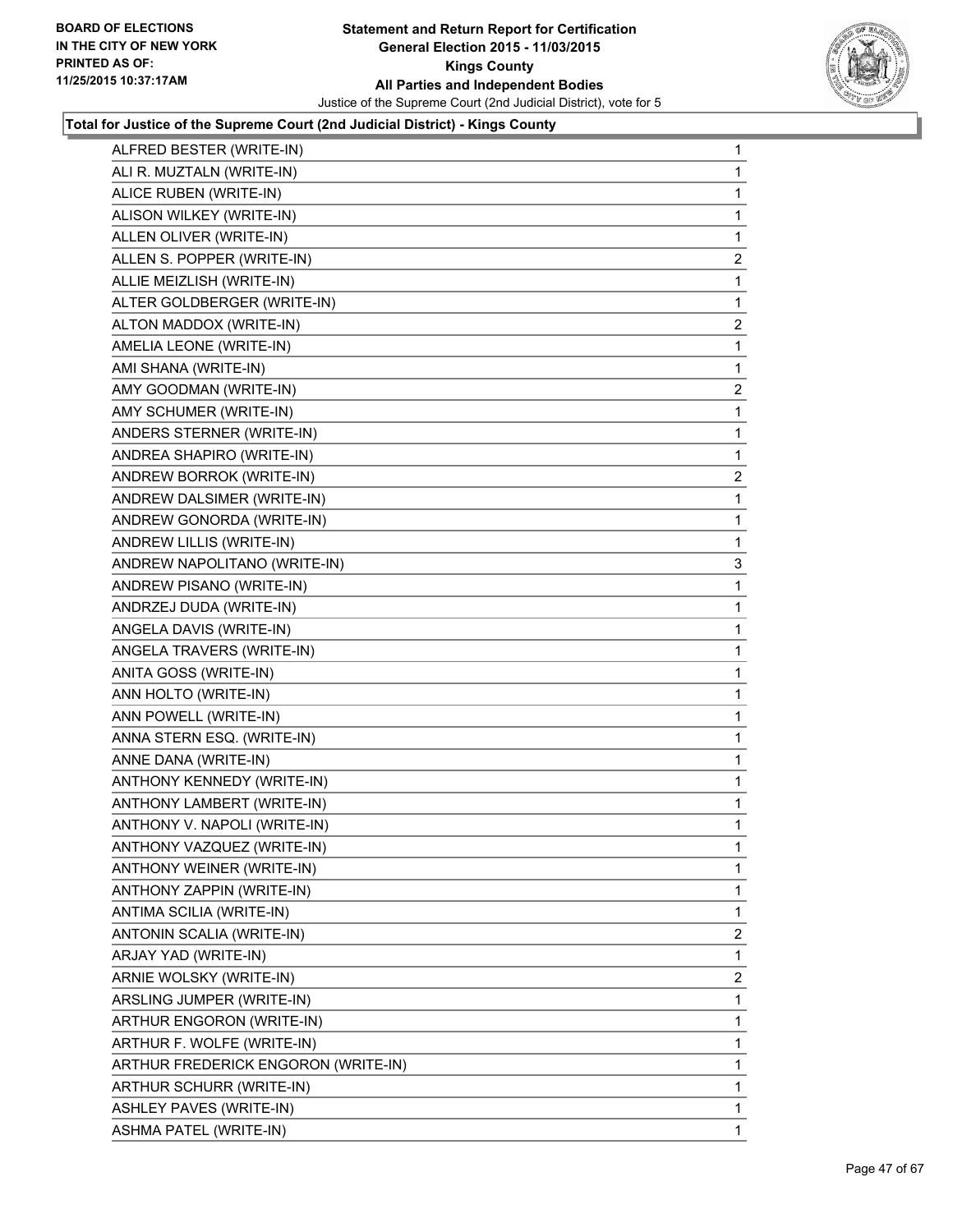

| AUGUST CROTEAU (WRITE-IN)       | 1                       |
|---------------------------------|-------------------------|
| AVIRA BIBERFELD (WRITE-IN)      | 1                       |
| AVRAHEM HERSHAFT (WRITE-IN)     | 1                       |
| BAILY LOREN (WRITE-IN)          | 1                       |
| <b>BARACK OBAMA (WRITE-IN)</b>  | 3                       |
| BARBARA GONZO (WRITE-IN)        | 1                       |
| <b>BARRY BARRETT (WRITE-IN)</b> | 1                       |
| BARRY NASS (WRITE-IN)           | 1                       |
| <b>BARRY VIUKER (WRITE-IN)</b>  | 1                       |
| BAYARD RUSTIN (WRITE-IN)        | 1                       |
| BEBE SANTERWOOD (WRITE-IN)      | 1                       |
| BEN CARSON (WRITE-IN)           | 1                       |
| BEN GROSS (WRITE-IN)            | 1                       |
| <b>BEN SHAPIRO (WRITE-IN)</b>   | 1                       |
| BENJAMIN KABAK (WRITE-IN)       | $\overline{\mathbf{c}}$ |
| BERNARD MADOFF (WRITE-IN)       | 1                       |
| BERNIE SANDERS (WRITE-IN)       | 4                       |
| BERURYAH BALYEHUDAH (WRITE-IN)  | 1                       |
| BETH BAHIMORE (WRITE-IN)        | 1                       |
| BETH WILSON (WRITE-IN)          | 1                       |
| BETTY BONANNO (WRITE-IN)        | 1                       |
| BETTY ROSE NELSON (WRITE-IN)    | 1                       |
| BEVINE D. EDWARDS (WRITE-IN)    | 2                       |
| BILL DEBLASIO (WRITE-IN)        | 1                       |
| BILL GARDNER (WRITE-IN)         | 1                       |
| BILL MAHER (WRITE-IN)           | 1                       |
| BILL SAMUELS (WRITE-IN)         | 1                       |
| <b>BO JACKSON (WRITE-IN)</b>    | 1                       |
| <b>BOB LAW (WRITE-IN)</b>       | 1                       |
| <b>BOB SAGET (WRITE-IN)</b>     | 1                       |
| BORIS ZIVOTOV (WRITE-IN)        | 1                       |
| <b>BRAD LANDER (WRITE-IN)</b>   | 1                       |
| <b>BRENDA GOTCH (WRITE-IN)</b>  | 1                       |
| BRENDA PULASKI (WRITE-IN)       | 1                       |
| BRET TAYLOR (WRITE-IN)          | 1                       |
| BRIAN BURSTYN (WRITE-IN)        | 1                       |
| BRIAN C. SMITH (WRITE-IN)       | 1                       |
| BRIAN HELLER (WRITE-IN)         | 1                       |
| BRIAN LEHNER (WRITE-IN)         | 1                       |
| BRIAN MCLOUGHLIN (WRITE-IN)     | 1                       |
| BRIAN MCMAHON (WRITE-IN)        | 1                       |
| <b>BRIAN ROSEMAN (WRITE-IN)</b> | 1                       |
| BRIAN SELFON (WRITE-IN)         | 2                       |
| BRIAN UNGARO (WRITE-IN)         | 1                       |
| BRIAN ZIMMERMAN (WRITE-IN)      | 1                       |
| BRITNY HAZELWOOD (WRITE-IN)     | $\mathbf{1}$            |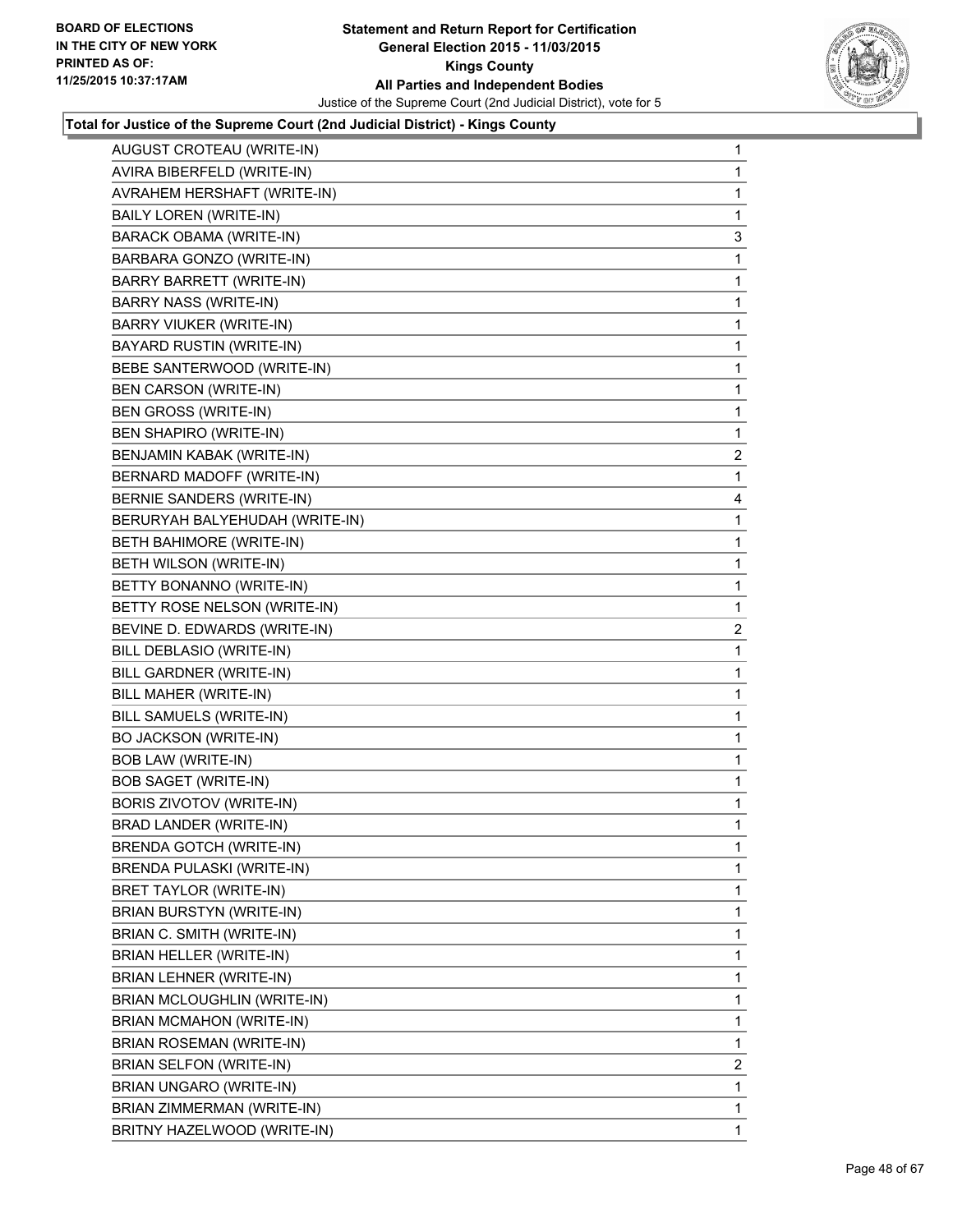

| BROOK LOPEZ (WRITE-IN)           | 1            |
|----------------------------------|--------------|
| CALEB Y. WINSHIP (WRITE-IN)      | 1.           |
| CALVIN E. JOHNSON (WRITE-IN)     | 1            |
| CAMERON ARNOLD (WRITE-IN)        | 1            |
| CAMILLE GILLESPIE (WRITE-IN)     | 1            |
| CANDACE CARPENTER (WRITE-IN)     | 1            |
| CARA B. ALPERIN (WRITE-IN)       | 1            |
| CARL BANKS (WRITE-IN)            | 1            |
| CARL SAGAN (WRITE-IN)            | 1            |
| CARMELO ANTHONY (WRITE-IN)       | 1            |
| CARMINA DERLEO (WRITE-IN)        | 1            |
| CAROLE PORIS (WRITE-IN)          | 2            |
| CAROLINE GEIGER (WRITE-IN)       | 1            |
| CAROLYN WALKER DIALLO (WRITE-IN) | 2            |
| CARRIE SOGG (WRITE-IN)           | 1            |
| CARRINGTON BIBULD (WRITE-IN)     | 1            |
| CARRINGTON BIBULD JR (WRITE-IN)  | 1            |
| CATHERINE CHRISTIAN (WRITE-IN)   | 1            |
| CATLIN NOLAN (WRITE-IN)          | 1            |
| CELESTE LEIBOWITZ (WRITE-IN)     | 1            |
| CHAIM ROSE (WRITE-IN)            | 1            |
| CHAIM RUTTNER (WRITE-IN)         | 1            |
| CHALM BIBERFELD (WRITE-IN)       | 1            |
| CHANI ZUCKER (WRITE-IN)          | 1            |
| CHARLES BARON (WRITE-IN)         | 1            |
| CHARLES FINKELSTEIN (WRITE-IN)   | 1            |
| CHARLES HAUSSLER (WRITE-IN)      | 1            |
| CHARLES HYNES (WRITE-IN)         | 1            |
| CHARLES PISANO (WRITE-IN)        | 1            |
| CHELSEA MANNING (WRITE-IN)       | 1            |
| CHERYL GONZALEZ (WRITE-IN)       | 1            |
| CHRIS BANKS (WRITE-IN)           | 1            |
| CHRIS FENNELL (WRITE-IN)         | 1            |
| CHRIS HARRIS (WRITE-IN)          | $\mathbf{1}$ |
| CHRIS MCNIGHT (WRITE-IN)         | 1            |
| CHRIS MEYER (WRITE-IN)           | 1            |
| CHRIS OWENS (WRITE-IN)           | 3            |
| CHRIS POLIZIANO (WRITE-IN)       | 1            |
| CHRISTINA BROWN (WRITE-IN)       | 1            |
| CHRISTINE BARRANDA (WRITE-IN)    | 1            |
| CHRISTINE COBURN (WRITE-IN)      | 1            |
| CHRISTINE MURRAY (WRITE-IN)      | 1            |
| CHRISTOPHER G. REID (WRITE-IN)   | 2            |
| CHRISTOPHER J. ROBLES (WRITE-IN) | 1            |
| CHRISTOPHER M. DONLAN (WRITE-IN) | 1            |
| CHRISTOPHER SPINELLI (WRITE-IN)  | 1            |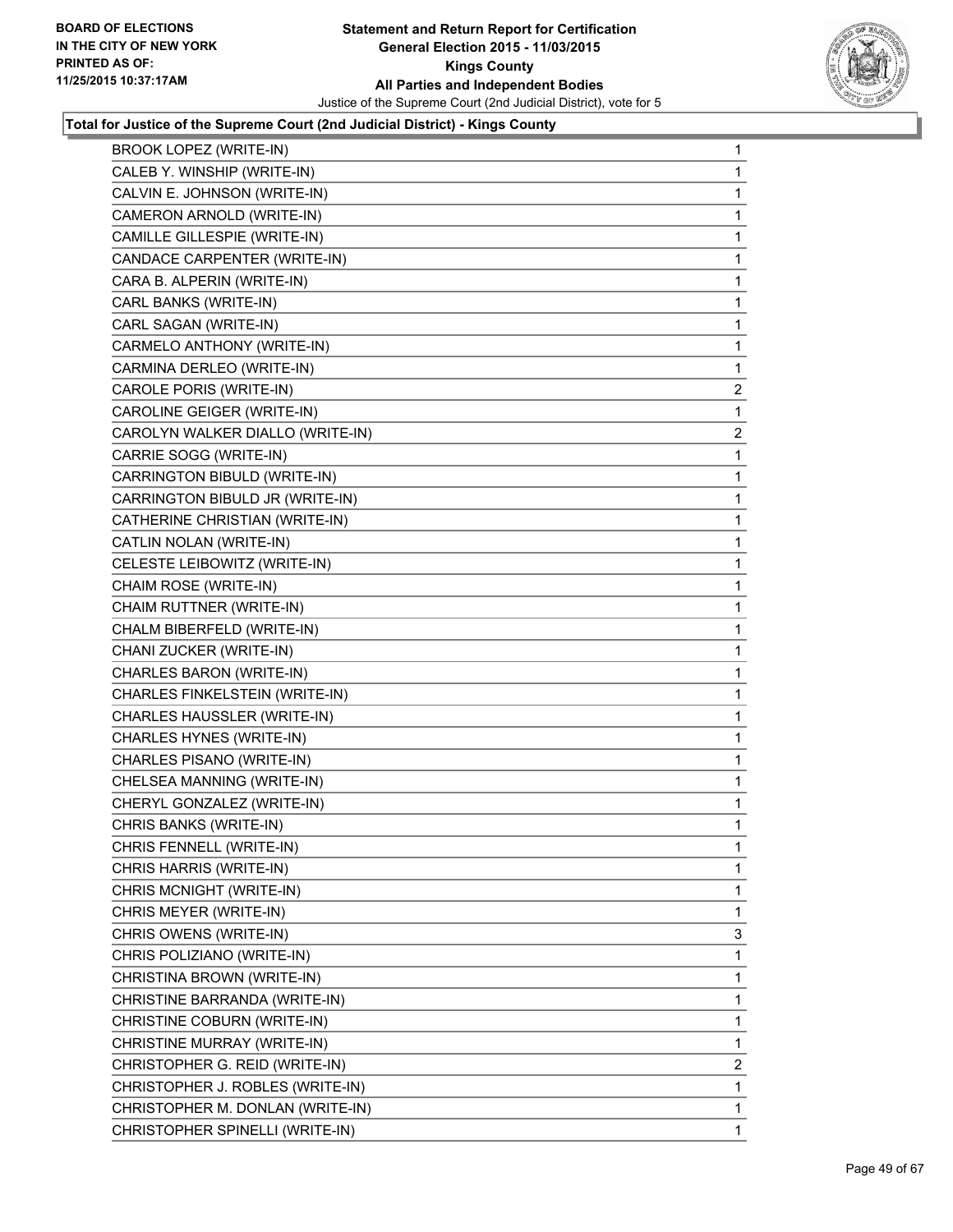

| CHUCK SCHUMER (WRITE-IN)           | 2              |
|------------------------------------|----------------|
| CINDEE BLAIR (WRITE-IN)            | 1              |
| CLAIRE ANGELICA (WRITE-IN)         | 1              |
| CLARANCE THOMAS (WRITE-IN)         | 1              |
| CLAUDIA MONTOYA (WRITE-IN)         | 1              |
| CLIFF POWELL (WRITE-IN)            | 1              |
| CLYDE MALIN (WRITE-IN)             | 1              |
| CLYDE MANN (WRITE-IN)              | 1              |
| COLIN POWELL (WRITE-IN)            | 1              |
| COPLEY KEMP (WRITE-IN)             | 1              |
| CRISTOBAL ALEX (WRITE-IN)          | 1              |
| CUAB HARRIS (WRITE-IN)             | 1              |
| CURTIS GRANDERSON (WRITE-IN)       | 1              |
| DALE FREDERICK (WRITE-IN)          | 1              |
| DAMIAN CHADINICK (WRITE-IN)        | 1              |
| DAMIEN BUTUICK (WRITE-IN)          | 1              |
| DAMIN J. TOELL (WRITE-IN)          | 1              |
| DAN CAMPANELLI (WRITE-IN)          | 1              |
| DAN HAEVIK (WRITE-IN)              | 1              |
| DANIEL A. MURPHY (WRITE-IN)        | 1              |
| DANIEL ADAM SAPHER (WRITE-IN)      | 1              |
| DANIEL COHEN (WRITE-IN)            | 1              |
| DANIEL DONOVAN (WRITE-IN)          | $\overline{c}$ |
| DANIEL GIACINO (WRITE-IN)          | 1              |
| DANIEL S. SHERMAN (WRITE-IN)       | 1              |
| DANIEL SOYER (WRITE-IN)            | 1              |
| DANIEL THOMPSON (WRITE-IN)         | 1              |
| DANIELLE GRANT (WRITE-IN)          | 1              |
| DANILLE COSTAKLI MICCIN (WRITE-IN) | 1              |
| DAVID BLOOMFIELD (WRITE-IN)        | 1              |
| DAVID COPPERFIELD (WRITE-IN)       | 1              |
| DAVID DINKINS (WRITE-IN)           | 1              |
| DAVID DRAKE (WRITE-IN)             | 1              |
| DAVID GREENFIELD (WRITE-IN)        | 1              |
| DAVID HERNANDEZ (WRITE-IN)         | 1              |
| DAVID ROSEN (WRITE-IN)             | 3              |
| DAVID ROSENBERG (WRITE-IN)         | 1              |
| DAVID TOPTE (WRITE-IN)             | 1              |
| DAVID WRIGHT (WRITE-IN)            | 2              |
| DAVID YASSKY (WRITE-IN)            | $\overline{2}$ |
| DEANDRA KHAS (WRITE-IN)            | 1              |
| DEANNA LOGAN (WRITE-IN)            | 1              |
| DEB EVEREST (WRITE-IN)             | 1              |
| DEBORA H. ROTH (WRITE-IN)          | 1              |
| DEBORAH M. SINGER (WRITE-IN)       | 1              |
| DEEPA AMBEKAR (WRITE-IN)           | 1.             |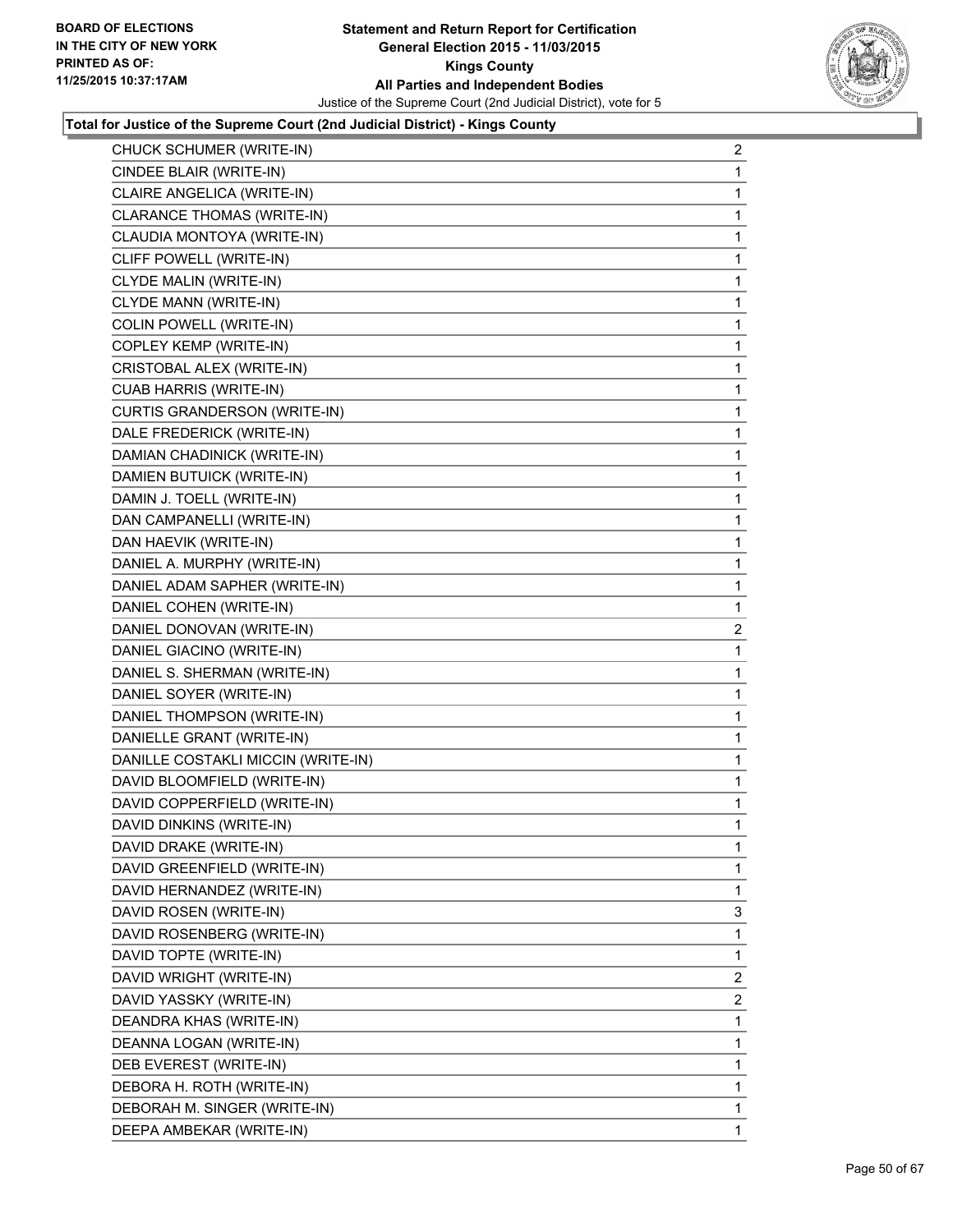

| DENISE WATON (WRITE-IN)             | 1              |
|-------------------------------------|----------------|
| DENNIS FLORES (WRITE-IN)            | 1              |
| DESPINA HARTOFILIS (WRITE-IN)       | 1              |
| DEVON RETTEW (WRITE-IN)             | 1              |
| DIANA GLIEMAN (WRITE-IN)            | 1              |
| DIANA M SEPULVEDA (WRITE-IN)        | 1              |
| DIANE M. GATTO (WRITE-IN)           | $\overline{c}$ |
| DIZZY GILLESPIE (WRITE-IN)          | 1              |
| DMITRI NESTERENKO (WRITE-IN)        | 1              |
| DOHNEA ALLEN PATRICK (WRITE-IN)     | 1              |
| DOMINIC RECHIA (WRITE-IN)           | 1              |
| DON SINGH (WRITE-IN)                | 1              |
| DONALD MARCUS (WRITE-IN)            | 1              |
| DONALD OLIVER (WRITE-IN)            | 1              |
| DONALD TRUMP (WRITE-IN)             | 7              |
| DONNA MCKUZIE (WRITE-IN)            | 1              |
| DOROTHY FYTE (WRITE-IN)             | 1              |
| DOROTHY KADAR (WRITE-IN)            | 1              |
| DOUGLAS LIPORI (WRITE-IN)           | 1              |
| DOUSTRY SIEGEL (WRITE-IN)           | 1              |
| DOV HIKIND (WRITE-IN)               | 1              |
| DR. VINCENT SETTCASE (WRITE-IN)     | 1              |
| DREWW AKASON (WRITE-IN)             | 1              |
| DUVID MEIR WEISS (WRITE-IN)         | 1              |
| DYLAN JANNITELLI (WRITE-IN)         | 1              |
| DYMSHAL GROSS (WRITE-IN)            | 1              |
| EARL WARREN (WRITE-IN)              | 1              |
| ED DAI (WRITE-IN)                   | 1              |
| ED KOCH (WRITE-IN)                  | 1              |
| EDMUND E. WEXLER (WRITE-IN)         | 1              |
| EDWARD BARCLAY BRADLEY (WRITE-IN)   | 1              |
| EDWARD SNOEDEN (WRITE-IN)           | 1              |
| EDWARD T. PULASKI (WRITE-IN)        | 1              |
| EDWARD ZELINSKI (WRITE-IN)          | 1              |
| EDWIN DOMINGUEZ (WRITE-IN)          | 1              |
| EFRAIM LIPSCHUTZ (WRITE-IN)         | 1              |
| EILEAN MCKENNA (WRITE-IN)           | 1              |
| ELAINE CALDERON (WRITE-IN)          | 1              |
| ELISABETH CALCATERRA (WRITE-IN)     | 1              |
| ELISE COLEMAN (WRITE-IN)            | 1              |
| ELISHEUA ZIEGLER (WRITE-IN)         | 1              |
| ELIZABETH HOLTZMAN (WRITE-IN)       | 1              |
| ELIZABETH MORROW (WRITE-IN)         | 2              |
| ELIZABRTH WARREN (WRITE-IN)         | 1              |
| ELLA HALM (WRITE-IN)                | 1              |
| ELLEN LEVENTHAL QUINTERO (WRITE-IN) | $\mathbf{2}$   |
|                                     |                |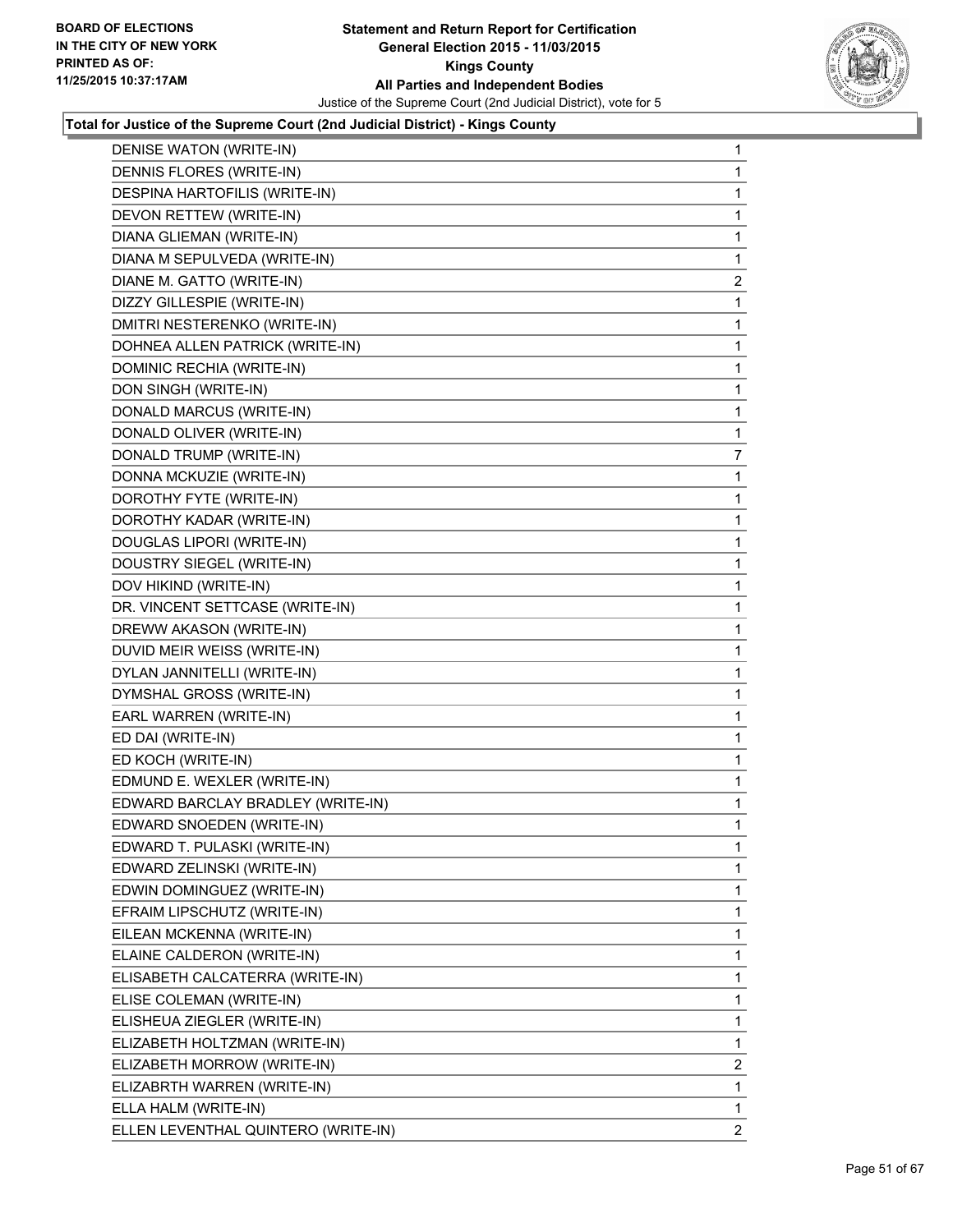

| ELLEN LIPMANN (WRITE-IN)              | 1            |
|---------------------------------------|--------------|
| ELLEN PHILLIPS (WRITE-IN)             | 1            |
| ELLIOT L. SPRITZA (WRITE-IN)          | 1            |
| ELLIOT PISEM (WRITE-IN)               | 1            |
| ELLIOT WEINSTEIN (WRITE-IN)           | 1            |
| ELON HARPAZ (WRITE-IN)                | 3            |
| ELVIS JOY (WRITE-IN)                  | 1            |
| EMELINE MASLOW (WRITE-IN)             | 1            |
| EMILY BRADERD (WRITE-IN)              | 1            |
| EMILY EINHORN (WRITE-IN)              | 1            |
| EMILY JAYNER (WRITE-IN)               | 1            |
| EMMA KETTERINGHAM (WRITE-IN)          | 1            |
| EMMANUEL DIODONET (WRITE-IN)          | 1            |
| ENOCH THOMPSON (WRITE-IN)             | 1            |
| ENZO BURNGOIRNO (WRITE-IN)            | 1            |
| ERIC ADAMS (WRITE-IN)                 | 3            |
| ERIC GARNER (WRITE-IN)                | 1            |
| ERIC HASSEL (WRITE-IN)                | 1            |
| ERIC MCCLURE (WRITE-IN)               | $\mathbf{2}$ |
| ERIC MUEHLHAUSEN (WRITE-IN)           | 1            |
| ERIC STEINHILBER (WRITE-IN)           | 1            |
| ERIC THOMASON (WRITE-IN)              | 1            |
| ERIK DROMS (WRITE-IN)                 | 1            |
| ERIKA NIJEMVIS (WRITE-IN)             | 1            |
| ERROL LEWIS (WRITE-IN)                | 1            |
| ERROL LOUIS (WRITE-IN)                | 1            |
| ESTEE ZUCKER (WRITE-IN)               | 1            |
| ESTHER YOCHEUED KALCHSTEIN (WRITE-IN) | 1            |
| ETTORE DADDI (WRITE-IN)               | 1            |
| EUGENE DEBS (WRITE-IN)                | 1            |
| EUGENE MATHEIM (WRITE-IN)             | 1            |
| EUGENE V. DEBS (WRITE-IN)             | 1            |
| EVERETT HUGHES (WRITE-IN)             | 1            |
| EVERETT N. HUGHES (WRITE-IN)          | 1            |
| F. RICHARD HURLEY (WRITE-IN)          | 1            |
| FAYE LEWIS (WRITE-IN)                 | 1            |
| FELIX BILANOW (WRITE-IN)              | 1            |
| FERN FLAKEL (WRITE-IN)                | 1            |
| FLORENCE MEIL (WRITE-IN)              | 1            |
| FRANCESCA L. CUTRONE (WRITE-IN)       | 3            |
| FRANCIS SAPIENZA (WRITE-IN)           | 1            |
| FRANK MORANO (WRITE-IN)               | 1            |
| FRANK ROBINSON (WRITE-IN)             | 1            |
| FRANK SCACALOSSI (WRITE-IN)           | 1            |
| FRANK X HELLER (WRITE-IN)             |              |
|                                       | 1            |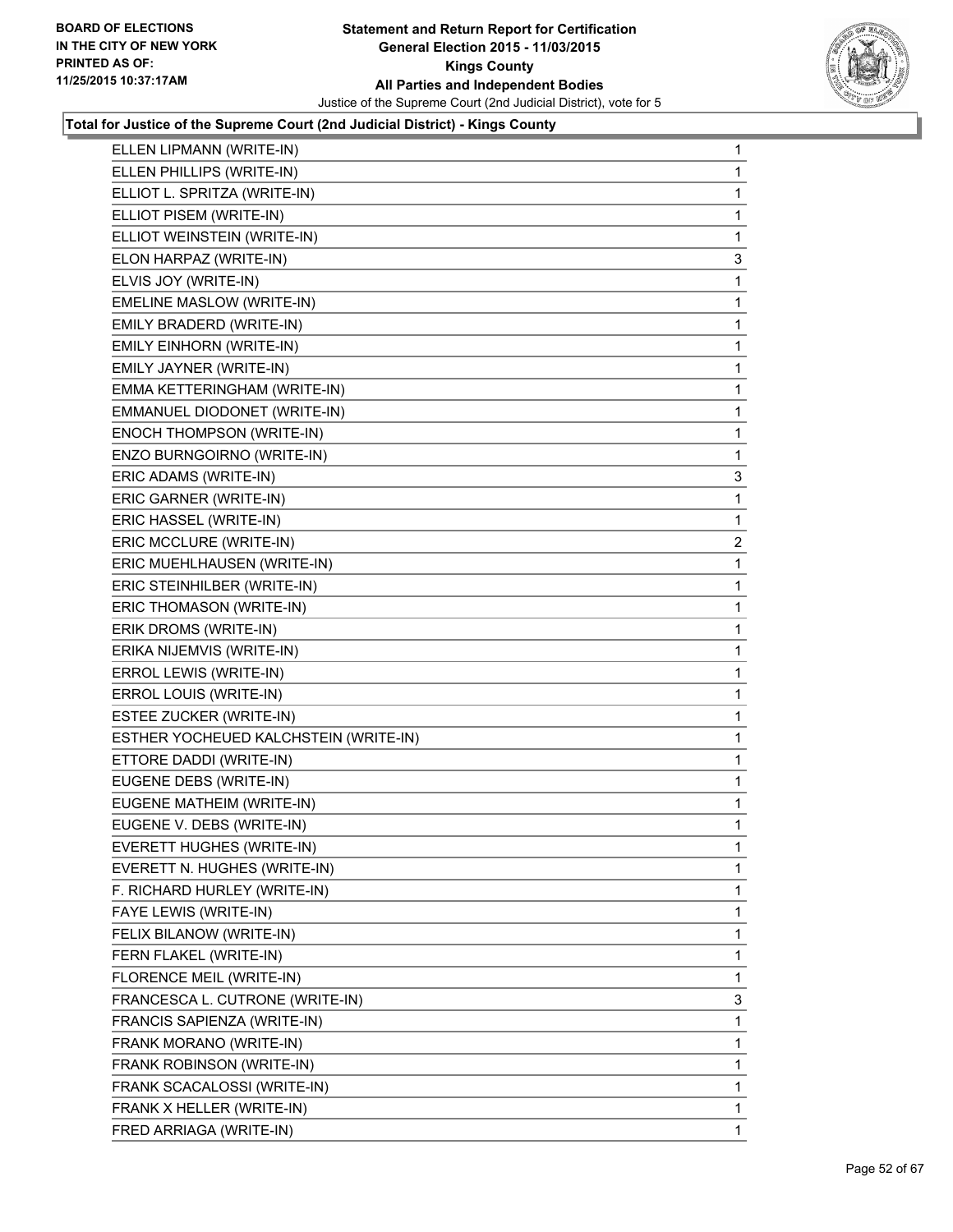

| FRED BENSON (WRITE-IN)              | 1            |
|-------------------------------------|--------------|
| FRED HAMPTON (WRITE-IN)             | 1            |
| FRED THOMSON (WRITE-IN)             | 1            |
| FRED VEBELO (WRITE-IN)              | 1            |
| FREDA BERGER (WRITE-IN)             | 1            |
| FRIME SALAMON (WRITE-IN)            | 1            |
| <b>GABRIEL SUIEMA (WRITE-IN)</b>    | 1            |
| GAIL ROSENBLOOM (WRITE-IN)          | 1            |
| <b>GAIL STONE (WRITE-IN)</b>        | 1            |
| GARY BYRD (WRITE-IN)                | 1            |
| GARY F. STIGLIEIR (WRITE-IN)        | 1            |
| GAVIN LABUT (WRITE-IN)              | 1            |
| <b>GEDALIA WANCER (WRITE-IN)</b>    | 1            |
| GENE BERRADELLI (WRITE-IN)          | 1            |
| GENE RUSSIANOFF (WRITE-IN)          | 1            |
| <b>GEORGE ALBRO (WRITE-IN)</b>      | 1            |
| <b>GEORGE DAVIDSON (WRITE-IN)</b>   | 1            |
| <b>GEORGE ELLIOT (WRITE-IN)</b>     | 1            |
| <b>GEORGE WALLACE (WRITE-IN)</b>    | $\mathbf{2}$ |
| <b>GERALD DOLAN (WRITE-IN)</b>      | 1            |
| <b>GERARD KELLY (WRITE-IN)</b>      | 1            |
| GERARD M. CAVRINO (WRITE-IN)        | 1            |
| GIOVANNI COLANTONIA (WRITE-IN)      | 1            |
| GITTY GRINBLAT (WRITE-IN)           | 1            |
| <b>GLADYS TOLEDO (WRITE-IN)</b>     | 1            |
| <b>GLENN NOCERA (WRITE-IN)</b>      | 2            |
| <b>GORDAN RICHARDSON (WRITE-IN)</b> | 1            |
| <b>GRACE BRODSKY (WRITE-IN)</b>     | 1            |
| <b>GRAINNE O'NEILL (WRITE-IN)</b>   | 1            |
| <b>GREG BLATTO (WRITE-IN)</b>       | 1            |
| <b>GREG KELLY (WRITE-IN)</b>        | 1            |
| <b>GREG SMITH (WRITE-IN)</b>        | 1            |
| GREY D. JOY (WRITE-IN)              | 1            |
| <b>GUY FAWKES (WRITE-IN)</b>        | 1            |
| HAC FUCHSMAN (WRITE-IN)             | 1            |
| HAL F. PHILLIPS (WRITE-IN)          | 1            |
| HANNAH DABROWSKI (WRITE-IN)         | 1            |
| HAROLD J. RUBIN (WRITE-IN)          | 1            |
| HARRY HERTZBERG (WRITE-IN)          | 1            |
| HARVEY PORIS (WRITE-IN)             | $\mathbf{2}$ |
| HASSAN BARKSDALE (WRITE-IN)         | 1            |
| HELENE WEINSTEIN (WRITE-IN)         | 1            |
| HENRY STERN (WRITE-IN)              | 1            |
| HERBERT I. KRAMER (WRITE-IN)        | 1            |
| HERMLORE GRANGER (WRITE-IN)         | 1            |
| HILERY MACKLIN (WRITE-IN)           | 1            |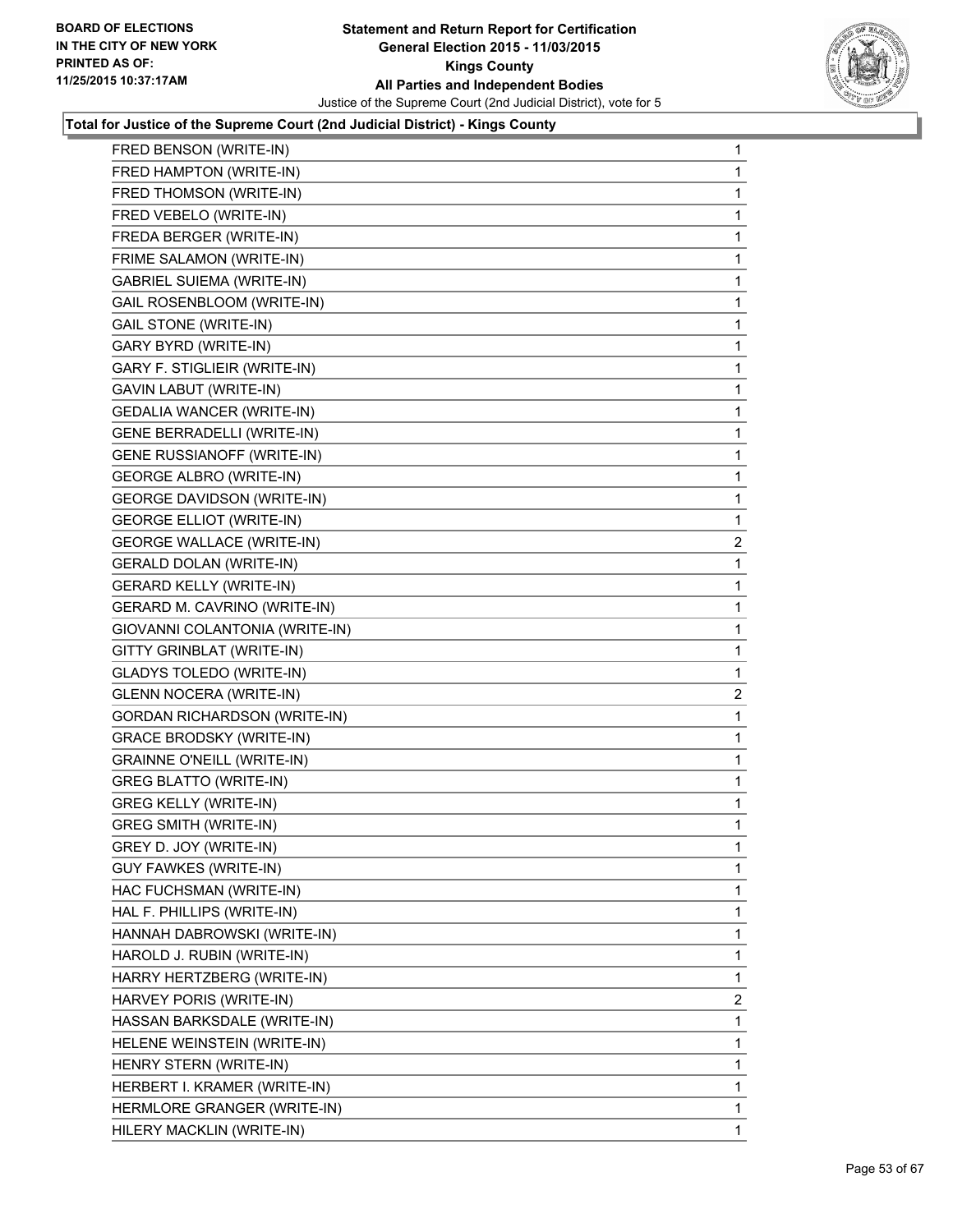

| HILLARY CLINTON (WRITE-IN)         | 4            |
|------------------------------------|--------------|
| HOMSA BALT (WRITE-IN)              | 1            |
| HON JANE PEARL (WRITE-IN)          | 1            |
| HOWARD STERN (WRITE-IN)            | 1            |
| HOWIE HAWKINS (WRITE-IN)           | 1            |
| HUBERT TANG (WRITE-IN)             | 1            |
| HUSAM ANWAR (WRITE-IN)             | 1            |
| IAN CROWTHER (WRITE-IN)            | 1            |
| IAN D. GIRSHEK (WRITE-IN)          | 2            |
| IAN GROWTHEN (WRITE-IN)            | 1            |
| IAN RANDAL STROCK (WRITE-IN)       | 1            |
| IGENIE F HARRIS-BLENMAN (WRITE-IN) | 1            |
| ILANA GRUEBEL (WRITE-IN)           | $\mathbf{2}$ |
| INGA O'NEAL (WRITE-IN)             | 2            |
| IRVING MOVE (WRITE-IN)             | 1            |
| ISAAC ASSIMOV (WRITE-IN)           | 1            |
| ISIRIS ISELA ISAAC (WRITE-IN)      | 3            |
| IZENGABE SHAMLET (WRITE-IN)        | 2            |
| JABARI STERLING (WRITE-IN)         | 1            |
| JACK ZUCKER (WRITE-IN)             | 1            |
| JACOB DAGMY (WRITE-IN)             | 1            |
| JACOB DEGROM (WRITE-IN)            | 1            |
| JACOB M. SAMMELL (WRITE-IN)        | 1            |
| JACQUELINE DEANE (WRITE-IN)        | 1            |
| JAMES BANNON (WRITE-IN)            | 1            |
| JAMES BRITT DONOVAN (WRITE-IN)     | 1            |
| JAMES CONIGLIO (WRITE-IN)          | 1            |
| JAMES CORDARA (WRITE-IN)           | 1            |
| JAMES EDSTIEN (WRITE-IN)           | 1            |
| JAMES IRONS (WRITE-IN)             | 1            |
| JAMES JALLOWS (WRITE-IN)           | 1            |
| JAMES LEE (WRITE-IN)               | 1            |
| JAMES M. GILBODY (WRITE-IN)        | 1            |
| JAMES MCMILLER III (WRITE-IN)      | 1            |
| JAMES P. MCCALL (WRITE-IN)         | 2            |
| JAMES WOODS (WRITE-IN)             | 1            |
| JANE SMITH (WRITE-IN)              | 1            |
| JANE TULLY (WRITE-IN)              | 1            |
| JANELL WISE (WRITE-IN)             | 1            |
| JANICE CHEN (WRITE-IN)             | 1            |
| JANICE SMITH (WRITE-IN)            | 2            |
| JANIE KENNERS (WRITE-IN)           | 1            |
| JANOS MARTON (WRITE-IN)            | 1            |
| JASMINE SKEETE (WRITE-IN)          | 1            |
| JASON PAGAN (WRITE-IN)             | 1            |
| JAVIER GOMEZ LAVIR (WRITE-IN)      | 1.           |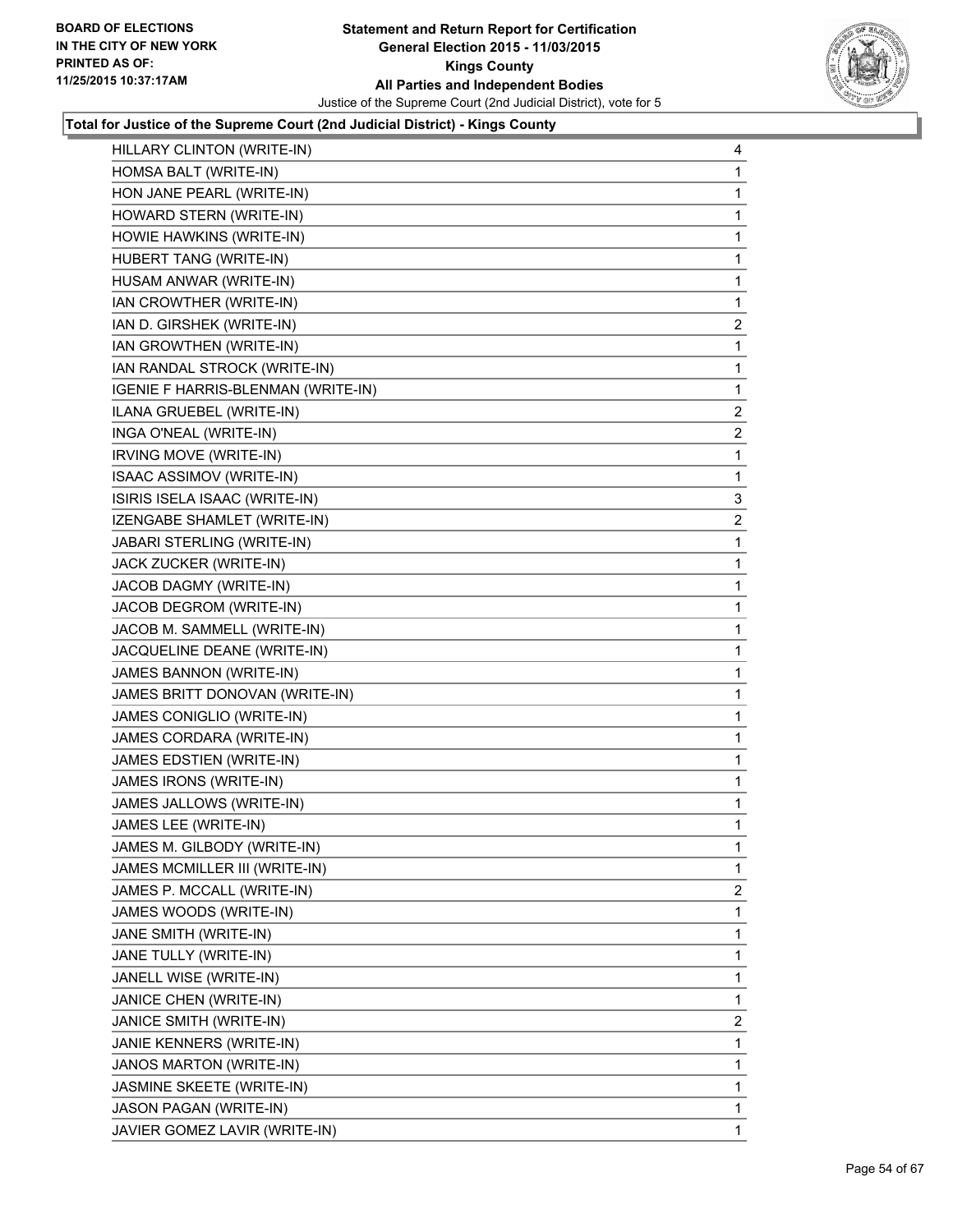

| JAY CASSONO (WRITE-IN)            | 1            |
|-----------------------------------|--------------|
| JAY MCKNIGHT (WRITE-IN)           | 1            |
| JEAN BAPTISTE TEESDALE (WRITE-IN) | 1            |
| JEAN SCHNEIDER (WRITE-IN)         | 1            |
| JECENY SCIDEMAN (WRITE-IN)        | 1            |
| JEFF KEANE (WRITE-IN)             | 1            |
| JEFF SMITH (WRITE-IN)             | 1            |
| JEFFREY DAVID (WRITE-IN)          | 1            |
| JEFFREY HAMMOND (WRITE-IN)        | 1            |
| JEFFREY MORRIS (WRITE-IN)         | 1            |
| JEFFREY SEVERE (WRITE-IN)         | 1            |
| JENNIFER ANDERSON (WRITE-IN)      | 1            |
| JENNIFER CANNON (WRITE-IN)        | 1            |
| JENNIFER LAVRIN (WRITE-IN)        | 1            |
| JENNIFER LEVY (WRITE-IN)          | 2            |
| JEREMIAH LEWIS (WRITE-IN)         | 1            |
| JEREMY ROSENBERG (WRITE-IN)       | 1            |
| JEROME FOX HOFFMAN (WRITE-IN)     | 1            |
| JERRY GOLDFEDER (WRITE-IN)        | 1            |
| JERRY OTERO (WRITE-IN)            | 1            |
| JESSE BELLER (WRITE-IN)           | 2            |
| JESSE BELLO (WRITE-IN)            | 1            |
| JESSE MYERSON (WRITE-IN)          | 1            |
| JESSICA GODDEYNE (WRITE-IN)       | 1            |
| <b>JESSICA SHIRLEY (WRITE-IN)</b> | 1            |
| JESUS GONZALEZ (WRITE-IN)         | 1            |
| JILL EPSTEIN (WRITE-IN)           | 1            |
| JILL STEIN (WRITE-IN)             | 1            |
| JIM GRAY (WRITE-IN)               | 1            |
| JIMMY CARTER (WRITE-IN)           | 1            |
| JIMMY MCMILLAN (WRITE-IN)         | $\mathbf{2}$ |
| JO KROGAR (WRITE-IN)              | 1            |
| JOAN ILLUZZI (WRITE-IN)           | 1            |
| JOANNA WEISS (WRITE-IN)           | 1            |
| JOANNE SEMMARA (WRITE-IN)         | 1            |
| JOE BOTTA (WRITE-IN)              | 1            |
| JOE DREDD (WRITE-IN)              | 1            |
| JOE FABEETS (WRITE-IN)            | 1            |
| JOE JOHNSON (WRITE-IN)            | 1            |
| JOEL SHUGERMAN (WRITE-IN)         | 1            |
| JOEY HEATHARTON (WRITE-IN)        | 1            |
| JOEY HELMAN (WRITE-IN)            | 1            |
| JOHN BOLTON (WRITE-IN)            | 1            |
| JOHN BRADMAN (WRITE-IN)           | 1            |
| JOHN BRENKI (WRITE-IN)            | 1            |
| JOHN FERGUS (WRITE-IN)            | $\mathbf{1}$ |
|                                   |              |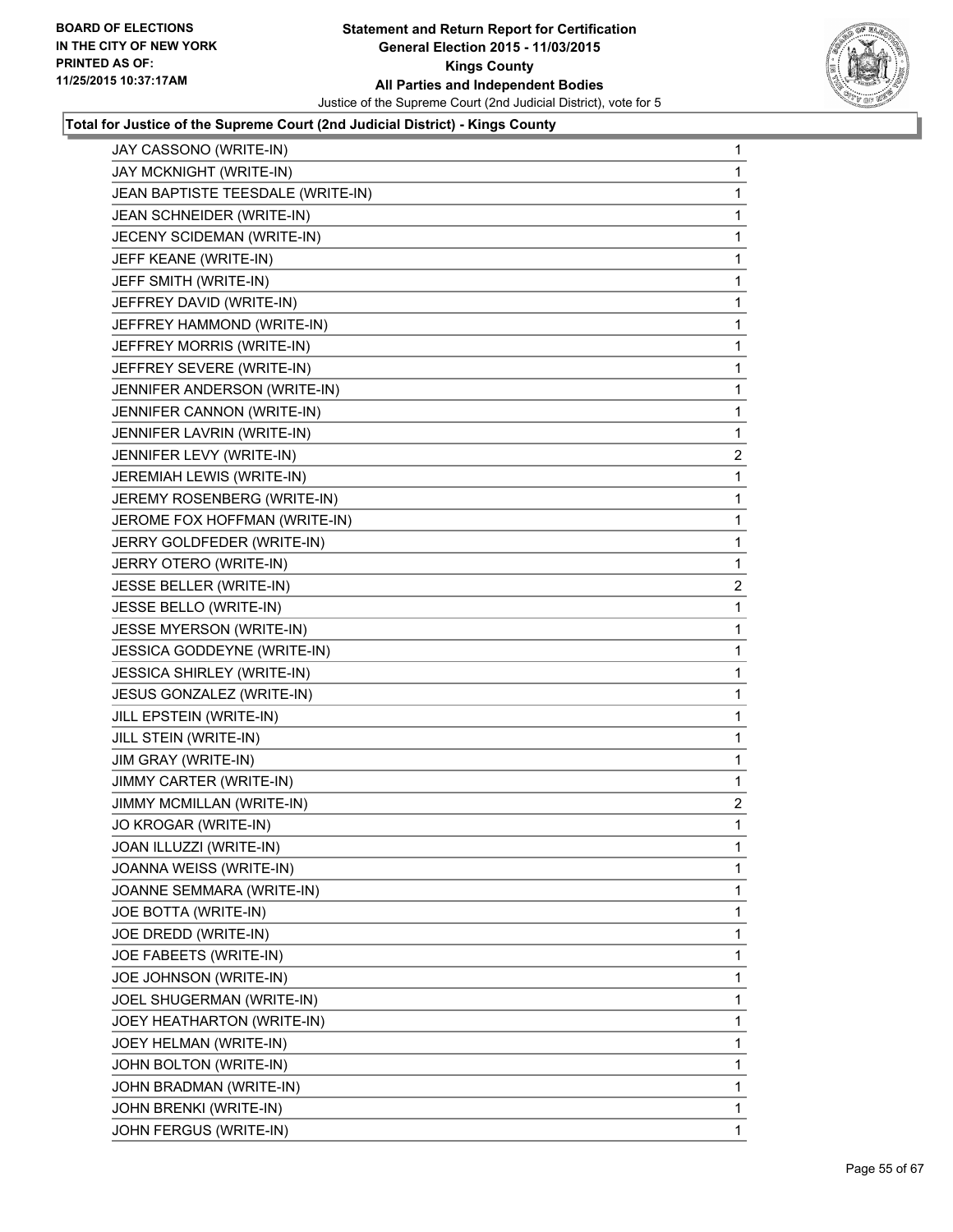

| JOHN J DALESSANDRO (WRITE-IN)        | 1            |
|--------------------------------------|--------------|
| JOHN JARNDYCE (WRITE-IN)             | 1            |
| JOHN JAY (WRITE-IN)                  | 2            |
| JOHN JONES (WRITE-IN)                | 1            |
| JOHN JUDGE (WRITE-IN)                | 1            |
| JOHN LIU (WRITE-IN)                  | 1            |
| JOHN M. FEWELL (WRITE-IN)            | 1            |
| JOHN MARSHALL (WRITE-IN)             | 1            |
| JOHN MURPHY (WRITE-IN)               | 1            |
| JOHN O'DONNELL (WRITE-IN)            | 1            |
| JOHN OLIVER (WRITE-IN)               | 1            |
| JOHN P. SELLERS (WRITE-IN)           | 1            |
| JOHN P. STEVENS (WRITE-IN)           | 1            |
| JOHN POWER (WRITE-IN)                | 1            |
| JOHN RUSSELL (WRITE-IN)              | 1            |
| JOHN SMITH (WRITE-IN)                | $\mathbf{2}$ |
| JOHN W. CARROL (WRITE-IN)            | 2            |
| JOHN ZORN (WRITE-IN)                 | 1            |
| JOHNNY L. BAINES (WRITE-IN)          | 1            |
| JOM ROBBINS (WRITE-IN)               | 1            |
| JON GARRES (WRITE-IN)                | 1            |
| JON STEWART (WRITE-IN)               | 5            |
| JONATHAN BERSHAD (WRITE-IN)          | 1            |
| JONATHAN FLOWTHOW (WRITE-IN)         | 1            |
| JONATHAN HENRY HATCH (WRITE-IN)      | 1            |
| JONATHAN S. WAKS (WRITE-IN)          | 1            |
| JORDAN D. GREENBERGER (WRITE-IN)     | 1            |
| JORDAN SMITH (WRITE-IN)              | 1            |
| JORDANA WOLF (WRITE-IN)              | 1            |
| JOSEPH ANZALONE (WRITE-IN)           | $\mathbf{2}$ |
| JOSEPH DREDD (WRITE-IN)              | 1            |
| JOSEPH ESPOSITO (WRITE-IN)           | 1            |
| JOSEPH LENTOL (WRITE-IN)             | 1            |
| JOSEPH P. BASSO (WRITE-IN)           | 1            |
| JOSEPH P. NAPOLI (WRITE-IN)          | 1            |
| JOSEPH SCWARTZ (WRITE-IN)            | 1            |
| JOSEPH SODOVE (WRITE-IN)             | 1            |
| JOSH GILCHRIST (WRITE-IN)            | 1            |
| JOSH NOAH (WRITE-IN)                 | 1            |
| JOSHUA GOODMAN (WRITE-IN)            | 1            |
| JOSHUA HURWIT (WRITE-IN)             | 1            |
| JOSHUE GOLDTEIN (WRITE-IN)           | 1            |
| JOSSAID PAGAN (WRITE-IN)             | 1            |
| <b>JUAN GONZALEZ (WRITE-IN)</b>      | 2            |
| JUAN LAZARES (WRITE-IN)              | 1            |
| JUDGE KATHERINE A. LEVINE (WRITE-IN) | 1            |
|                                      |              |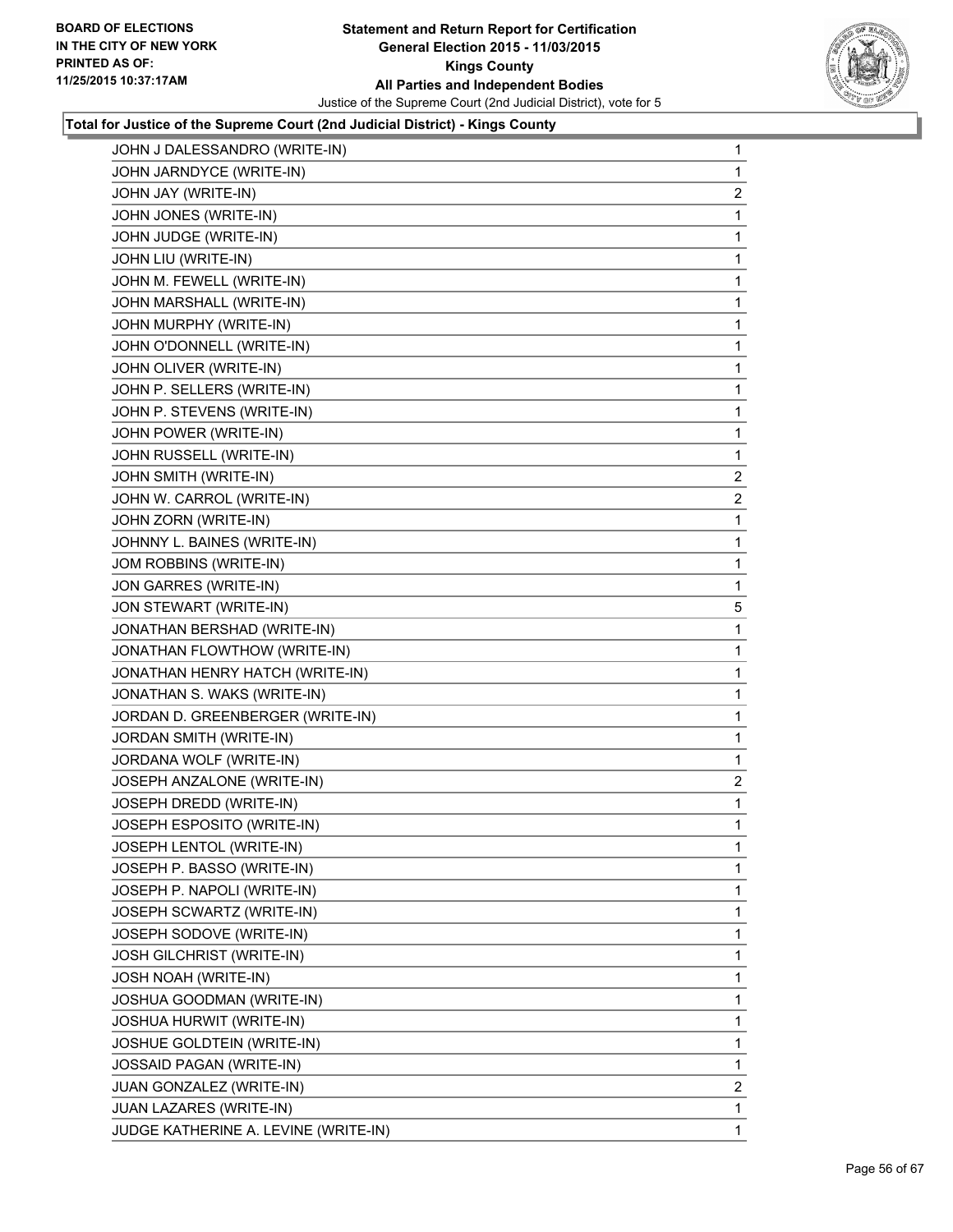

| JUDITH GRIMALDI (WRITE-IN)        | $\mathbf 1$  |
|-----------------------------------|--------------|
| JUDITH SHEINGLIN (WRITE-IN)       | 1            |
| JUDY SHEINEIN (WRITE-IN)          | 1            |
| JULIA DIETZ (WRITE-IN)            | 1            |
| <b>JULIA SMITH (WRITE-IN)</b>     | 1            |
| <b>JUSTIN BRENNAN (WRITE-IN)</b>  | 2            |
| JUSTIN DELLECAVE (WRITE-IN)       | 1            |
| JUSTIN M. COLLINS (WRITE-IN)      | 1            |
| JUSTINE KELLY-FIERRO (WRITE-IN)   | 1            |
| KAI BARKSDALE (WRITE-IN)          | 1            |
| KAREN BOUGHTON (WRITE-IN)         | 1            |
| KAREN GOLDBERG-SAGER (WRITE-IN)   | 1            |
| KAREN URGO (WRITE-IN)             | 1            |
| KARI MARY (WRITE-IN)              | 1            |
| KARLA OSTOLAZA (WRITE-IN)         | 1            |
| KATE BRUNNER (WRITE-IN)           | 1            |
| KATE YOURKE (WRITE-IN)            | 1            |
| KATHERINE A. LEVINE (WRITE-IN)    | 3            |
| KATHERINE L. RAFFA (WRITE-IN)     | 1            |
| KATHERINE LEVINE (WRITE-IN)       | 4            |
| KATHERINE MOLONEY (WRITE-IN)      | 1            |
| KATHLEEN DAVIS (WRITE-IN)         | 2            |
| KATY LANKESTER (WRITE-IN)         | 1            |
| KELLY KRAVET (WRITE-IN)           | 1            |
| <b>KEN TAUB (WRITE-IN)</b>        | 1            |
| <b>KEN THOMPSON (WRITE-IN)</b>    | 2            |
| KENDALL JENNER (WRITE-IN)         | 1            |
| KENNETH JAMES MYERS (WRITE-IN)    | 1            |
| KENNETH P STARDOE (WRITE-IN)      | 1            |
| KENNETH SCHAEFFER (WRITE-IN)      | 1            |
| KENNY SOLL (WRITE-IN)             | $\mathbf{2}$ |
| KEVIN GOLDSTEIN (WRITE-IN)        | 1            |
| KEVIN MCCHALE (WRITE-IN)          | 1            |
| KEVIN O. DAVOLL (WRITE-IN)        | 1            |
| KIERAN P. HOLOHAN (WRITE-IN)      | 1            |
| KILGARE TROUT (WRITE-IN)          | 1            |
| KIM MOSCARITOLO (WRITE-IN)        | 1            |
| KIMBERLY RUSSELL (WRITE-IN)       | 1            |
| KIMBERLY TEGER (WRITE-IN)         | 1            |
| KOBY SABQHIE (WRITE-IN)           | 1            |
| KOLLEL WILLIAMS (WRITE-IN)        | 1            |
| KRISTAPS PORZINGIS (WRITE-IN)     | 1            |
| KURT JONSKE (WRITE-IN)            | 1            |
| KYISHA BROOKS ROBINSON (WRITE-IN) | 1            |
| LARRY ITOGUE (WRITE-IN)           | 1            |
| LARRY KNIPEL (WRITE-IN)           | 1            |
|                                   |              |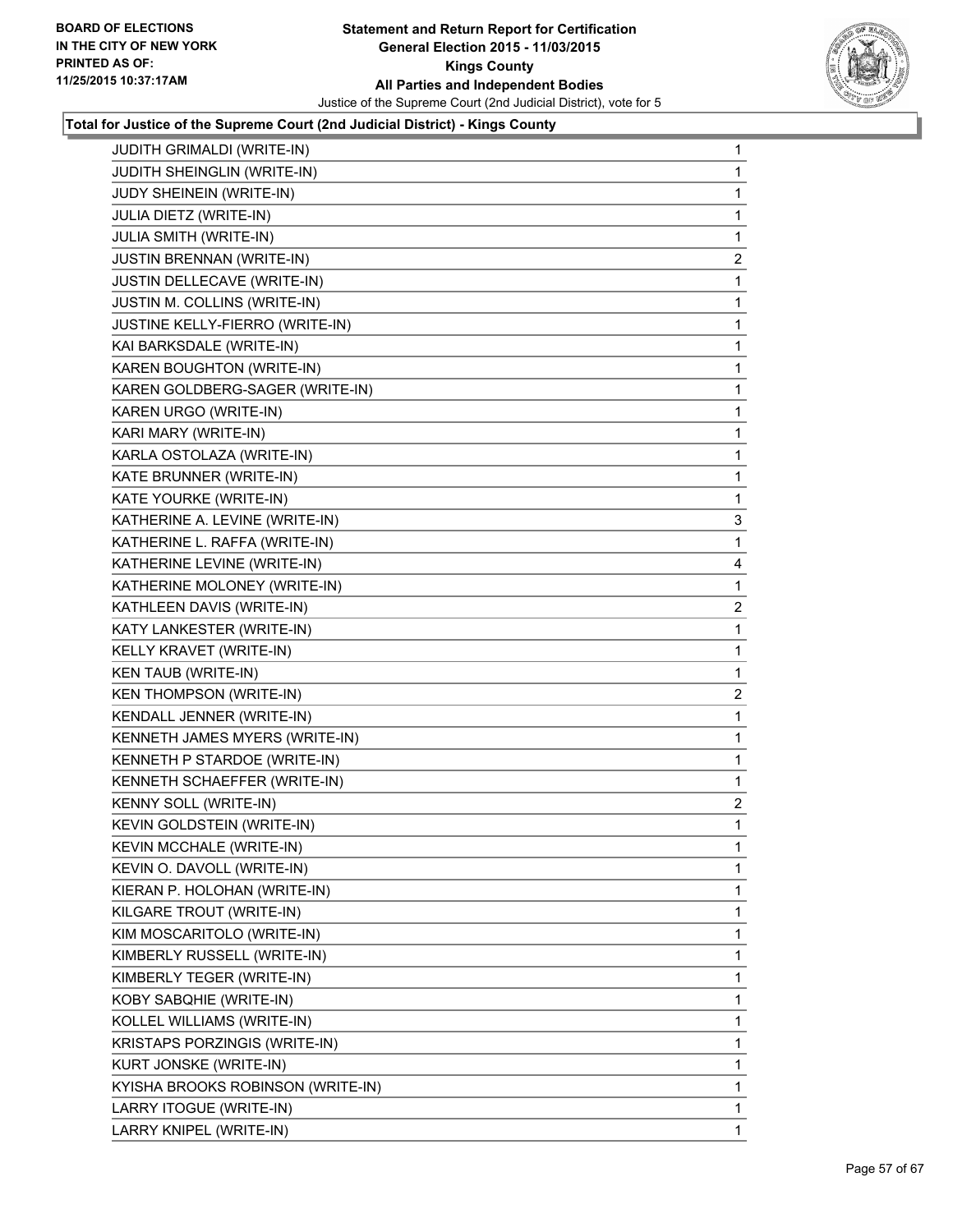

| LARRY WILMORE (WRITE-IN)               | 1              |
|----------------------------------------|----------------|
| LATHESHA LEGREE (WRITE-IN)             | 1              |
| LAURIE CUMBO (WRITE-IN)                | 1              |
| LAURIE TAMIS (WRITE-IN)                | $\overline{a}$ |
| LAWRENCE ROTHABRT (WRITE-IN)           | 1              |
| LAYLA SABQHIE (WRITE-IN)               | 1              |
| LEA ZUCKER (WRITE-IN)                  | 1              |
| LEAH ABLE (WRITE-IN)                   | 1              |
| LEBRON JAMES (WRITE-IN)                | $\mathbf{2}$   |
| LEE LANGSTON (WRITE-IN)                | 1              |
| LEIF DROMS (WRITE-IN)                  | 1              |
| LENNY SANDLER (WRITE-IN)               | 1              |
| LEO GERBER (WRITE-IN)                  | 1              |
| LEO KREISMAN (WRITE-IN)                | 1              |
| LEON FROTSKY (WRITE-IN)                | 1              |
| LEON SPINKS (WRITE-IN)                 | 1              |
| LEON TRUTSKY (WRITE-IN)                | 1              |
| LEONARD KOBREN (WRITE-IN)              | 1              |
| LEONARDO DICAPRIO (WRITE-IN)           | 1              |
| LESTER HERZOG (WRITE-IN)               | 1              |
| LEW FIDLER (WRITE-IN)                  | 3              |
| LEWIS OSKER (WRITE-IN)                 | 1              |
| LEWIS SPUDA (WRITE-IN)                 | 1              |
| LEXIE MARAVICH (WRITE-IN)              | 1              |
| LILA GOLD (WRITE-IN)                   | 1              |
| LILLIAN WAN (WRITE-IN)                 | 1              |
| LINCOLN RESTHER (WRITE-IN)             | 1              |
| LINDA ALCOFF (WRITE-IN)                | 1              |
| LINDA SAGRON (WRITE-IN)                | 2              |
| LISA GIBBS (WRITE-IN)                  | 1              |
| LISA SUMMA (WRITE-IN)                  | 1              |
| LISA VERNON (WRITE-IN)                 | 1              |
| LON BERNSTEIN (WRITE-IN)               | 1              |
| LORI AZIM (WRITE-IN)                   | 1              |
| LORI CHISM (WRITE-IN)                  | 1              |
| LORIN WIENER (WRITE-IN)                | 1              |
| LORNA J. MCALLISTER (WRITE-IN)         | 2              |
| LORRAINE CURRY (WRITE-IN)              | 1              |
| LOU DIMEGLIO (WRITE-IN)                | 1              |
| LOU SONES (WRITE-IN)                   | 1              |
| LOUIS VILCILLO (WRITE-IN)              | 1              |
| LUCAS DUDA (WRITE-IN)                  | 1              |
| LUCY PARSONS (WRITE-IN)                | 1              |
| LUIS A. FELICIANO MALDONADO (WRITE-IN) | 1              |
| LUIS A. RAMOS (WRITE-IN)               | 1              |
| LUIS DOMINGUEZ (WRITE-IN)              | 1              |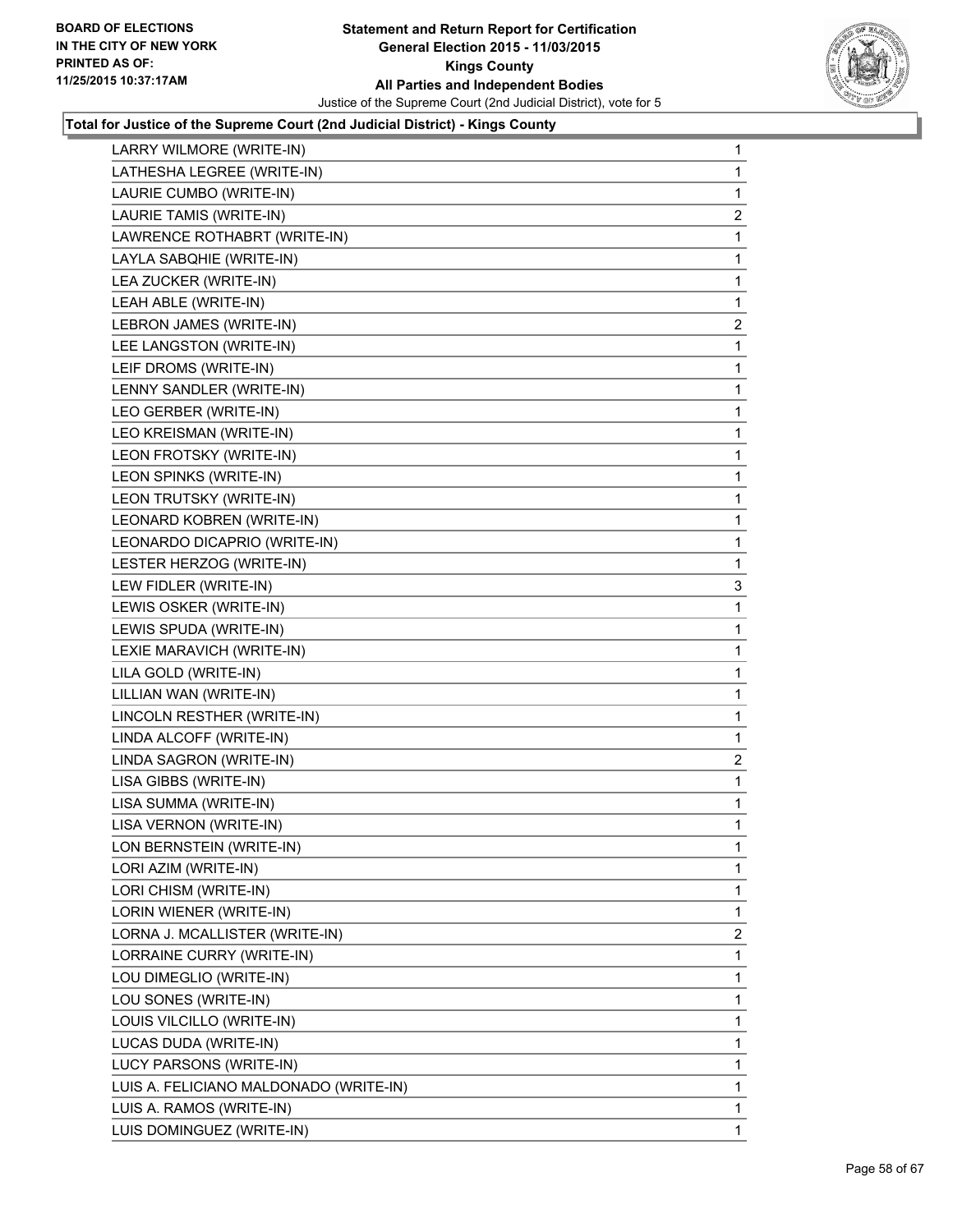

| LUKE KELLY (WRITE-IN)               | 1            |
|-------------------------------------|--------------|
| LUMI MICHELLE ROLLEY (WRITE-IN)     | 1            |
| MARC FINKELSTEIN (WRITE-IN)         | 1            |
| MARCO MASRI (WRITE-IN)              | 1            |
| MARCO RUBIO (WRITE-IN)              | 1            |
| MARGARET RATNER KUNSTLER (WRITE-IN) | 1            |
| MARGARITA LOPEZ TORRES (WRITE-IN)   | 1            |
| MARIA C. MARITNEZ (WRITE-IN)        | 1            |
| MARIA C. MARTINEZ (WRITE-IN)        | 1            |
| MARIA FAVUZZI (WRITE-IN)            | 1            |
| MARIA MILIN (WRITE-IN)              | 1            |
| MARIE ANTOINETTE (WRITE-IN)         | 1            |
| MARIO CUOMO (WRITE-IN)              | 1            |
| MARION CONNERDA SILVEIRA (WRITE-IN) | 1            |
| MARISA HORTORS (WRITE-IN)           | 1            |
| MARK AXINN (WRITE-IN)               | 1            |
| MARK BROOKS (WRITE-IN)              | 1            |
| MARK DWYER (WRITE-IN)               | 1            |
| MARK HARA (WRITE-IN)                | 1            |
| MARK LEVIN (WRITE-IN)               | 1            |
| MARK MCCEGRESSO (WRITE-IN)          | 1            |
| MARK PROVENZANO (WRITE-IN)          | 1            |
| MARSHALL LEVINE (WRITE-IN)          | 1            |
| MARTIN GOLDEN (WRITE-IN)            | 1            |
| MARTIN HEAD (WRITE-IN)              | 1            |
| MARTIN SALAMON (WRITE-IN)           | 1            |
| MARVIN H. MALATER (WRITE-IN)        | 1            |
| MARY KUHN (WRITE-IN)                | 1            |
| MAST BIDULD (WRITE-IN)              | 1            |
| MATHEW COWHERD (WRITE-IN)           | 1            |
| MATHEW J. SKIMVER (WRITE-IN)        | 1            |
| MATT HARVEY (WRITE-IN)              | 3            |
| MATTHEW COWHERD (WRITE-IN)          | 1            |
| MATTHEW FAIRLEY (WRITE-IN)          | 4            |
| MATTHEW ROSENBLOOM (WRITE-IN)       | 1            |
| MATTHEW ZEBROSKI (WRITE-IN)         | 1            |
| MAURICE KAHN (WRITE-IN)             | 1            |
| MAX SCHACHTMAN (WRITE-IN)           | 1            |
| MAYER DWORKIN (WRITE-IN)            | 1            |
| MEAT JOY (WRITE-IN)                 | 1            |
| <b>MEGAN FERTON (WRITE-IN)</b>      | 1            |
| MEGAN TODD (WRITE-IN)               | 1            |
| MELLOW JOY (WRITE-IN)               | 1            |
| MENDY MIROCZNIK (WRITE-IN)          | 1            |
| MICHAEL A. O'REILLY (WRITE-IN)      | 1            |
| MICHAEL BLOOMBERG (WRITE-IN)        | $\mathbf{2}$ |
|                                     |              |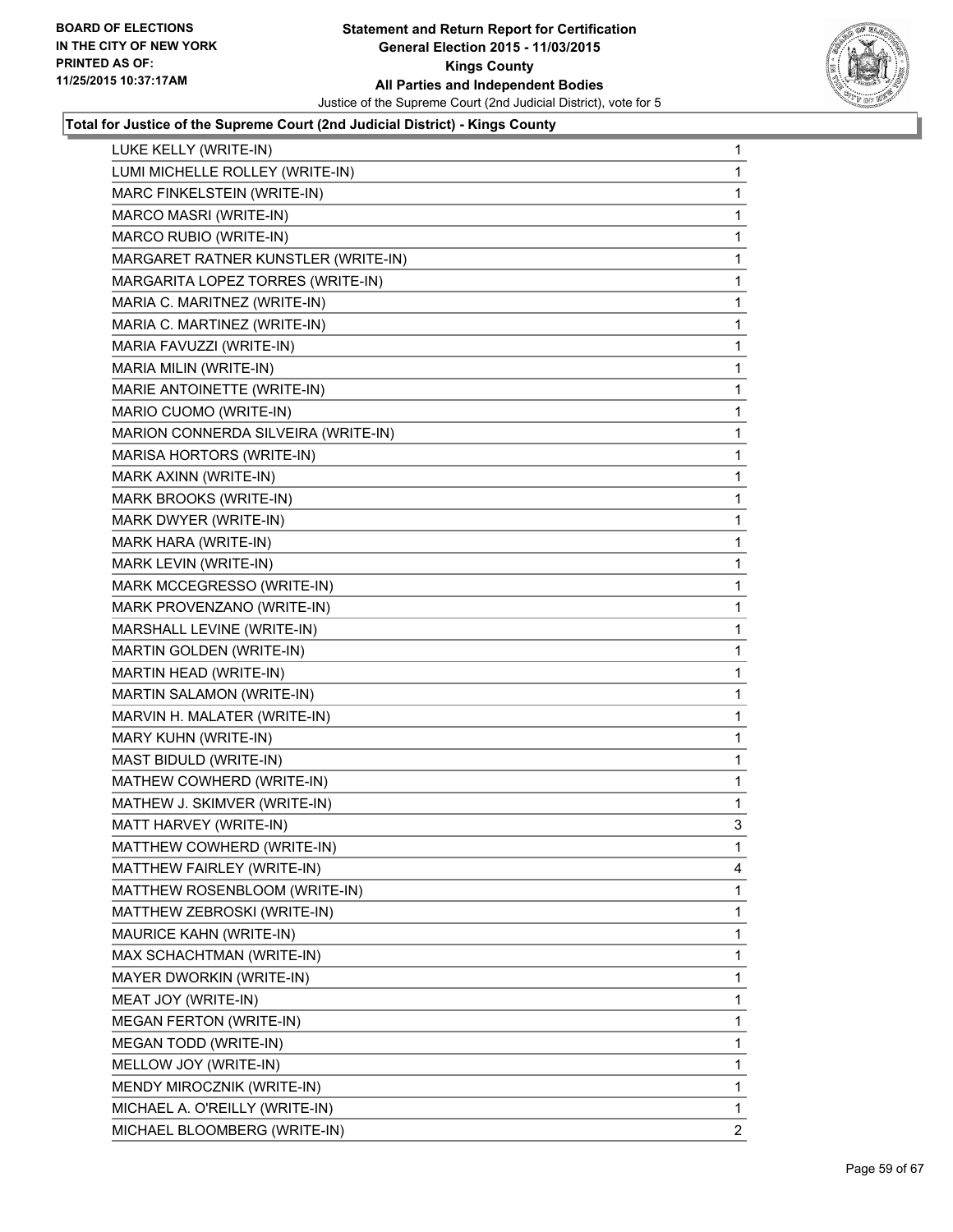

| MICHAEL BLUTH (WRITE-IN)        | $\mathbf{1}$   |
|---------------------------------|----------------|
| MICHAEL CHEREPKO (WRITE-IN)     | 1.             |
| MICHAEL CIBELLA (WRITE-IN)      | 1              |
| MICHAEL COWRINI (WRITE-IN)      | 1              |
| MICHAEL DRISCOLL (WRITE-IN)     | 1              |
| MICHAEL GERSTEIN (WRITE-IN)     | 2              |
| MICHAEL GRIMM (WRITE-IN)        | $\mathbf{2}$   |
| MICHAEL HILLER (WRITE-IN)       | 1              |
| MICHAEL HOOPER (WRITE-IN)       | 1              |
| MICHAEL KAGAN (WRITE-IN)        | 1              |
| MICHAEL KAIT (WRITE-IN)         | $\overline{2}$ |
| MICHAEL KALT (WRITE-IN)         | 1              |
| MICHAEL MOLINA JR (WRITE-IN)    | 1              |
| MICHAEL NORMSKY (WRITE-IN)      | 1              |
| MICHAEL P. MIRANDA (WRITE-IN)   | 1              |
| MICHAEL SPRAI (WRITE-IN)        | 1              |
| MICHAEL WARREN (WRITE-IN)       | 1              |
| MICHEL COHEN (WRITE-IN)         | 1              |
| MICHELLE SCCHNEIDER (WRITE-IN)  | 1              |
| MIKE BLOOMBERG (WRITE-IN)       | 1              |
| MIKE BROWN (WRITE-IN)           | 1              |
| MIKE LAWRENCE (WRITE-IN)        | 1              |
| MIKHAIL SHEYNKER (WRITE-IN)     | $\overline{2}$ |
| MINDEL PERLSTEIN (WRITE-IN)     | 1              |
| MINDY SABEL (WRITE-IN)          | 1              |
| MIRABEL SHEA (WRITE-IN)         | 1              |
| MITCHELL COOPERSMITH (WRITE-IN) | 1              |
| MOBANDAS K. GANDI (WRITE-IN)    | 1              |
| MOIRA MELTZER COHEN (WRITE-IN)  | 1              |
| MONICA SHEEHAN (WRITE-IN)       | 1              |
| MONIQUE HUMBERT (WRITE-IN)      | 1              |
| MORDECHAI KENISSBERG (WRITE-IN) | 1              |
| MORIA HOLLAND (WRITE-IN)        | 1              |
| MORT SAUL (WRITE-IN)            | 1              |
| MOSH MOSKOWITZ (WRITE-IN)       | 1              |
| MOSH YOTDRDE SABQHIE (WRITE-IN) | 1              |
| MOSHE GROSS (WRITE-IN)          | 1              |
| MOYAL VICTOR (WRITE-IN)         | 1              |
| MYRIAM KALCHSTEIN (WRITE-IN)    | 1              |
| NANCY AVILIVES (WRITE-IN)       | 1              |
| NANCY ROCVER (WRITE-IN)         | 1              |
| NANENDRA MODI (WRITE-IN)        | 1              |
| NATHAN FRIDSON (WRITE-IN)       | 1              |
| NEIL FREILICH (WRITE-IN)        | 1              |
| NICHEM ROSENBERG (WRITE-IN)     | 1              |
| NICK DAKA (WRITE-IN)            | 1.             |
|                                 |                |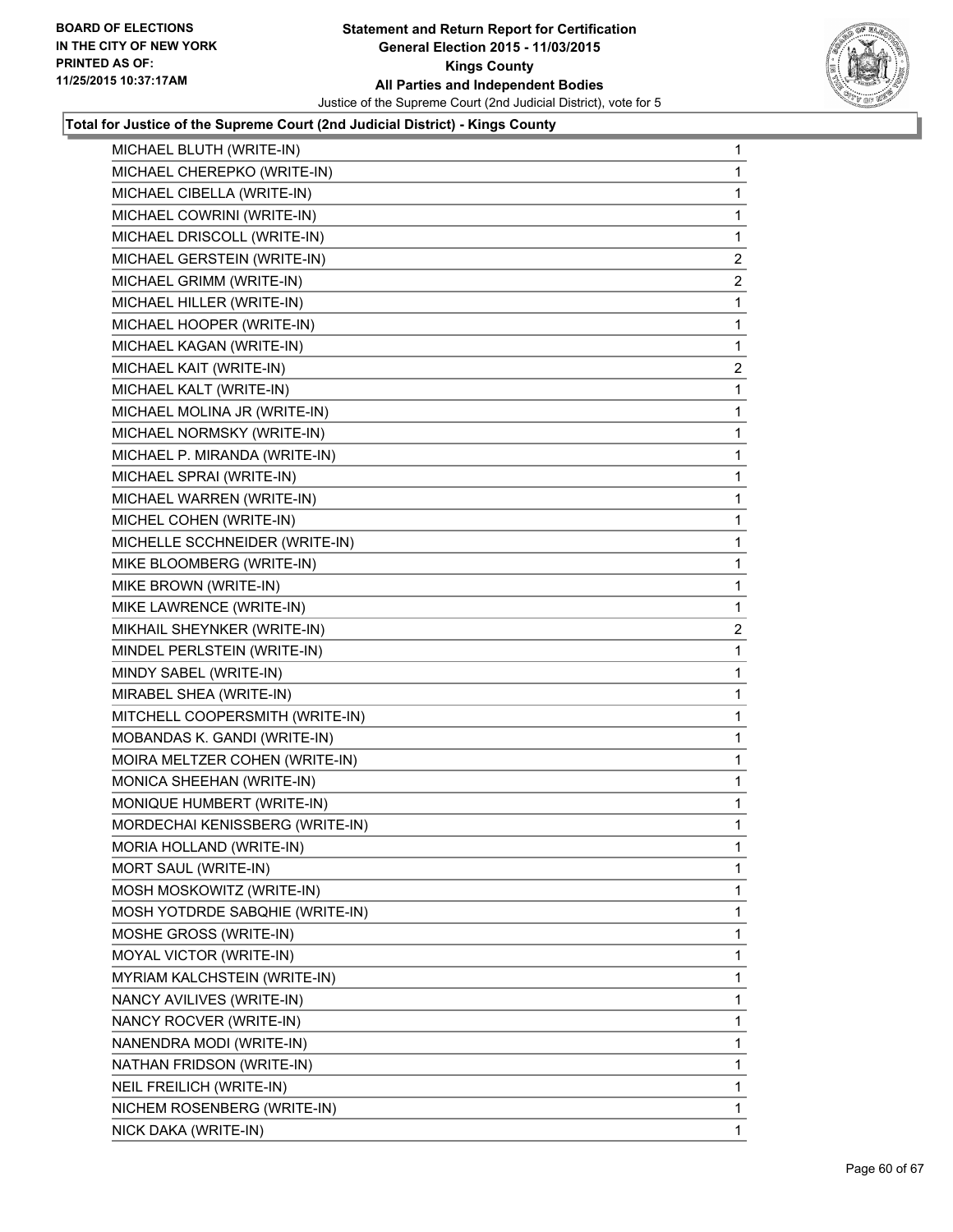

| NICK RIZZO (WRITE-IN)            | 2            |
|----------------------------------|--------------|
| NICOLE CAPOBIANC (WRITE-IN)      | 1            |
| NICOLE MANNING (WRITE-IN)        | 1            |
| NICOLE SALK (WRITE-IN)           | 1            |
| NINA HAEUSSLER (WRITE-IN)        | 1            |
| NOAH SCHURR (WRITE-IN)           | 1            |
| NOAH SYNDERGAURD (WRITE-IN)      | $\mathbf{2}$ |
| NOAH WILLMORE (WRITE-IN)         | 1            |
| NOAM BIALE (WRITE-IN)            | 1            |
| NOAM GREENSPAN (WRITE-IN)        | 1            |
| NOEL SEMINERO (WRITE-IN)         | 1            |
| NORMAN BURTRAM (WRITE-IN)        | 1            |
| <b>OCESSA KENNEDY (WRITE-IN)</b> | 1            |
| OLIVE JOU (WRITE-IN)             | 1            |
| OLIVIA SOHMER (WRITE-IN)         | 2            |
| OMAR GONZALEZ PAGAN (WRITE-IN)   | 1            |
| OPRAH WINFREY (WRITE-IN)         | 1            |
| PAM HARRIS (WRITE-IN)            | 1            |
| PAMELA A. WALKER (WRITE-IN)      | 1            |
| PAMELA ALLRED (WRITE-IN)         | 1            |
| PAMELA E. HARRIS (WRITE-IN)      | 2            |
| PAPA ROUCH (WRITE-IN)            | 1            |
| PATRIA FIAS COLON (WRITE-IN)     | 1            |
| PATRICIA VEDA (WRITE-IN)         | 2            |
| PATRICK ATWELL (WRITE-IN)        | 1            |
| PATRICK FERGUS (WRITE-IN)        | 1            |
| PATRICK KENNIFF (WRITE-IN)       | 1            |
| PATRICK SEAMAN (WRITE-IN)        | 1            |
| PAUL BALUKOS (WRITE-IN)          | 1            |
| PAUL DANI (WRITE-IN)             | 2            |
| PAUL DINKER (WRITE-IN)           | 1            |
| PAUL FREUND (WRITE-IN)           | 1            |
| PAUL HALE (WRITE-IN)             | 1            |
| PAUL HIRSCH (WRITE-IN)           | 1            |
| PAUL MOSE (WRITE-IN)             | 1            |
| PAUL S. WHITE (WRITE-IN)         | 1            |
| PAUL STROCKO (WRITE-IN)          | 1            |
| PAULA L. FISHER (WRITE-IN)       | 1            |
| PEABO BRYSON (WRITE-IN)          | 1            |
| PEIRS DROMS (WRITE-IN)           | 1            |
| PENN KEMBLE (WRITE-IN)           | 1            |
| PETER AUSTERN (WRITE-IN)         | 1            |
| PETER C. LOMTEVAS (WRITE-IN)     | 1            |
| PETER D BANK (WRITE-IN)          | 1            |
| PETER LIUZZO (WRITE-IN)          | 1            |
| PETER THOMAS (WRITE-IN)          | $\mathbf{1}$ |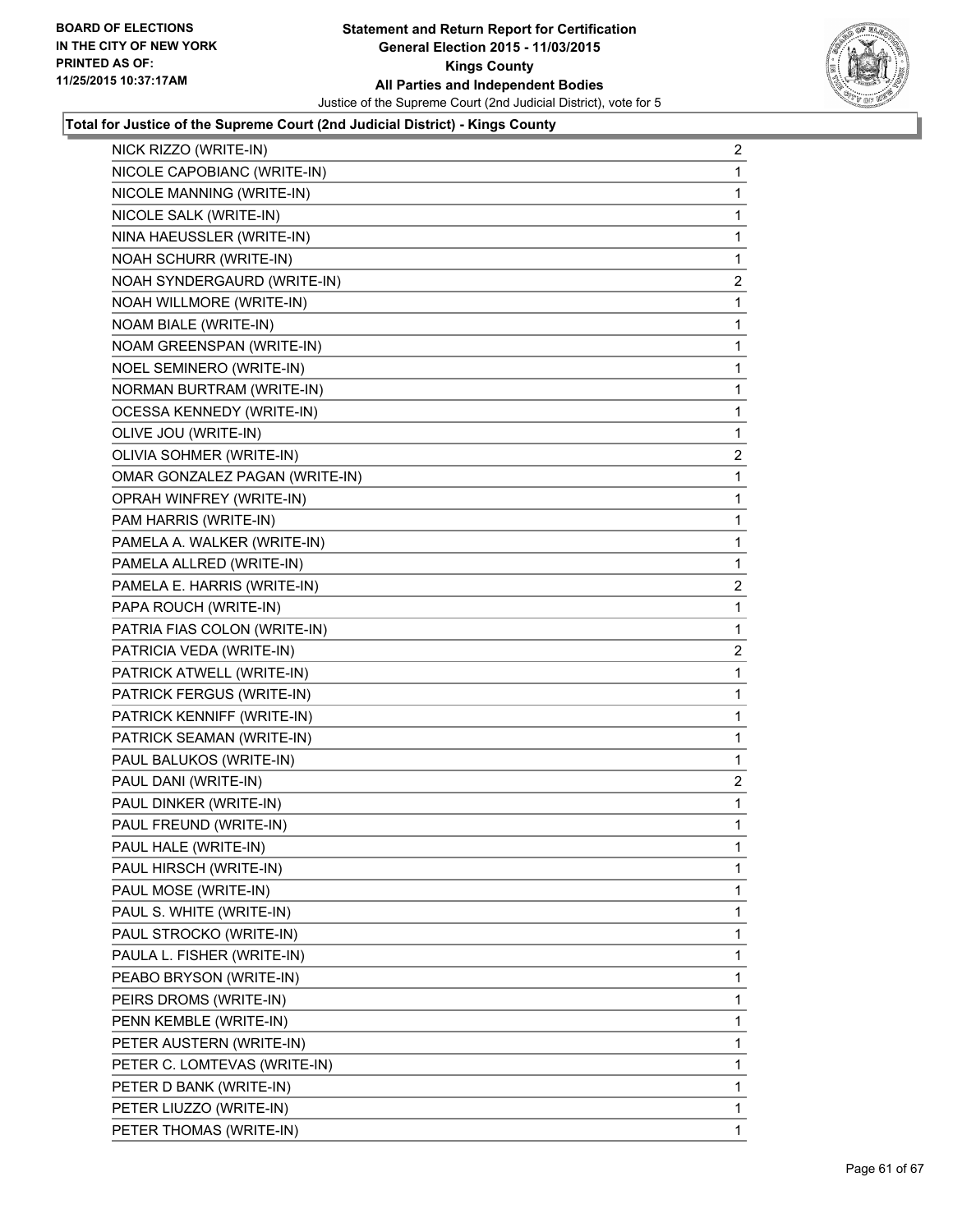

| PETER WEISS (WRITE-IN)           | 1              |
|----------------------------------|----------------|
| PHIL JACKSON (WRITE-IN)          | 1              |
| PHIL PHILLIPS (WRITE-IN)         | 2              |
| PHIL STEIN (WRITE-IN)            | 1              |
| PHILIP LEIBERMAN (WRITE-IN)      | 1              |
| PHILIP SALEH (WRITE-IN)          | 1              |
| PHILIP SMALLMAN (WRITE-IN)       | 1              |
| PHILLIP DOMINGUEZ (WRITE-IN)     | $\overline{a}$ |
| PHILLIP SMALLMAN (WRITE-IN)      | 1              |
| PHILLIP WILSONTEMBI (WRITE-IN)   | 1              |
| PHYLLIS ARNOLD, ESQ (WRITE-IN)   | 1              |
| QUENTIN TARANTINO (WRITE-IN)     | 1              |
| RABBI JAY FRIED (WRITE-IN)       | 1              |
| RACHEL O. GOLD (WRITE-IN)        | 1              |
| RAFAEL FLORES (WRITE-IN)         | 1              |
| RAFFAEL J. GUIDU (WRITE-IN)      | 1              |
| RAFFI SABQHIE (WRITE-IN)         | 1              |
| RALPH BONHEIM (WRITE-IN)         | 1              |
| RAND PAUL (WRITE-IN)             | $\mathbf{2}$   |
| RAY FESTINO (WRITE-IN)           | 1              |
| RAY KIMMELMAN (WRITE-IN)         | 1              |
| RAY LOTTA (WRITE-IN)             | 1              |
| RAY WONG (WRITE-IN)              | 1              |
| REBBECCA HOLLOW (WRITE-IN)       | 1              |
| REBECCA FERSTER (WRITE-IN)       | 1              |
| REBECCA LENETZKY (WRITE-IN)      | 1              |
| REBECCA MASRI (WRITE-IN)         | 1              |
| REGGIE BODDIE (WRITE-IN)         | 1              |
| REGINALD BEDDIE (WRITE-IN)       | 1              |
| RHODA COHEN (WRITE-IN)           | 1              |
| RICARD SORIER (WRITE-IN)         | 1              |
| RICHARD MASLOW (WRITE-IN)        | 1              |
| RICHARD W. VORNDRAN (WRITE-IN)   | 1              |
| RICO DREDD (WRITE-IN)            | 1              |
| ROB AGIULAR (WRITE-IN)           | 1              |
| ROB LEVY (WRITE-IN)              | 1              |
| ROBBIN GOURLEY (WRITE-IN)        | 1              |
| ROBERT ASPRIN (WRITE-IN)         | 1              |
| ROBERT BYRON FORD (WRITE-IN)     | 1              |
| ROBERT COFFMAN (WRITE-IN)        | 1              |
| ROBERT CURRY SMITHSON (WRITE-IN) | 1              |
| ROBERT DABROWSKI (WRITE-IN)      | 1              |
| ROBERT HEINLIEN (WRITE-IN)       | 1              |
| ROBERT HETTLEMAN (WRITE-IN)      | 1              |
| ROBERT LASKOFF (WRITE-IN)        | 1              |
| ROBERT ROSENZWEG (WRITE-IN)      | 1              |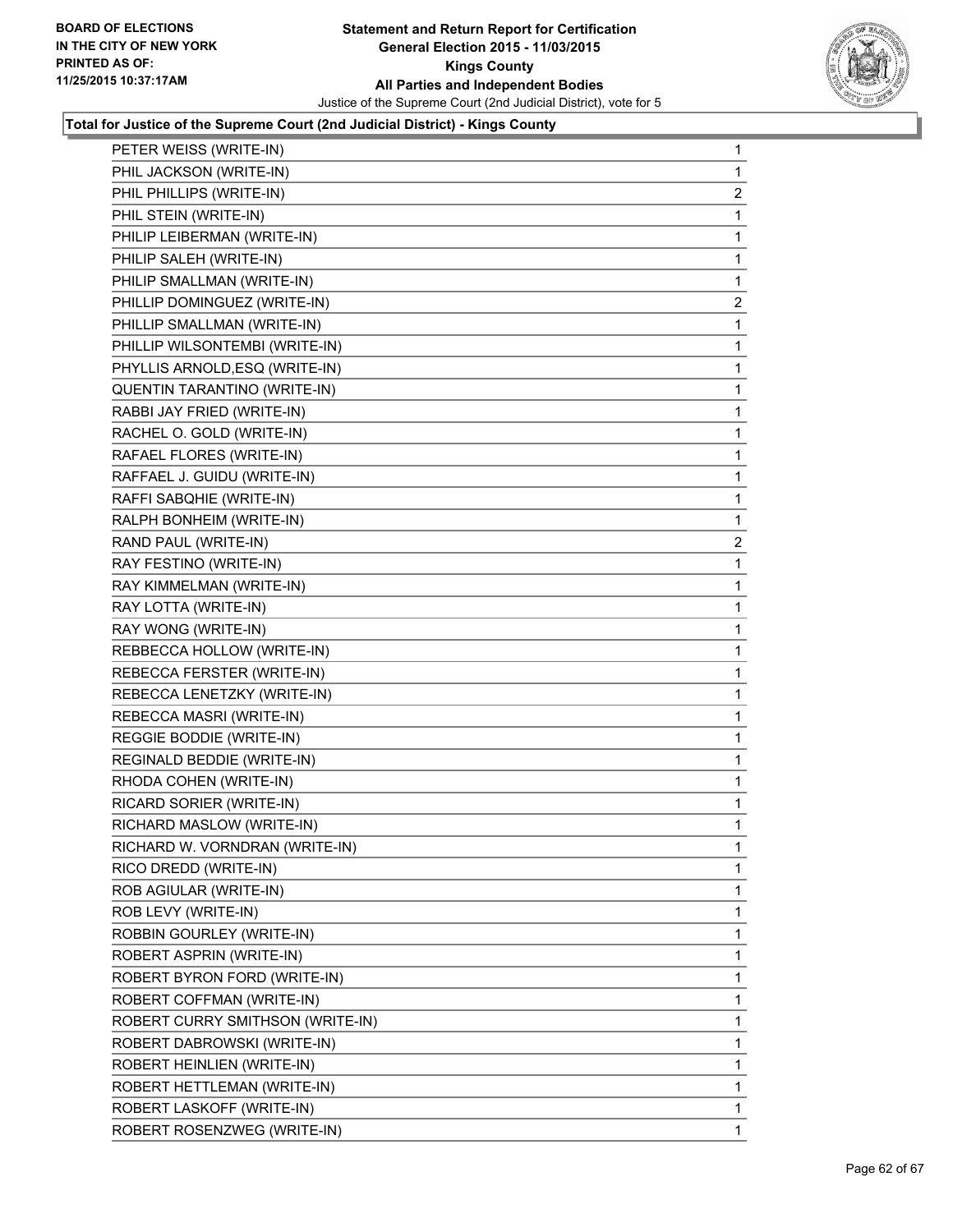

| ROBERT ROSSICION (WRITE-IN)         | 1              |
|-------------------------------------|----------------|
| ROBERT S. EVANS (WRITE-IN)          | 1              |
| ROBERT SCHAFFER (WRITE-IN)          | 1              |
| ROBERT SCHLUIMMER (WRITE-IN)        | 1              |
| ROBERT V. CASSARA (WRITE-IN)        | 1              |
| ROBERT WILSON (WRITE-IN)            | 1              |
| ROBIN K. SHEVES (WRITE-IN)          | 1              |
| ROBIN QUIRARS (WRITE-IN)            | 1              |
| ROGER B. ADLER (WRITE-IN)           | 1              |
| ROLAND LEWIS (WRITE-IN)             | 1              |
| RON PAUL (WRITE-IN)                 | 2              |
| RON RUBY (WRITE-IN)                 | 1              |
| ROSA LUXEMBOURG (WRITE-IN)          | 1              |
| ROSEANNA SCOTTO (WRITE-IN)          | 1              |
| ROY BEAN (WRITE-IN)                 | 1              |
| ROY STARRIN (WRITE-IN)              | 1              |
| RUDY GIULIANI (WRITE-IN)            | 4              |
| RUSS HUDSON LIMBREGH LLL (WRITE-IN) | 1              |
| RUSSEL WESTBROOK (WRITE-IN)         | 1              |
| RUSSELL C. GALLO (WRITE-IN)         | 1              |
| RUSSELL WESTBROOK (WRITE-IN)        | 1              |
| RUTH BADER GINSBERG (WRITE-IN)      | 1              |
| RUTH BERNSTEIN (WRITE-IN)           | 1              |
| RUTH CHASEK (WRITE-IN)              | 1              |
| RUTH SELBY (WRITE-IN)               | 1              |
| RYAN G. GEE (WRITE-IN)              | 1              |
| RYAN INDEKO (WRITE-IN)              | 2              |
| RYAN VAIL BROWN (WRITE-IN)          | 1              |
| SABINE ROSENSTEIN (WRITE-IN)        | 1              |
| SAKIF CHOWDHURY (WRITE-IN)          | 1              |
| SALLY DELUCA (WRITE-IN)             | $\overline{2}$ |
| SALVATORE POLICHETTI (WRITE-IN)     | 1              |
| SAM ALCOFF (WRITE-IN)               | 1              |
| SAM LEWIS (WRITE-IN)                | 6              |
| SAM SCHLINKERT (WRITE-IN)           | 1              |
| SAMANTHA RALPH (WRITE-IN)           | 1              |
| SAMUEL A BERNSTEIN (WRITE-IN)       | 1              |
| SAMUEL DELANO LEWIS (WRITE-IN)      | 1              |
| SAMUEL ISER JACOBSON (WRITE-IN)     | 1              |
| SAMUEL LEWIS (WRITE-IN)             | 1              |
| SAMUEL RUBINSTEIN (WRITE-IN)        | $\overline{2}$ |
| SANDRA BROWN (WRITE-IN)             | 1              |
| SANDRA FELDMAN (WRITE-IN)           | 1              |
| SANTO FERRANDI (WRITE-IN)           | 2              |
| SARA MANAUGH (WRITE-IN)             | 1              |
| SARA SOLON (WRITE-IN)               | 1              |
|                                     |                |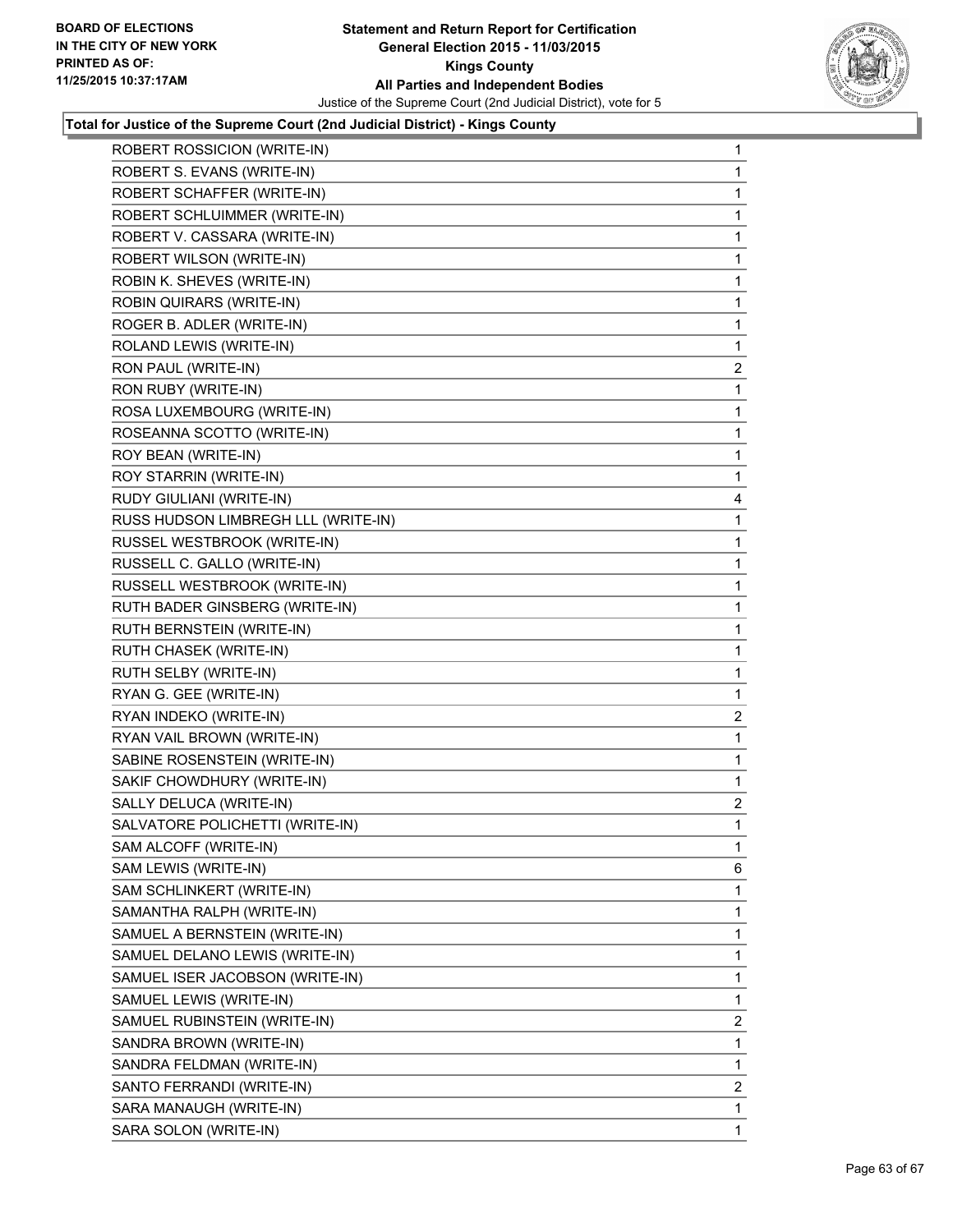

| SARAH NEWMAN (WRITE-IN)             | 1              |
|-------------------------------------|----------------|
| SARAH ZIEGLER (WRITE-IN)            | 2              |
| SAUMEL RUBENSTEIN (WRITE-IN)        | 1              |
| SCHELLIE HAGAN (WRITE-IN)           | 1              |
| SCOTT KOCHMAN (WRITE-IN)            | 1              |
| SCOTT KRAVET (WRITE-IN)             | 1              |
| SCOTT LEET (WRITE-IN)               | 1              |
| SCOTT ROSENBERG (WRITE-IN)          | 1              |
| SCOTT WYMAN NEAGLE (WRITE-IN)       | 1              |
| SEAN AMMIRATI (WRITE-IN)            | 1              |
| SEAN CROTEAU (WRITE-IN)             | 1              |
| SEAN HANNITS (WRITE-IN)             | 1              |
| SEAN YOUNG (WRITE-IN)               | 1              |
| SETH ROSENBLOOM (WRITE-IN)          | 1              |
| SHAWNTE BOWDON (WRITE-IN)           | 1              |
| SHAYA MARCUS (WRITE-IN)             | 1              |
| SHEILA BAUTISHA TOOTHILL (WRITE-IN) | 1              |
| SHELDON JONAS (WRITE-IN)            | 1              |
| SHELDON L. YIVRAKES (WRITE-IN)      | 1              |
| SHERYL ORWELL (WRITE-IN)            | $\overline{c}$ |
| SHIRLEY CHISHOLM (WRITE-IN)         | 1              |
| SHMUEL KORODNY (WRITE-IN)           | 1              |
| SIMCHA FELDOR (WRITE-IN)            | 1              |
| SOMAN BINGHAM (WRITE-IN)            | 1              |
| SONALI LESLIE-HOPKINS (WRITE-IN)    | 1              |
| SONIA SOTOMAYOR (WRITE-IN)          | 1              |
| SOPHIA DERLEO (WRITE-IN)            | 1              |
| SOSERA BASSO (WRITE-IN)             | 1              |
| SPENCER HAWES (WRITE-IN)            | 1              |
| STACEY SMALL (WRITE-IN)             | 1              |
| STACIE JOY (WRITE-IN)               | 1              |
| STACY HORN (WRITE-IN)               | 1              |
| STACY HURN (WRITE-IN)               | 1              |
| STANLEY COHEN (WRITE-IN)            | 1              |
| STELLA PADNOS (WRITE-IN)            | 1              |
| STELLA TECK (WRITE-IN)              | 1              |
| STEPHAN PASTIS (WRITE-IN)           | 1              |
| STEPHEN BREYER (WRITE-IN)           | 1              |
| STEPHEN CAIAZZO (WRITE-IN)          | 1              |
| STEPHEN COLBERT (WRITE-IN)          | 3              |
| STEPHEN DOOLOU (WRITE-IN)           | 1              |
| STEPHEN KLEMES (WRITE-IN)           | 1              |
| STEPHEN ROSENBLOOM (WRITE-IN)       | 1              |
| STEVE COCKWENE (WRITE-IN)           | 1              |
| STEVE HARRISON (WRITE-IN)           | 1              |
| STEVE MELLON (WRITE-IN)             | 1.             |
|                                     |                |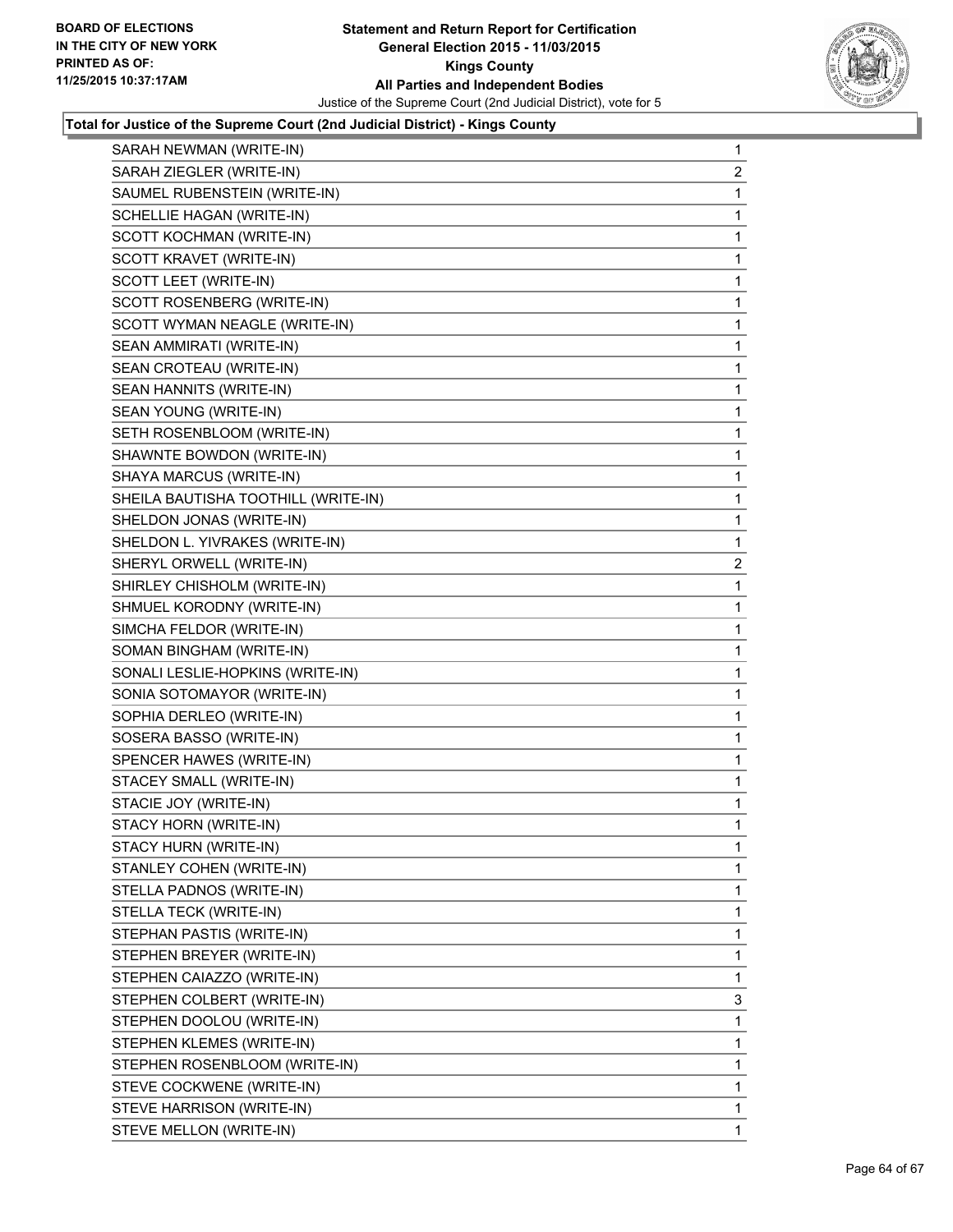

| STEVEN E. SHOVERS (WRITE-IN)       | $\mathbf 1$             |
|------------------------------------|-------------------------|
| STEVEN LANDIS (WRITE-IN)           | 1                       |
| STEVEN MATZ (WRITE-IN)             | 1                       |
| STEVEN MOSTOTSKY (WRITE-IN)        | 2                       |
| STEVEN SCHURR (WRITE-IN)           | 1                       |
| STEVEN STEIN (WRITE-IN)            | 1                       |
| STUFFY ZIEGLER (WRITE-IN)          | 1                       |
| SURI ZIEGLER (WRITE-IN)            | 3                       |
| SUSAN HARKAVY (WRITE-IN)           | 1                       |
| SUSAN WAKLEY (WRITE-IN)            | 1                       |
| SUZANAN GOSS (WRITE-IN)            | 1                       |
| SY GREENWALD (WRITE-IN)            | 1                       |
| SYLINA CHEEKS (WRITE-IN)           | 1                       |
| TALJIA KRAEMER (WRITE-IN)          | 1                       |
| TAMIR RICE (WRITE-IN)              | 1                       |
| TANYA KENNEDY (WRITE-IN)           | 1                       |
| TANYA R. KENNEDY (WRITE-IN)        | 1                       |
| TA-TANSHA JAMES (WRITE-IN)         | 1                       |
| TATTY ZIEGLER (WRITE-IN)           | 1                       |
| TED CRUZ (WRITE-IN)                | $\overline{\mathbf{c}}$ |
| TED KRISCHER (WRITE-IN)            | 1                       |
| TED WITHERWAY (WRITE-IN)           | 1                       |
| TERESA CALABRESE (WRITE-IN)        | 1                       |
| TERRANUS MCCAY (WRITE-IN)          | 1                       |
| TERRENCE J. TAFFE (WRITE-IN)       | 1                       |
| TERRENCE KENNIFF (WRITE-IN)        | 1                       |
| TERRY CAZZADRI (WRITE-IN)          | 1                       |
| TERRY COLLINS (WRITE-IN)           | 1                       |
| THOMAS "NEO" ANDERSON (WRITE-IN)   | 1                       |
| THOMAS ALLOTTA EDWARDS (WRITE-IN)  | 1                       |
| THOMAS ARREE (WRITE-IN)            | 1                       |
| THOMAS BALDWIN (WRITE-IN)          | 1                       |
| THOMAS JEFFERSON (WRITE-IN)        | 1                       |
| THOMAS PETER O'DONNELL (WRITE-IN)  | 1                       |
| THOMAS TRADDLES (WRITE-IN)         | 1                       |
| THOMAS URGO (WRITE-IN)             | 1                       |
| TIMOTHY PETERSON (WRITE-IN)        | 1                       |
| TOM EDISON (WRITE-IN)              | 1                       |
| TOM FERGUS (WRITE-IN)              | 1                       |
| TOM HILBINK (WRITE-IN)             | 1                       |
| TOM TOPOUSIS (WRITE-IN)            | 1                       |
| TRACY MOYNIHAN (WRITE-IN)          | 1                       |
| TYRONE MCDONALD (WRITE-IN)         | 1                       |
| UMAR JOHNSON (WRITE-IN)            | 1                       |
| UNATTRIBUTABLE WRITE-IN (WRITE-IN) | 1,056                   |
| VALERIE BEYOATSCH (WRITE-IN)       | 1.                      |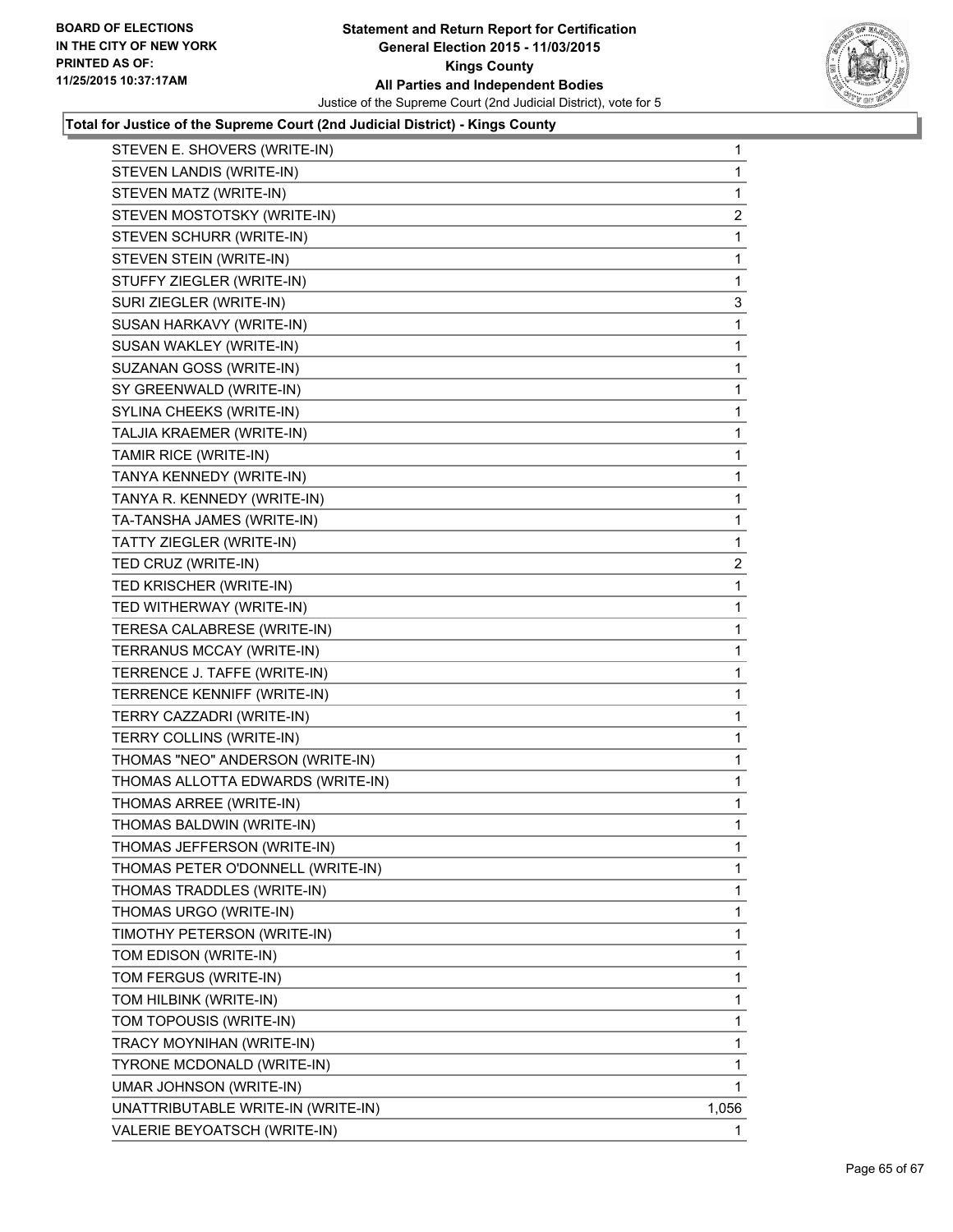

| VANESSA MCENERY (WRITE-IN)<br>1<br>VICKI MCFADYEN (WRITE-IN)<br>1<br>VICKY VOSSEN (WRITE-IN)<br>2<br>VICTORIA A. MESSINA (WRITE-IN)<br>1<br>VILMA STAIAVO (WRITE-IN)<br>1<br>VINCENT COMANDO (WRITE-IN)<br>$\mathbf 1$<br>VINCENT F. MARTUSCIELLO (WRITE-IN)<br>1<br>VINCENT GENTILE (WRITE-IN)<br>$\overline{2}$<br>VIOLA PLUMMER (WRITE-IN)<br>1<br>VIVIAN WEISZ (WRITE-IN)<br>1<br><b>VLADIMIR PUTIN (WRITE-IN)</b><br>1<br>W.DYERZ HALPERN (WRITE-IN)<br>1<br>WALTER WHITE (WRITE-IN)<br>1<br>WALY BASEMORE (WRITE-IN)<br>1<br>WARREN COHN (WRITE-IN)<br>1<br>WAYNE LAPRAS (WRITE-IN)<br>1<br>WILKENS MILAWBEN (WRITE-IN)<br>1<br>WILLIAM COLTON (WRITE-IN)<br>4<br>WILLIAM E. SAMUELS (WRITE-IN)<br>$\overline{2}$<br>WILLIAM E. SANTAGATA (WRITE-IN)<br>1<br>WILLIAM GLEN PARKER (WRITE-IN)<br>1<br>WILLIAM LOEB (WRITE-IN)<br>1<br>WILLIAM P. O'NEIL (WRITE-IN)<br>1<br>WILLIAM S. DAVIDSON (WRITE-IN)<br>1<br><b>WILLIAM STRAUS (WRITE-IN)</b><br>1<br>WILMAR FLORES (WRITE-IN)<br>1<br>XAVI LIEBLING (WRITE-IN)<br>1<br>YAFFA SABQHIE (WRITE-IN)<br>1<br>YERVEITH SLIBER (WRITE-IN)<br>1<br>YISROEL REISMAN (WRITE-IN)<br>1<br>YISROEL ZIEGLER (WRITE-IN)<br>2<br>ZACHARY SCHURR (WRITE-IN)<br>1<br>ZAID HAYMS (WRITE-IN)<br>1<br>ZALMY SILVER (WRITE-IN)<br>1<br>ZEKEM BUTTERMARK (WRITE-IN)<br>$\mathbf{1}$<br>ZEPHYR TEACHOUT (WRITE-IN)<br>2<br>ZUINAB AKBAR (WRITE-IN)<br>1<br>ZULMAN KELBER (WRITE-IN)<br>1<br>246,062<br><b>Total Votes</b><br>Unrecorded<br>65,483 | VALERIE FAHAUM CAHAN (WRITE-IN) | $\mathbf 1$ |
|-------------------------------------------------------------------------------------------------------------------------------------------------------------------------------------------------------------------------------------------------------------------------------------------------------------------------------------------------------------------------------------------------------------------------------------------------------------------------------------------------------------------------------------------------------------------------------------------------------------------------------------------------------------------------------------------------------------------------------------------------------------------------------------------------------------------------------------------------------------------------------------------------------------------------------------------------------------------------------------------------------------------------------------------------------------------------------------------------------------------------------------------------------------------------------------------------------------------------------------------------------------------------------------------------------------------------------------------------------------------------------------------------------------------------------------------------------------------------------------|---------------------------------|-------------|
|                                                                                                                                                                                                                                                                                                                                                                                                                                                                                                                                                                                                                                                                                                                                                                                                                                                                                                                                                                                                                                                                                                                                                                                                                                                                                                                                                                                                                                                                                     |                                 |             |
|                                                                                                                                                                                                                                                                                                                                                                                                                                                                                                                                                                                                                                                                                                                                                                                                                                                                                                                                                                                                                                                                                                                                                                                                                                                                                                                                                                                                                                                                                     |                                 |             |
|                                                                                                                                                                                                                                                                                                                                                                                                                                                                                                                                                                                                                                                                                                                                                                                                                                                                                                                                                                                                                                                                                                                                                                                                                                                                                                                                                                                                                                                                                     |                                 |             |
|                                                                                                                                                                                                                                                                                                                                                                                                                                                                                                                                                                                                                                                                                                                                                                                                                                                                                                                                                                                                                                                                                                                                                                                                                                                                                                                                                                                                                                                                                     |                                 |             |
|                                                                                                                                                                                                                                                                                                                                                                                                                                                                                                                                                                                                                                                                                                                                                                                                                                                                                                                                                                                                                                                                                                                                                                                                                                                                                                                                                                                                                                                                                     |                                 |             |
|                                                                                                                                                                                                                                                                                                                                                                                                                                                                                                                                                                                                                                                                                                                                                                                                                                                                                                                                                                                                                                                                                                                                                                                                                                                                                                                                                                                                                                                                                     |                                 |             |
|                                                                                                                                                                                                                                                                                                                                                                                                                                                                                                                                                                                                                                                                                                                                                                                                                                                                                                                                                                                                                                                                                                                                                                                                                                                                                                                                                                                                                                                                                     |                                 |             |
|                                                                                                                                                                                                                                                                                                                                                                                                                                                                                                                                                                                                                                                                                                                                                                                                                                                                                                                                                                                                                                                                                                                                                                                                                                                                                                                                                                                                                                                                                     |                                 |             |
|                                                                                                                                                                                                                                                                                                                                                                                                                                                                                                                                                                                                                                                                                                                                                                                                                                                                                                                                                                                                                                                                                                                                                                                                                                                                                                                                                                                                                                                                                     |                                 |             |
|                                                                                                                                                                                                                                                                                                                                                                                                                                                                                                                                                                                                                                                                                                                                                                                                                                                                                                                                                                                                                                                                                                                                                                                                                                                                                                                                                                                                                                                                                     |                                 |             |
|                                                                                                                                                                                                                                                                                                                                                                                                                                                                                                                                                                                                                                                                                                                                                                                                                                                                                                                                                                                                                                                                                                                                                                                                                                                                                                                                                                                                                                                                                     |                                 |             |
|                                                                                                                                                                                                                                                                                                                                                                                                                                                                                                                                                                                                                                                                                                                                                                                                                                                                                                                                                                                                                                                                                                                                                                                                                                                                                                                                                                                                                                                                                     |                                 |             |
|                                                                                                                                                                                                                                                                                                                                                                                                                                                                                                                                                                                                                                                                                                                                                                                                                                                                                                                                                                                                                                                                                                                                                                                                                                                                                                                                                                                                                                                                                     |                                 |             |
|                                                                                                                                                                                                                                                                                                                                                                                                                                                                                                                                                                                                                                                                                                                                                                                                                                                                                                                                                                                                                                                                                                                                                                                                                                                                                                                                                                                                                                                                                     |                                 |             |
|                                                                                                                                                                                                                                                                                                                                                                                                                                                                                                                                                                                                                                                                                                                                                                                                                                                                                                                                                                                                                                                                                                                                                                                                                                                                                                                                                                                                                                                                                     |                                 |             |
|                                                                                                                                                                                                                                                                                                                                                                                                                                                                                                                                                                                                                                                                                                                                                                                                                                                                                                                                                                                                                                                                                                                                                                                                                                                                                                                                                                                                                                                                                     |                                 |             |
|                                                                                                                                                                                                                                                                                                                                                                                                                                                                                                                                                                                                                                                                                                                                                                                                                                                                                                                                                                                                                                                                                                                                                                                                                                                                                                                                                                                                                                                                                     |                                 |             |
|                                                                                                                                                                                                                                                                                                                                                                                                                                                                                                                                                                                                                                                                                                                                                                                                                                                                                                                                                                                                                                                                                                                                                                                                                                                                                                                                                                                                                                                                                     |                                 |             |
|                                                                                                                                                                                                                                                                                                                                                                                                                                                                                                                                                                                                                                                                                                                                                                                                                                                                                                                                                                                                                                                                                                                                                                                                                                                                                                                                                                                                                                                                                     |                                 |             |
|                                                                                                                                                                                                                                                                                                                                                                                                                                                                                                                                                                                                                                                                                                                                                                                                                                                                                                                                                                                                                                                                                                                                                                                                                                                                                                                                                                                                                                                                                     |                                 |             |
|                                                                                                                                                                                                                                                                                                                                                                                                                                                                                                                                                                                                                                                                                                                                                                                                                                                                                                                                                                                                                                                                                                                                                                                                                                                                                                                                                                                                                                                                                     |                                 |             |
|                                                                                                                                                                                                                                                                                                                                                                                                                                                                                                                                                                                                                                                                                                                                                                                                                                                                                                                                                                                                                                                                                                                                                                                                                                                                                                                                                                                                                                                                                     |                                 |             |
|                                                                                                                                                                                                                                                                                                                                                                                                                                                                                                                                                                                                                                                                                                                                                                                                                                                                                                                                                                                                                                                                                                                                                                                                                                                                                                                                                                                                                                                                                     |                                 |             |
|                                                                                                                                                                                                                                                                                                                                                                                                                                                                                                                                                                                                                                                                                                                                                                                                                                                                                                                                                                                                                                                                                                                                                                                                                                                                                                                                                                                                                                                                                     |                                 |             |
|                                                                                                                                                                                                                                                                                                                                                                                                                                                                                                                                                                                                                                                                                                                                                                                                                                                                                                                                                                                                                                                                                                                                                                                                                                                                                                                                                                                                                                                                                     |                                 |             |
|                                                                                                                                                                                                                                                                                                                                                                                                                                                                                                                                                                                                                                                                                                                                                                                                                                                                                                                                                                                                                                                                                                                                                                                                                                                                                                                                                                                                                                                                                     |                                 |             |
|                                                                                                                                                                                                                                                                                                                                                                                                                                                                                                                                                                                                                                                                                                                                                                                                                                                                                                                                                                                                                                                                                                                                                                                                                                                                                                                                                                                                                                                                                     |                                 |             |
|                                                                                                                                                                                                                                                                                                                                                                                                                                                                                                                                                                                                                                                                                                                                                                                                                                                                                                                                                                                                                                                                                                                                                                                                                                                                                                                                                                                                                                                                                     |                                 |             |
|                                                                                                                                                                                                                                                                                                                                                                                                                                                                                                                                                                                                                                                                                                                                                                                                                                                                                                                                                                                                                                                                                                                                                                                                                                                                                                                                                                                                                                                                                     |                                 |             |
|                                                                                                                                                                                                                                                                                                                                                                                                                                                                                                                                                                                                                                                                                                                                                                                                                                                                                                                                                                                                                                                                                                                                                                                                                                                                                                                                                                                                                                                                                     |                                 |             |
|                                                                                                                                                                                                                                                                                                                                                                                                                                                                                                                                                                                                                                                                                                                                                                                                                                                                                                                                                                                                                                                                                                                                                                                                                                                                                                                                                                                                                                                                                     |                                 |             |
|                                                                                                                                                                                                                                                                                                                                                                                                                                                                                                                                                                                                                                                                                                                                                                                                                                                                                                                                                                                                                                                                                                                                                                                                                                                                                                                                                                                                                                                                                     |                                 |             |
|                                                                                                                                                                                                                                                                                                                                                                                                                                                                                                                                                                                                                                                                                                                                                                                                                                                                                                                                                                                                                                                                                                                                                                                                                                                                                                                                                                                                                                                                                     |                                 |             |
|                                                                                                                                                                                                                                                                                                                                                                                                                                                                                                                                                                                                                                                                                                                                                                                                                                                                                                                                                                                                                                                                                                                                                                                                                                                                                                                                                                                                                                                                                     |                                 |             |
|                                                                                                                                                                                                                                                                                                                                                                                                                                                                                                                                                                                                                                                                                                                                                                                                                                                                                                                                                                                                                                                                                                                                                                                                                                                                                                                                                                                                                                                                                     |                                 |             |
|                                                                                                                                                                                                                                                                                                                                                                                                                                                                                                                                                                                                                                                                                                                                                                                                                                                                                                                                                                                                                                                                                                                                                                                                                                                                                                                                                                                                                                                                                     |                                 |             |
|                                                                                                                                                                                                                                                                                                                                                                                                                                                                                                                                                                                                                                                                                                                                                                                                                                                                                                                                                                                                                                                                                                                                                                                                                                                                                                                                                                                                                                                                                     |                                 |             |
|                                                                                                                                                                                                                                                                                                                                                                                                                                                                                                                                                                                                                                                                                                                                                                                                                                                                                                                                                                                                                                                                                                                                                                                                                                                                                                                                                                                                                                                                                     |                                 |             |
|                                                                                                                                                                                                                                                                                                                                                                                                                                                                                                                                                                                                                                                                                                                                                                                                                                                                                                                                                                                                                                                                                                                                                                                                                                                                                                                                                                                                                                                                                     |                                 |             |
|                                                                                                                                                                                                                                                                                                                                                                                                                                                                                                                                                                                                                                                                                                                                                                                                                                                                                                                                                                                                                                                                                                                                                                                                                                                                                                                                                                                                                                                                                     |                                 |             |